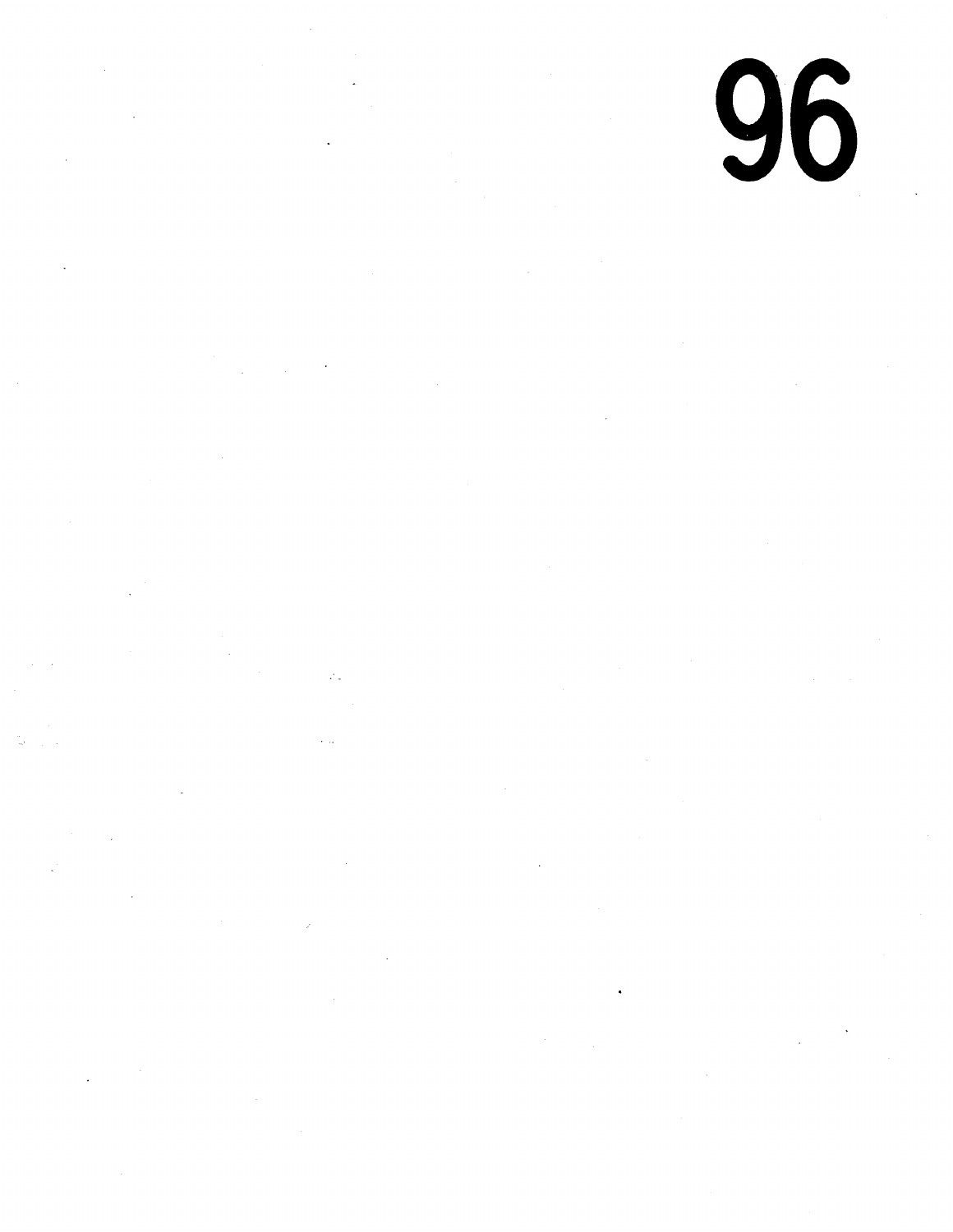/\* \* Copyright (c) International Business Machines Corp., 2000−2002  $\frac{3}{4}$  \* This program is free software; you can redistribute it and/or modify \* it under the terms of the GNU General Public License as published by <sup>6</sup> \* the Free Software Foundation; either version 2 of the License, or \* (at your option) any later version. \* % \* This program is distributed in the hope that it will be useful,<br>"but WITHOUT ANY WARRANTY; without even the implied warranty of<br>"\* MERCHANTABILITY or FITNESS FOR A PARTICULAR PURPOSE. See<br>"\* the GNU General Public Lice <br> $14$ <sup>14</sup> \* You should have received a copy of the GNU General Public License<br><sup>15</sup> \* along with this program: if not, write to the Free Software \* along with this program; if not, write to the Free Software <sup>16</sup> \* Foundation, Inc., 59 Temple Place, Suite 330, Boston, MA 02111−1307 USA  $17 \times /$  **#include** <linux/fs.h> <sup>20</sup> **#include** "jfs\_incore.h" **#include** "jfs\_dmap.h" <sup>22</sup> **#include** "jfs\_imap.h" **#include** "jfs\_lock.h" **#include** "jfs\_metapage.h" <sup>25</sup> **#include** "jfs\_debug.h"  $27 / *$  \* Debug code for double−checking block map  $29 \t*/$ <br>30 /\* #define  $JFS$  DEBUG DMAP 1 \*/ **#ifdef** \_JFS\_DEBUG\_DMAP  $\frac{1}{33}$  **#define** DBINITMAP(size, ipbmap, results) \ DBinitmap(size,ipbmap,results) **#define** DBALLOC(dbmap,mapsize,blkno,nblocks) \ DBAlloc(dbmap,mapsize,blkno,nblocks) **#define** DBFREE(dbmap, mapsize, blkno, nblocks) DBFree(dbmap, mapsize, blkno, nblocks) 38 DBFree(dbmap, mapsize,blkno,nblocks)<br>39 **#define** DBALLOCCK(dbmap, mapsize,blkno,nblocks) **#define** DBALLOCCK(dbmap,mapsize,blkno,nblocks) \ DBAllocCK(dbmap,mapsize,blkno,nblocks) <sup>41</sup> **#define** DBFREECK(dbmap,mapsize,blkno,nblocks) \ DBFreeCK(dbmap,mapsize,blkno,nblocks) **static** void DBinitmap(s64, struct inode \*, u32 \*\*); <sup>45</sup> **static** void DBAlloc(uint \*, s64, s64, s64); <sup>46</sup> **static** void DBFree(uint \*, s64, s64, s64); <sup>47</sup> **static** void DBAllocCK(uint \*, s64, s64, s64); **static** void DBFreeCK(uint \*, s64, s64, s64); **#else #define** DBINITMAP(size,ipbmap,results) <sup>51</sup> **#define** DBALLOC(dbmap, mapsize, blkno, nblocks) **#define** DBFREE(dbmap, mapsize, blkno, nblocks) **#define** DBALLOCCK(dbmap, mapsize, blkno, nblocks) <sup>54</sup> **#define** DBFREECK(dbmap, mapsize, blkno, nblocks) **#endif** /\* \_JFS\_DEBUG\_DMAP \*/ 57  $\frac{7}{10}$   $\frac{7}{10}$  \* SERIALIZATION of the Block Allocation Map.  $\frac{59}{60}$ the working state of the block allocation map is accessed in \* two directions: 62<br>63 \* 1) allocation and free requests that start at the dmap<br> $64$  \* level and move up through the dmap control pages (i level and move up through the dmap control pages  $(i.e.$  \* the vast majority of requests). 66<br>67  $67 * 2$ ) allocation requests that start at dmap control page<br> $68 * 1$  level and work down towards the dmaps. level and work down towards the dmaps. 69<br>70 the serialization scheme used here is as follows. <br> $72$  \* requests which start at the bottom are serialized against each 73 \* other through buffers and each requests holds onto its buffers<br>74 \* as it works it way up from a single dmap to the required level as it works it way up from a single dmap to the required level \* of dmap control page. \* requests that start at the top are serialized against each other<br>  $77$  \* and request that start from the bottom by the multiple read/sing. \* and request that start from the bottom by the multiple read/single \* write inode lock of the bmap inode. requests starting at the top take this lock in write mode while request starting at the bottom \* take the lock in read mode. a single top−down request may proceed <sup>81</sup> \* exclusively while multiple bottoms−up requests may proceed \* simultaneously (under the protection of busy buffers). <br> $84$ <sup>84</sup> \* in addition to information found in dmaps and dmap control pages<br>85<sup>\*</sup> the working state of the block allocation map also includes read \* the working state of the block allocation map also includes read/ <sup>86</sup> \* write information maintained in the bmap descriptor (i.e. total <sup>87</sup> \* free block count, allocation group level free block counts). 88 \* a single exclusive lock (BMAP\_LOCK) is used to guard this information<br>89 \* in the face of multiple-bottoms up requests. in the face of multiple-bottoms up requests. \* (lock ordering: IREAD\_LOCK, BMAP\_LOCK); Registered Version: Linux Kernel Support for JFS **ifs dmap.c** Exhibit 12.1−1 pg 1/47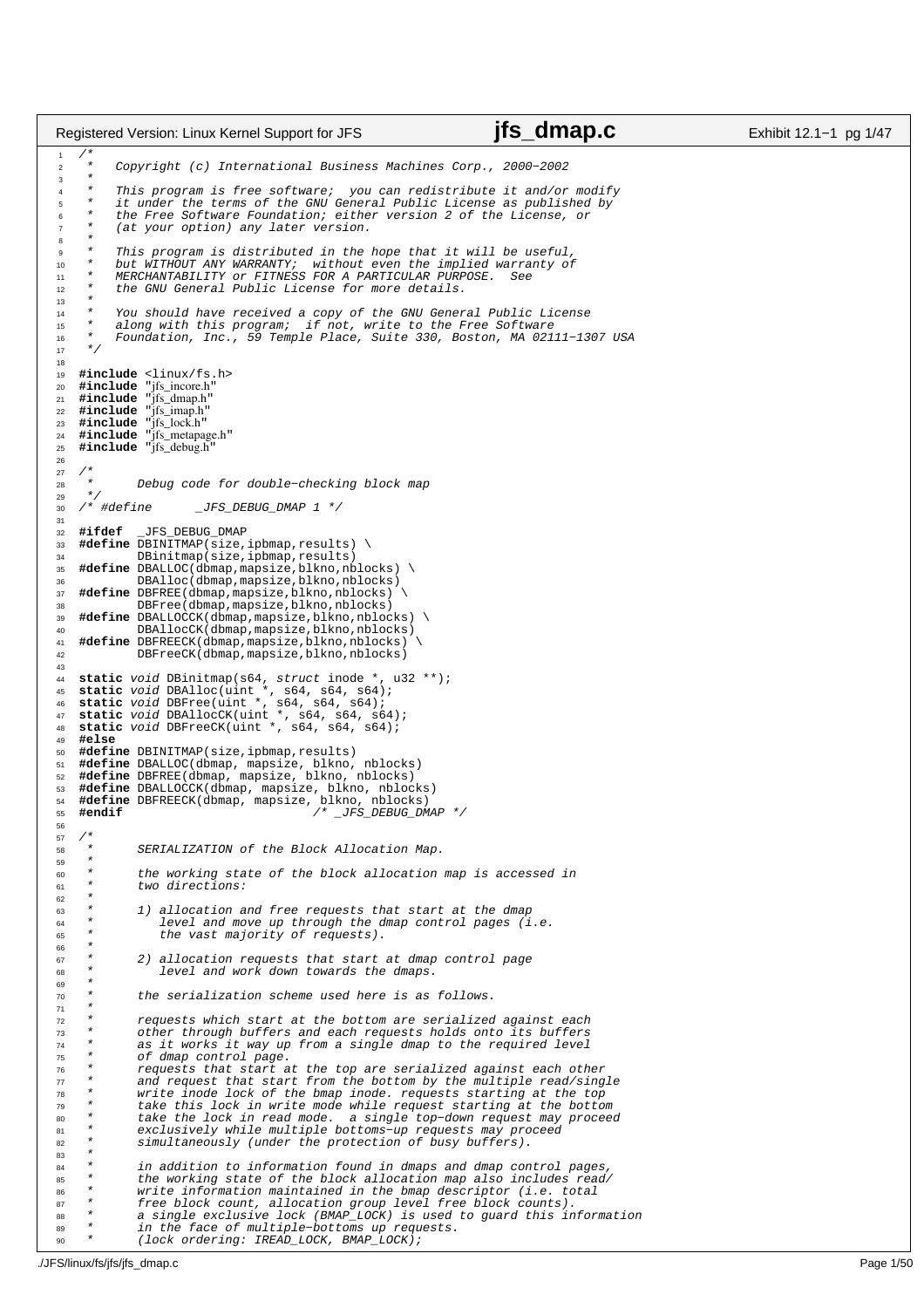91 <sup>92</sup> \* accesses to the persistent state of the block allocation map (limited et a consider the persistent bitmaps in dmaps) is guarded by (busy) buffers.<br>
<sup>94</sup> <sup>\*</sup>/  $\star$  / 95 <sup>96</sup> **#define** BMAP\_LOCK\_INIT(bmp) init\_MUTEX(&bmp−>db\_bmaplock) <sup>97</sup> **#define** BMAP\_LOCK(bmp) down(&bmp−>db\_bmaplock) <sup>98</sup> **#define** BMAP\_UNLOCK(bmp) up(&bmp−>db\_bmaplock) 99  $100$ <br> $101$  $*$  forward references 102<br>103 <sup>103</sup> **static** void dbAllocBits(struct bmap \* bmp, struct dmap \* dp, s64 blkno,<br><sup>104</sup> int nblocks);<br>
int nblocks);<br>
it is static void dbSplit(dmtree\_t \* tp, int leafno, int splitsz, int newval);<br>
it is static void dbDackSplit(dmtree\_t \* tp, int leafno);<br>
static void dbDoin(dmtree\_t \* tp, int leafno, int new <sup>111</sup> **static** int dbAllocAny(struct bmap \* bmp, s64 nblocks, int l2nb, s64 \* results); 112 **static** int dbAllocNext(struct bmap \* bmp, struct dmap \* dp, s64 blkno, 113 int nblocks);<br>114 **static** int dbAllocNear(struct bmap \* static int dbAllocNear(struct bmap \* bmp, struct dmap \* dp, s64 blkno, <sup>115</sup> int nblocks, <sup>116</sup> int l2nb, s64 \* results); <sup>117</sup> **static** int dbAllocDmap(struct bmap \* bmp, struct dmap \* dp, s64 blkno, 118 int nblocks); <sup>119</sup> **static** int dbAllocDmapLev(struct bmap \* bmp, struct dmap \* dp, int nblocks, <sup>120</sup> int l2nb, <sup>121</sup> s64 \* results); <sup>122</sup> **static** int dbAllocAG(struct bmap \* bmp, int agno, s64 nblocks, int l2nb, <sup>123</sup> s64 \* results); <sup>124</sup> **static** int dbAllocCtl(struct bmap \* bmp, s64 nblocks, int l2nb, s64 blkno, <sup>125</sup> s64 \* results); <sup>126</sup> int dbExtend(struct inode \*ip, s64 blkno, s64 nblocks, s64 addnblocks); <sup>127</sup> **static** int dbFindBits(u32 word, int l2nb); 128 **static** int dbFindCtl(struct bmap \* bmp, int l2nb, int level, s64 \* blkno);<br> **static** int dbFindLeaf(dmtree\_t \* tp, int l2nb, int \*leafidx);<br> **static** void dbFreeBits(struct bmap \* bmp, struct dmap \* dp, s64 blkno,<br> 133 int nblocks);<br>134 **static** int dbMaxBud(u8  $*$  cp); static int dbMaxBud(u8 \* cp); <sup>135</sup> s64 dbMapFileSizeToMapSize(struct inode \*ipbmap); <sup>136</sup> int blkstol2(s64 nb); <sup>137</sup> void fsDirty(void); 138 int cntlz(u32 value); <sup>140</sup> int cnttz(u32 word); 141 <sup>142</sup> **static** int dbAllocDmapBU(struct bmap \* bmp, struct dmap \* dp, s64 blkno, int nblocks);<br>144 static int dbInitDmap(struct dmap \* dp, s64 blkno, int nblocks);<br>146 static int dbInitDmapTree(struct dmap \* dp);<br>146 static int dbInitTree(struct dmaptree \* dtp);<br>147 static int dbInitDmapCtl(struct dmap <sup>148</sup> **static** int dbGetL2AGSize(s64 nblocks); 149  $150 / *$  $151 \times$  buddy table 152<br>153 153  $*$  table used for determining buddy sizes within characters of<br>154  $*$  dmap bitmap words. The characters themselves serve as inde <sup>154</sup> \* dmap bitmap words. the characters themselves serve as indexes <sup>155</sup> \* into the table, with the table elements yielding the maximum <sup>156</sup> \* binary buddy of free bits within the character.  $157$  \*/<br>158  $519$  $signed char$  budtab $[256] =$ <sup>159</sup> 3, 2, 2, 2, 2, 2, 2, 2, 2, 2, 2, 2, 2, 2, 2, 2, <sup>160</sup> 2, 1, 1, 1, 1, 1, 1, 1, 1, 1, 1, 1, 1, 1, 1, 1, 161  $\overline{2}$ ,  $\overline{1}$ ,  $\overline{1}$ ,  $\overline{1}$ ,  $\overline{1}$ ,  $\overline{1}$ ,  $\overline{1}$ ,  $\overline{1}$ ,  $\overline{1}$ ,  $\overline{1}$ ,  $\overline{1}$ ,  $\overline{1}$ ,  $\overline{1}$ ,  $\overline{1}$ ,  $\overline{1}$ ,  $\overline{1}$ ,  $\overline{1}$ ,  $\overline{1}$ ,  $\overline{1}$ ,  $\overline{1}$ ,  $\overline{1}$ ,  $\overline{1}$ <sup>162</sup> 2, 1, 1, 1, 1, 1, 1, 1, 1, 1, 1, 1, 1, 1, 1, 1, <sup>163</sup> 2, 1, 1, 1, 1, 1, 1, 1, 1, 1, 1, 1, 1, 1, 1, 1, 2, 1, 1, 1, 1, 0, 0, 0, 1, 0, 0, 0, 1, 0, 0, 0, 1, 0, 0, 2, 1, 1, 1, 1, 0, 0, 0, 1, 0, 0, 0, 1, 0, 0, <sup>165</sup> 2, 1, 1, 1, 1, 0, 0, 0, 1, 0, 0, 0, 1, 0, 0, 0, <sup>166</sup> 2, 1, 1, 1, 1, 0, 0, 0, 1, 0, 0, 0, 1, 0, 0, 0, <sup>167</sup> 2, 1, 1, 1, 1, 1, 1, 1, 1, 1, 1, 1, 1, 1, 1, 1, 168 2, 1, 1, 1, 1, 0, 0, 0, 1, 0, 0, 1, 0, 0, 0, 0<br>169 2, 1, 1, 1, 1, 0, 0, 0, 1, 0, 0, 0, 1, 0, 0, 0, 0  $2, 1, 1, 1, 1, 0, 0, 0, 1, 0, 0, 0, 1, 0, 0,$ <br>  $2, 1, 1, 1, 1, 0, 0, 0, 1, 0, 0, 0, 1, 0, 0,$ <sup>170</sup> 2, 1, 1, 1, 1, 0, 0, 0, 1, 0, 0, 0, 1, 0, 0, 0, <sup>171</sup> 2, 1, 1, 1, 1, 1, 1, 1, 1, 1, 1, 1, 1, 1, 1, 1, 172 2, 1, 1, 1, 1, 0, 0, 0, 1, 0, 0, 0, 1, 0, 0, 0<br>
173 2, 1, 1, 1, 1, 0, 0, 0, 1, 0, 0, 0, 1, 0, 0, 0  $\frac{173}{173}$  2, 1, 1, 1, 1, 0, 0, 0, 1, 0, 0, 0, 1, 0, 0, 0, 1, 0, 0, 0, 1, 0, 0, 0, 1, 0, 0, 0, 1, 0, 0, 0, 1, 0, 0, 0, 1, 0, 0, 0, 1, 0, 0, 0, 1, 0, 0, 0, 1, 0, 0, 0, 1, 0, 0, 0, 1, 0, 0, 0, 1, 0, 0, 0, 1, 0, 0, 0, 1, 174 2, 1, 1, 1, 1, 0, 0, 0, 1, 0, 0, 0, 1, 0, 0, −1<br>175 }; <sup>175</sup> }; 176 177  $178$  /\*<br>179 \* NAME: dbMount() 180 Registered Version: Linux Kernel Support for JFS **ifs dmap.c** Exhibit 12.1−1 pg 2/47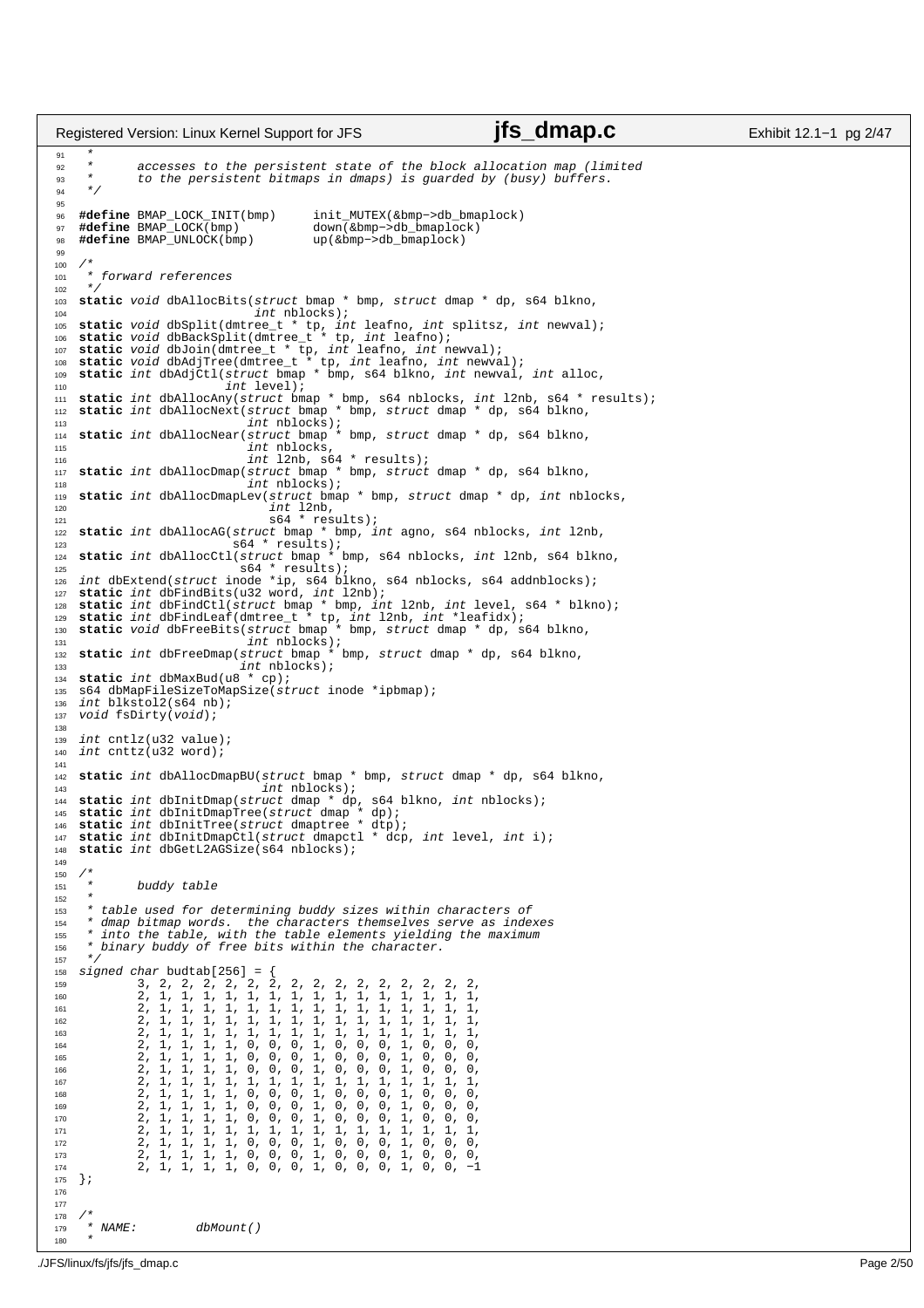```
181 * FUNCTION: initializate the block allocation map.
182
183 * memory is allocated for the in−core bmap descriptor and
                           the in-core descriptor is initialized from disk.
185<br>186
        PARAMETERS:<br>ipbmap
187 * ipbmap − pointer to in−core inode for the block map.
188<br>189
\begin{array}{ccccc}\n189 & & * & RETURN & VALUES: \\
190 & & * & 0 & -\n\end{array}190 * 0 − success<br>
191 * ENOMEM – insuffi
               T<br>
ENOMEM − insufficient memory<br>
EIO − i/o error
192 \times 193 \times 7 EIO − i/o error
193 */<br>194 int
    int dbMount(struct inode *ipbmap)
195 {
196 struct bmap *bmp;<br>197 struct dbmap *dbm
197 struct dbmap *dbmp_le;<br>198 struct metapage *mp;
198 struct metapage *mp;<br>199 int i;
                int i;
200
201 / *
202 * allocate/initialize the in-memory bmap descriptor<br>203 */
203 * /
204 /* allocate memory for the in-memory bmap descriptor */<br>205 bmp = kmalloc(sizeof(struct bmap). GFP KERNEL);
               205 bmp = kmalloc(sizeof(struct bmap), GFP_KERNEL);
206 if (bmp == NULL)
                          207 return (ENOMEM);
208
209 /* read the on-disk bmap descriptor. */<br>210 mp = read metapage(ipbmap
               mp = read_metapage(ipbmap,
211 BMAPBLKNO << JFS_SBI(ipbmap->i_sb)->l2nbperpage,<br>BIZE, 0);<br>PSIZE, 0);
                                         PSIZE, 0);
213 if (mp == \text{NULL}) {<br>
214 kfree (bmp)
214<br>
215<br>
215<br>
215<br>
216<br>
216<br>
216return (EIO);216217
<sup>218</sup> /* copy the on-disk bmap descriptor to its in-memory version. */<br>219 dbmp_le = (struct dbmap *) mp->data;
219 dbmp_le = (struct dbmap *) mp−>data;
220 bmp−>db_mapsize = le64_to_cpu(dbmp_le−>dn_mapsize);
221 bmp−>db_nfree = le64_to_cpu(dbmp_le−>dn_nfree);
222 bmp−>db_l2nbperpage = le32_to_cpu(dbmp_le−>dn_l2nbperpage);
223 bmp−>db_numag = le32_to_cpu(dbmp_le−>dn_numag);
224 bmp−>db_maxlevel = le32_to_cpu(dbmp_le−>dn_maxlevel);
bmp->db_maxag = le32_to_cpu(dbmp_le->dn_maxag);<br>
226 bmp->db_agpref = le32_to_cpu(dbmp_le->dn_agpref);<br>
227 bmp->db_aglevel = le32_to_cpu(dbmp_le->dn_agpref);<br>
228 bmp->db_agheigth = le32_to_cpu(dbmp_le->dn_agheigth);<br>
229
230 bmp−>db_agstart = le32_to_cpu(dbmp_le−>dn_agstart);
231 bmp−>db_agl2size = le32_to_cpu(dbmp_le−>dn_agl2size);
232 for (i = 0; i < MAXAG; i++)<br>233 for (i = 0; i < MAXAG; i++)
233 bmp−>db_agfree[i] = le64_to_cpu(dbmp_le−>dn_agfree[i]);<br>234 bmp->db_agsize = le64_to_cpu(dbmp_le−>dn_agsize);
234 bmp−>db_agsize = le64_to_cpu(dbmp_le−>dn_agsize);
235 bmp−>db_maxfreebud = dbmp_le−>dn_maxfreebud;
236
237 /* release the buffer. */
238 release_metapage(mp);
239
240 /* bind the bmap inode and the bmap descriptor to each other. */
241 bmp−>db_ipbmap = ipbmap;
242 JFS_SBI(ipbmap−>i_sb)−>bmap = bmp;
243<br>244244 memset(bmp−>db_active, 0, sizeof(bmp−>db_active));
245 DBINITMAP(bmp−>db_mapsize, ipbmap, &bmp−>db_DBmap);
246
247<br>248248 * allocate/initialize the bmap lock<br>249 */
249 * /
250 BMAP_LOCK_INIT(bmp);
251
252 return (0);
    \}254
255
256
257 * NAME: dbUnmount()
258<br>259FUNCTION: terminate the block allocation map in preparation for
260 * file system unmount.
261 *
262 * the in−core bmap descriptor is written to disk and<br>263 * the memory for this descriptor is freed.
                          the memory for this descriptor is freed.
264<br>265
        265 * PARAMETERS:
266 * ipbmap − pointer to in−core inode for the block map.
267<br>268
268 * RETURN VALUES:<br>
\begin{array}{ccc} 268 & * & 0 \\ 269 & * & 0 \end{array}- success
270 * EIO − i/o error
Registered Version: Linux Kernel Support for JFS ifs dmap.c Exhibit 12.1−1 pg 3/47
```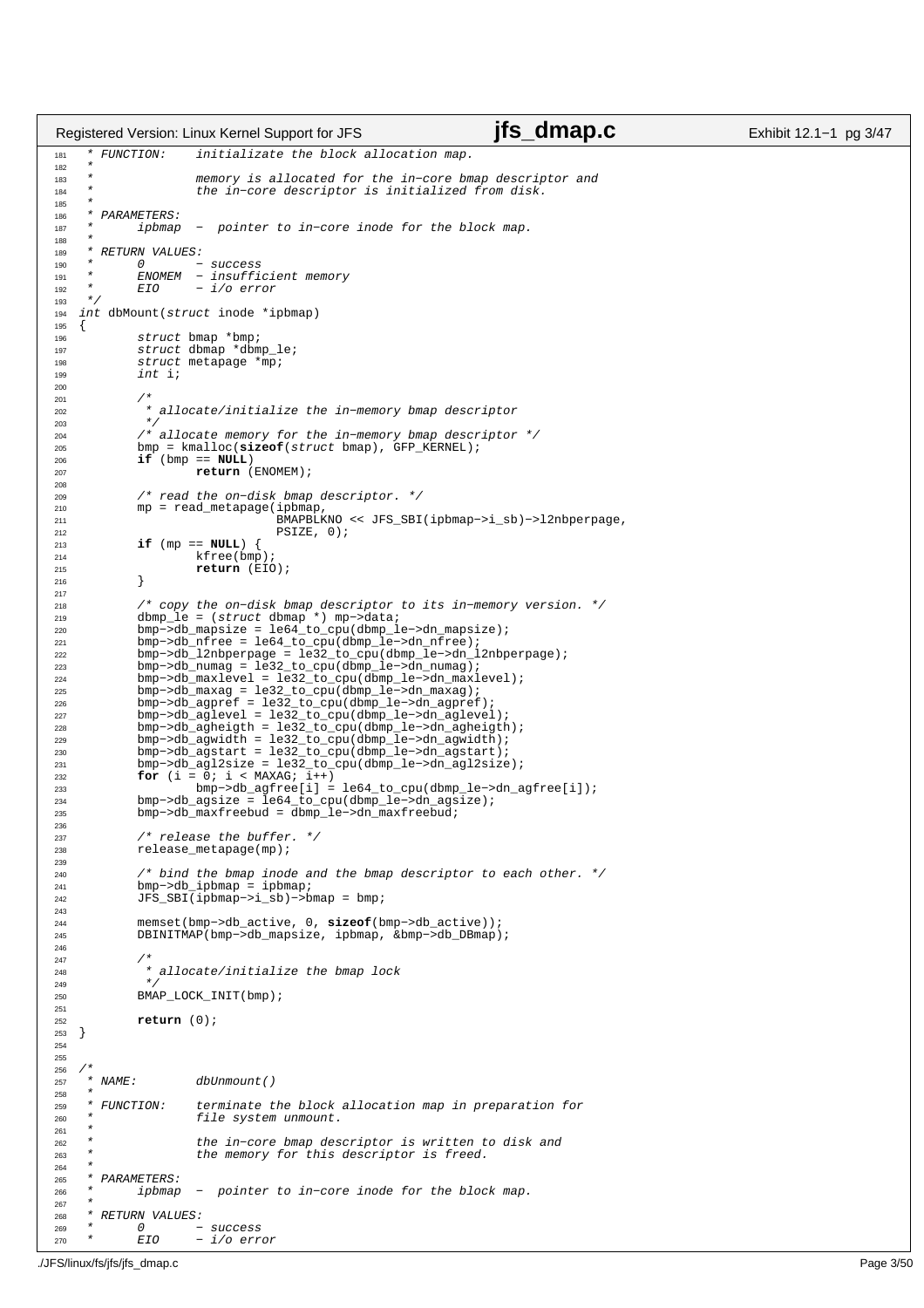```
271 */
272 int dbUnmount(struct inode *ipbmap, int mounterror)<br>273 {
273 {
274 struct bmap *bmp = JFS_SBI(ipbmap->i_sb)->bmap;<br>275 int i;
               int i;
276
<sup>277</sup> if (!(mounterror || isReadOnly(ipbmap)))<br>278 dbSync(ipbmap);
                         dbSync(ipbmap);
279
280<br>281
                * Invalidate the page cache buffers
282 */
283 truncate_inode_pages(ipbmap−>i_mapping, 0);
284
285 /*
285<br>
286 * Sanity Check<br>
287 */
287 */
288 for (i = 0; i < bmp−>db_numag; i++)
289 if (atomic_read(&bmp−>db_active[i]))
290 printk(KERN_ERR "dbUnmount: db_active[%d] = %d\n",
291 atomic_read(&bmp->db_active[i]));
292
293 /* free the memory for the in-memory bmap. */<br>294 kfree(bmp);
              kfree(bmp);
295
296 return (0);<br>297 }
    \rightarrow298
299 / *dbSync()
301 */<br>302 int
    int dbSync(struct inode *ipbmap)
303 {<br>304304 struct dbmap *dbmp_le;
305 struct bmap *bmp = JFS_SBI(ipbmap−>i_sb)−>bmap;
306 struct metapage *mp;
307 int i;
308
309 /*
310 * write bmap global control page
311 */
312 /* get the buffer for the on−disk bmap descriptor. */
313 mp = read_metapage(ipbmap,
314 BMAPBLKNO << JFS_SBI(ipbmap−>i_sb)−>l2nbperpage,
315<br>
316 if (mp == NULL) {<br>
317 jERROR(1,("dbSync: read_metapage failed!\n"));
318 return (EIO);
319<br>320
320 /* copy the in−memory version of the bmap to the on−disk version */
321 dbmp_le = (struct dbmap *) mp−>data;
322 dbmp_le−>dn_mapsize = cpu_to_le64(bmp−>db_mapsize);<br>323 dbmp_le−>dn_mapsize = cpu_to_le64(bmp−>db_nfree);
323 dbmp_le−>dn_nfree = cpu_to_le64(bmp−>db_nfree);<br>324 dbmp_le−>dn_12nbperpage = cpu_to_le32(bmp->db_1
dbmp_le->dn_12nbperpage = cpu_to_le32(bmp->db_12nbperpage);<br>
dbmp_le->dn_numag = cpu_to_le32(bmp->db_numag);<br>
dbmp_le->dn_maxlevel = cpu_to_le32(bmp->db_numag);<br>
dbmp_le->dn_maxag = cpu_to_le32(bmp->db_maxag);<br>
dbmp_le->dn
329 dbmp_le−>dn_aglevel = cpu_to_le32(bmp−>db_aglevel);
330 dbmp_le−>dn_agheigth = cpu_to_le32(bmp−>db_agheigth);
331 dbmp_le−>dn_agwidth = cpu_to_le32(bmp−>db_agwidth);
332 dbmp_le−>dn_agstart = cpu_to_le32(bmp−>db_agstart);
333 dbmp_le−>dn_agl2size = cpu_to_le32(bmp−>db_agl2size);
334 for (i = 0; i < MAXAG; i++)
335 dbmp_le−>dn_agfree[i] = cpu_to_le64(bmp−>db_agfree[i]);
336 dbmp_le−>dn_agsize = cpu_to_le64(bmp−>db_agsize);
337 dbmp_le−>dn_maxfreebud = bmp−>db_maxfreebud;
338
339 \frac{1}{2} write the buffer \frac{k}{2}<br>340 write metapage(mp);
               write_metapage(mp);
341
342<br>343
                * write out dirty pages of bmap
344345 fsync_inode_data_buffers(ipbmap);
346
347 ipbmap−>i_state |= I_DIRTY;
               diWriteSpecial(ipbmap, 0);
349
350 return (0);
    351 }
352
353
354 / *<br>355 *
       NAME: dbFree()
356<br>357
357 * FUNCTION: free the specified block range from the working block
                         allocation map.
359 *
360 * the blocks will be free from the working map one dmap
Registered Version: Linux Kernel Support for JFS interact in the Support of Support for JFS ffs_dmap.c Exhibit 12.1−1 pg 4/47
```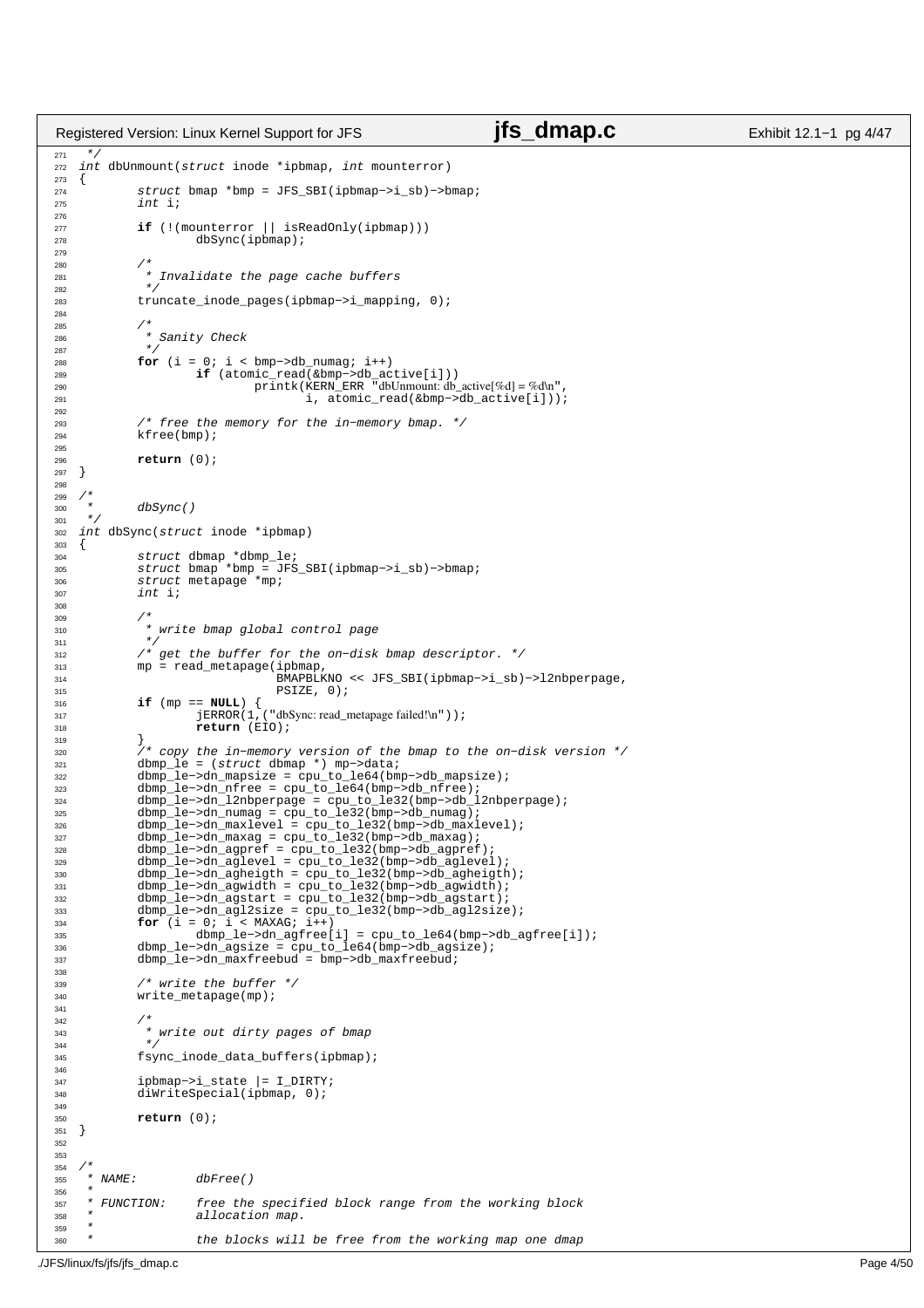```
361 \times at a time.
362<br>363
363 * PARAMETERS:<br>364 * ip
364 * ip − pointer to in−core inode;
365 * blkno − starting block number to be freed.
366 * nblocks − number of blocks to be freed.
367<br>368
368 * RETURN VALUES:<br>369 * 0 –
369 \times 0 - SUCCSS<br>370 \times ETQ - i/O err- \frac{3400 - 1}{20} error
371372 int dbFree(struct inode *ip, s64 blkno, s64 nblocks)<br>373 {
373 {
374 struct metapage *mp;<br>375 struct dmap *dp;
              struct dmap *dp;
376 int nb, rc;
377 s64 lblkno, rem;
378 struct inode *ipbmap = JFS_SBI(ip->i_sb)->ipbmap;<br>379 struct bmap *bmp = JFS SBI(ip->i_sb)->bmap;
              379 struct bmap *bmp = JFS_SBI(ip−>i_sb)−>bmap;
380
381 IREAD LOCK(ipbmap);
382
383 /* block to be freed better be within the mapsize. */<br>384 assert(blkno + nblocks <= bmp->db_mapsize);
              384 assert(blkno + nblocks <= bmp−>db_mapsize);
385
386 /*
387 * free the blocks a dmap at a time.
388 * /\begin{array}{r}\n\overline{\phantom{r}}\n\end{array} 389 mp = NULL;<br>
\begin{array}{r}\n\overline{\phantom{r}}\n\end{array} 5or (rem =
390 for (rem = nblocks; rem > 0; rem −= nb, blkno += nb) {
391 /* release previous dmap if any */
392 if (mp) {
393 write_metapage(mp);<br>394 }
394 }
395
396 /* get the buffer for the current dmap. */
397 lblkno = BLKTODMAP(blkno, bmp−>db_l2nbperpage);
398 mp = read_metapage(ipbmap, lblkno, PSIZE, 0);<br>399 if (mp == NULL) {
\mathbf{i} \cdot \mathbf{f} (mp == NULL)<br>400 iREAD IN
                                  IREAD_UNLOCK(ipbmap);
401 return (EIO);<br>402 }
402 }
403 \dot{dp} = (struct \text{dmap } *) \text{ mp }->data;
404
405 /* determine the number of blocks to be freed from
406 * this dmap.
407 * /
408 nb = min(rem, BPERDMAP - (blkno & (BPERDMAP - 1)));
409
410 DBALLOCCK(bmp−>db_DBmap, bmp−>db_mapsize, blkno, nb);
411
412 \overline{f} /* free the blocks. *<br>413 \overline{if} ((rc = dbFreeDmap)
413 if ((rc = dbFreeDmap(bmp, dp, blkno, nb))) {<br>release_metapage(mp);
414 release_metapage(mp);<br>TREAD INLOCK(iphman);
                                  IREAD_UNLOCK(ipbmap);
416 return (rc);
417 }
418
419 DBFREE(bmp−>db_DBmap, bmp−>db_mapsize, blkno, nb);
              \}421
422 /* write the last buffer. */<br>423 write metapage(mp);
              write_metapage(mp);
424
425 IREAD_UNLOCK(ipbmap);
426
427 return (0);<br>428 }
   \rightarrow429
430
431 /*<br>432 * NAME:
                        dbUpdatePMap()
433 *
       FUNCTION: update the allocation state (free or allocate) of the
435 * specified block range in the persistent block allocation map.
436<br>437
437 * the blocks will be updated in the persistent map one<br>438 * dmap at a time.
                        dmap at a time.
439440 * PARAMETERS:<br>441 * ipbmap
+ ipbmap - pointer to in-core inode for the block map.<br>+44 * free - TRUE if block range is to be freed from the
442 * free − TRUE if block range is to be freed from the persistent<br>443 * man: FALSE if it is to be allocated.
<sup>443</sup> * map; FALSE if it is to be allocated.<br><sup>444 *</sup> blkno - starting block number of the range.<br><sup>445 *</sup> tblk - transaction block;<br><sup>446 *</sup> tblk - transaction block;
447<br>448
448 * RETURN VALUES:
                        449 * 0 − success
450 * EIO − i/o error
Registered Version: Linux Kernel Support for JFS ifs dmap.c Exhibit 12.1−1 pg 5/47
```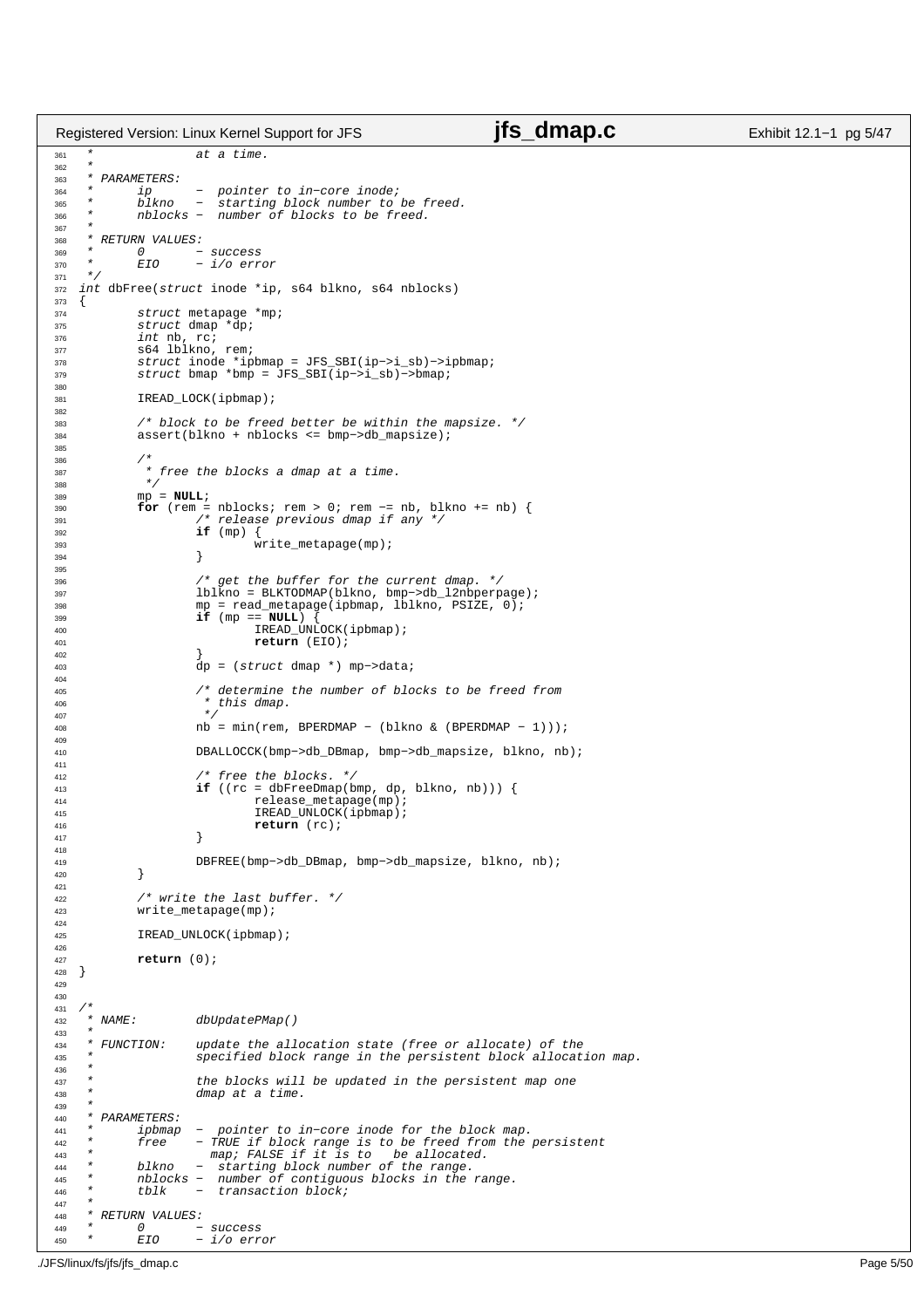```
Registered Version: Linux Kernel Support for JFS ifs dmap.c Exhibit 12.1−1 pg 6/47
```
 \*/<br> $452$  int int <sup>453</sup> dbUpdatePMap(struct inode \*ipbmap, int free, s64 blkno, s64 nblocks, struct tblock \* tblk)  $455 \left\{\n \begin{array}{c}\n 456\n \end{array}\n \right.$  $int$ nblks, dbitno, wbitno, rbits; int word, nbits, nwords; <sup>458</sup> struct bmap \*bmp = JFS\_SBI(ipbmap−>i\_sb)−>bmap; 459 s64 lblkno, rem, lastl $\overline{b}$ lkno;<br>460  $\overline{u}$ 132 mask; 460 u32 mask;<br>461 struct dm; struct dmap \*dp; <sup>462</sup> struct metapage \*mp; <sup>463</sup> struct jfs\_log \*log; <sup>464</sup> int lsn, difft, diffp; /\* the blocks better be within the mapsize. \*/ <sup>467</sup> assert(blkno + nblocks <= bmp−>db\_mapsize); <br> $469$ 469  $/*$  compute delta of transaction lsn from log syncpt  $*/$ <br>470  $\ln = \text{thk}$ ->lsn; 470  $\log$  lsn = tblk->lsn;<br>471  $\log$  = (struct if) log = (struct jfs\_log \*) JFS\_SBI(tblk−>sb)−>log; logdiff(difft, lsn, log); <br> $475$ \* update the block state a dmap at a time.  $* /$  $\exp \left( \frac{1}{2} \pi \right)$  = **NULL**; lastlblkno = 0; <sup>479</sup> **for** (rem = nblocks; rem > 0; rem −= nblks, blkno += nblks) { /\* get the buffer for the current dmap. \*/ <sup>481</sup> lblkno = BLKTODMAP(blkno, bmp−>db\_l2nbperpage); **if** (lblkno != lastlblkno) { **if** (mp) { <sup>484</sup> write\_metapage(mp); } mp = read\_metapage(bmp−>db\_ipbmap, lblkno, PSIZE, 0); 489 **if** (mp == **NULL**)<br>return return (EIO); } dp = (struct dmap \*) mp−>data; 494 /\* determine the bit number and word within the dmap of<br>495 \* the starting block. also determine how many blocks \* the starting block. also determine how many blocks <sup>496</sup> \* are to be updated within this dmap.  $*$  / 498 dbitno = blkno & (BPERDMAP − 1);<br>
499 word = dbitno >> 1,2DBWORD; 499  $\text{word} = \text{dbitno} > \text{L2DBWORD};$ nblks = min(rem, (s64)BPERDMAP - dbitno); 502 /\* update the bits of the dmap words. the first and last<br>503 \* words may only have a subset of their bits updated. i \* words may only have a subset of their bits updated. if %%<br>\* this is the case, we'll work against that word (i.e.<br>\* partial first and/or last) only in a single pass. a<br>\* single pass will also be used to update all words that<br>\* are to have all their bits updated. \*/ 509 **for** (rbits = nblks; rbits > 0;<br>thits = nbits, dbitno += rbits −= nbits, dbitno += nbits) { <sup>511</sup> /\* determine the bit number within the word and \* the number of bits within the word.<br> $\star$ /  $*$  / wbitno = dbitno & (DBWORD − 1); nbits = min(rbits, DBWORD − wbitno); 517  $\frac{1}{\sqrt{5}}$  /\* check if only part of the word is to be updated. \*/ **if** (nbits < DBWORD) { /\* update (free or allocate) the bits <sup>520</sup> \* in this word. 521  $*$  /  $\begin{array}{ccc} 522 & \text{mass} & = \\ 523 & & \text{mass} & \\ 62 & & \text{mass} & \\ 12 & & 12 & \\ 13 & & 12 & \\ 14 & & 13 & \\ 15 & & 14 & \\ 16 & & 13 & \\ 18 & & 14 & \\ 19 & & 19 & \\ 19 & & 19 & \\ 19 & & 19 & \\ 19 & & 19 & \\ 19 & & 19 & \\ 19 & & 19 & \\ 19 & & 19 & \\ 19 & & 19 & \\ 19 & & 19 & \\ 19 & & 19 & \\ 19 & & 19 & \\ 19 & &$  (ONES << (DBWORD – nbits) >> wbitno);<br> $524$  if (free) if (free) dp−>pmap[word] &=  $\frac{1}{2}$  cpu\_to\_le32( $\sim$ mask);<br>else **else**  $dp\rightarrow pmap[word]$  |=<br>528 dp ->pmap[word] |=  $\text{cpu\_to\_le32}(\text{mask}):$  word += 1; <sup>532</sup> } **else** { <sup>533</sup> /\* one or more words are to have all \* their bits updated. determine how <sup>535</sup> \* many words and how many bits. 536  $*$ / % and the mords of the state of the state of the state of the state of the state of the state of the state of the state of the state of the state of the state of the state of the state of the state of the state of the stat nbits = nwords << L2DBWORD; /\* update (free or allocate) the bits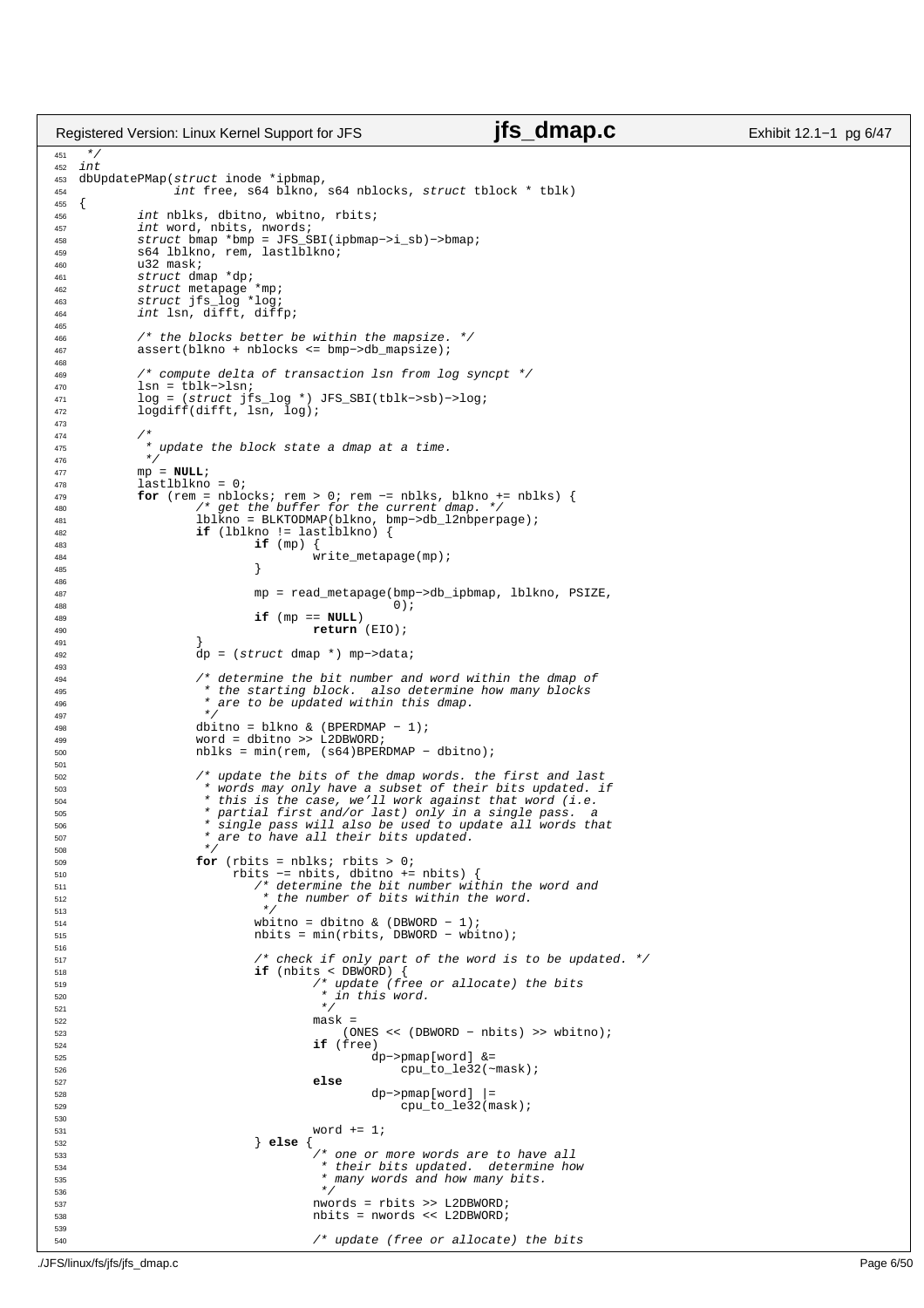```
\begin{array}{c|c}\n\ast & \ast & \ast \\
\ast & \ast \\
\end{array} these words.
542 * /
543 if (free)
544 memset(&dp−>pmap[word], 0,
545 nwords * 4);<br>546546 else
547 memset(&dp−>pmap[word], (int) ONES,
548 nwords * 4);
549
\begin{array}{c} 550 \\ 551 \end{array} \qquad \qquad \begin{array}{c} \text{word } += \text{ nwords;} \\ \textcolor{red}{\left\{ \begin{array}{cc} 250 \\ 100 \end{array} \right\}} \qquad \qquad \begin{array}{c} \text{word } += \text{ nwords;} \\ \textcolor{blue}{\left\{ \begin{array}{cc} 250 \\ 100 \end{array} \right\}} \qquad \qquad \begin{array}{c} \text{word } += \text{ nwords;} \\ \textcolor{blue}{\left\{ \begin{array}{cc} 250 \\ 100 \end{array} \right\}} \qquad \qquad \begin{array}{c}551 }
552 }
553
554 /*
<sup>554</sup> to the state of the state of the state of the state of the state of the state of the state of the state of the state of the state of the state of the state of the state of the state of the state of the state of the s
556 * /557 if (lblkno == lastlblkno)
                                   558 continue;
559
560 lastlblkno = lblkno;
561
562 if (mp−>lsn != 0) {
563 /* inherit older/smaller lsn */
564 logdiff(diffp, mp−>lsn, log);
565 if (difft < diffp) {
566 mp−>lsn = lsn;
567
568 168 /* move bp after tblock in logsync list */<br>
LOGSYNC_LOCK(log);
569 LOGSYNC_LOCK(log);
570 list_del(&mp−>synclist);
571 list_add(&mp−>synclist, &tblk−>synclist);
572 <br>
572 LOGSYNC_UNLOCK(log);<br>
573 }
573 }
574
575 /* inherit younger/larger clsn */
576 LOGSYNC_LOCK(log);
577 logdiff(difft, tblk−>clsn, log);
578 logdiff(diffp, mp−>clsn, log);
\mathbf{if} (difft > diffp)<br>\mathbf{if} mp->clsn =
                                             580 mp−>clsn = tblk−>clsn;
\begin{array}{c} \text{581} \\ \text{582} \end{array} LOGSYNC_UNLOCK(log);
582 } else {
\begin{array}{ccc} 583 & & \text{mp}&>1 \text{og} = 1 \text{og}; \\ 584 & & \text{mp}&>1 \text{sn} = 1 \text{sn}; \end{array}mp->lsn = lsn;585
586 /* insert bp after tblock in logsync list */<br>
LOGSYNC LOCK(log);
                                   587 LOGSYNC_LOCK(log);
588<br>589
\log-\text{zcount++};<br>\log-\text{zcount++};590 list_add(&mp−>synclist, &tblk−>synclist);
591
592 mp−>clsn = tblk−>clsn;
593 LOGSYNC_UNLOCK(log);<br>594 }
594 }
595 }
596
597 \begin{array}{ccc} & \text{/*} & \text{write the last buffer.} \\ & \text{if (mp) } \end{array}598 if (mp) {
              write_metapage(mp);<br>}
600 }
601
602 return (0);
603 }
604605
606 /*<br>607 *
        NAME: dbNextAG()
608 *
        FUNCTION: find the preferred allocation group for new allocations.
610
\begin{array}{ll}\n\text{611} & \star \\
\text{612} & \star \\
\text{613} & \star\n\end{array} = Within the allocation groups, we maintain a preferred a qroup with at le
612 * allocation group which consists of a group with at least<br>613 * average free space. It is the preferred group that we t
613 * average free space. It is the preferred group that we target
614 * new inode allocation towards. The tie−in between inode
615 * allocation and block allocation occurs as we allocate the
616 * first (data) block of an inode and specify the inode (block)
<sup>617</sup> * as the allocation hint for this block.
618We try to avoid having more than one open file growing in
620 * an allocation group, as this will lead to fragmentation.
621 * This differs from the old OS/2 method of trying to keep
622 * empty ags around for large allocations.
623<br>624
624 * PARAMETERS:<br>625 * iphman
              ipbmap − pointer to in-core inode for the block map.
626<br>627
627 * RETURN VALUES:<br>628 * the prefe
     * the preferred allocation group number.
629
630 int dbNextAG(struct inode *ipbmap)
Registered Version: Linux Kernel Support for JFS ifs dmap.c Exhibit 12.1−1 pg 7/47
```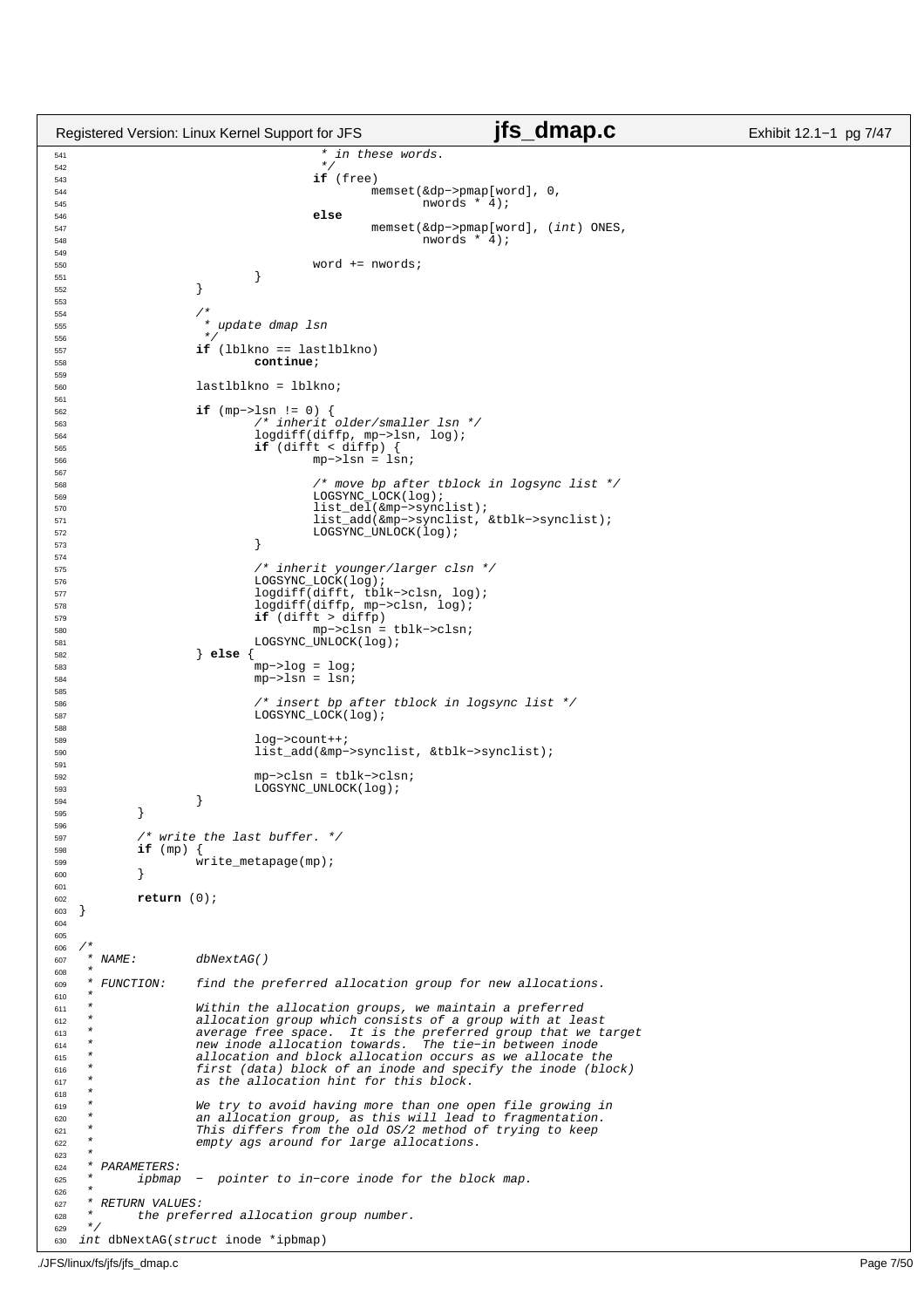## Registered Version: Linux Kernel Support for JFS **ifs dmap.c** Exhibit 12.1−1 pg 8/47

<sup>631</sup> { <sup>632</sup> s64 avgfree; 633 int agpref;<br>634 564 hwm = 0  $s64$  hwm = 0;  $\begin{array}{ccc}\n 635 & \text{int } \text{it} \\
 636 & \text{int } \text{net}\n \end{array}$ int next\_best =  $-1$ ; <sup>637</sup> struct bmap \*bmp = JFS\_SBI(ipbmap−>i\_sb)−>bmap; 638 639 BMAP LOCK(bmp); 640 <sup>641</sup> /\* determine the average number of free blocks within the ags. \*/ <sup>642</sup> avgfree = (u32)bmp−>db\_nfree / bmp−>db\_numag; 643  $644$  $*$  if the current preferred ag does not have an active allocator \* and has at least average freespace, return it<br>\*/ \*/ 647 <sup>648</sup> agpref = bmp−>db\_agpref; <sup>649</sup> **if** ((atomic\_read(&bmp−>db\_active[agpref]) == 0) &&  $650$  (bmp->db\_agfree[agpref] >= avgfree))<br> $651$  **and a** and an analog and a set of the set of the set of the set of the set of the set of the set of the set of the set of the set of the set of the set of the set of the <sup>651</sup> **goto** unlock; 652  $\frac{653}{654}$  /\* From the last preferred ag, find the next one with at least<br> $\frac{4}{564}$  \* average free space.  $654$  \* average free space. 655  $* /$ <sup>656</sup> **for** (i = 0 ; i < bmp−>db\_numag; i++, agpref++) { <sup>657</sup> **if** (agpref == bmp−>db\_numag) <sup>658</sup> agpref = 0; 659 <sup>660</sup> **if** (atomic\_read(&bmp−>db\_active[agpref])) <sup>661</sup> /\* open file is currently growing in this ag \*/ <sup>662</sup> **continue**; <sup>663</sup> **if** (bmp−>db\_agfree[agpref] >= avgfree) { <sup>664</sup> /\* Return this one \*/ <sup>665</sup> bmp−>db\_agpref = agpref; <sup>666</sup> **goto** unlock; <sup>667</sup> } **else if** (bmp−>db\_agfree[agpref] > hwm) { <sup>668</sup> /\* Less than avg. freespace, but best so far \*/ <sup>669</sup> hwm = bmp−>db\_agfree[agpref]; next\_best = agpref;<br>} 671 } <sup>672</sup> } 673 674<br>675 \* If no inactive ag was found with average freespace, use the  $\begin{array}{ccc}\n\text{676} \\
\text{676} \\
\text{677} \\
\text{677}\n\end{array}$  \* next best 677  $* /$  $\begin{array}{ll}\n\mathbf{678} \\
\mathbf{679}\n\end{array}$  **if** (next\_best != -1)<br>  $\begin{array}{ll}\n\mathbf{679}\n\end{array}$ <sup>679</sup> bmp−>db\_agpref = next\_best; <sup>680</sup> /\* else leave db\_agpref unchanged \*/ <sup>681</sup> unlock: 682 BMAP UNLOCK(bmp); 683 <sup>684</sup> /\* return the preferred group. <sup>685</sup> \*/ <sup>686</sup> **return** (bmp−>db\_agpref); } 688 689  ${\tiny \begin{array}{cc} \text{\#} \ 690 & \text{\#} \end{array}}$  MAME: dbAlloc() 691  $692$  \* FUNCTION: attempt to allocate a specified number of contiguous free<br> $693$  \*  $\phantom{1}$  blocks from the working allocation block map. blocks from the working allocation block map. 694 <sup>695</sup> \* the block allocation policy uses hints and a multi−step <sup>696</sup> \* approach. 697<br>698  $698$  \* for allocation requests smaller than the number of blocks<br> $699$  \* per dmap, we first try to allocate the new blocks <sup>699</sup> \* per dmap, we first try to allocate the new blocks <sup>700</sup> \* immediately following the hint. if these blocks are not <sup>701</sup> \* available, we try to allocate blocks near the hint. if <sup>702</sup> \* no blocks near the hint are available, we next try to <sup>703</sup> \* allocate within the same dmap as contains the hint. <sup>704</sup> \* <sup>705</sup> \* if no blocks are available in the dmap or the allocation <sup>706</sup> \* request is larger than the dmap size, we try to allocate 707 \* within the same allocation group as contains the hint. if<br>708 \* this does not succeed, we finally try to allocate anywher 708 \* this does not succeed, we finally try to allocate anywhere within the aggregate. 710<br>711  $\begin{array}{lll} \text{711} & * & \text{712} \\ & * & \text{713} \end{array}$  we also try to allocate anywhere within the aggregate for allocation requests larger than the allocation group  $712$  \* for allocation requests larger than the allocation group<br> $713$  \* size or requests that specify no hint value. size or requests that specify no hint value.  $714$ <br> $715$ PARAMETERS: 716 \* ip − pointer to in-core inode;<br>717 \* hint – allocation hint. <sup>717</sup> \* hint − allocation hint. <sup>718</sup> \* nblocks − number of contiguous blocks in the range. results - on successful return, set to the starting block number <sup>11</sup>/<sub>720</sub> \* courses the newly allocated contiguous range.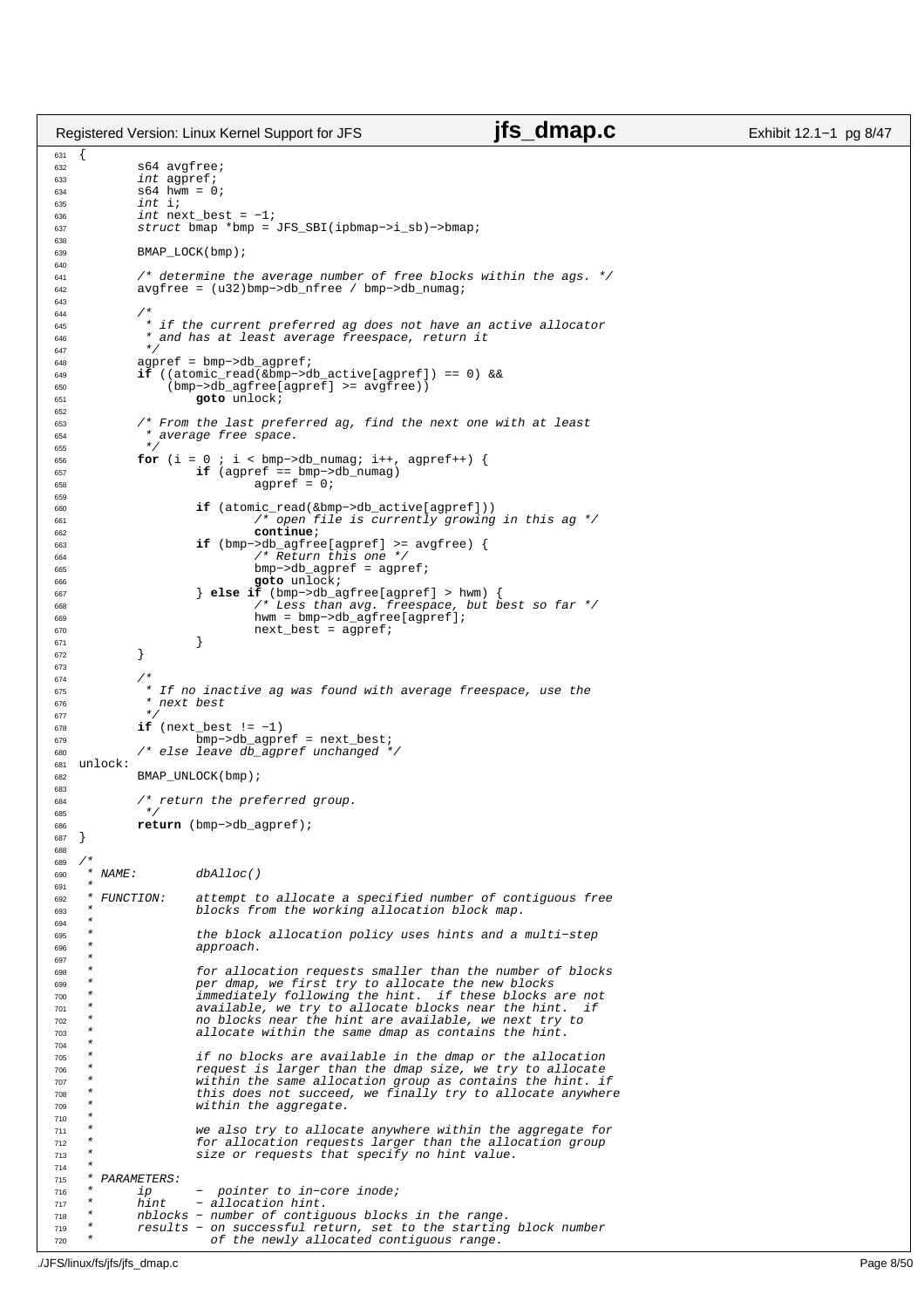\* RETURN VALUES: <sup>723</sup> \* 0 − success \* ENOSPC − insufficient disk resources \* EIO -  $i$ /o error  $\star$  / 727 int dbAlloc(struct inode \*ip, s64 hint, s64 nblocks, s64 \* results) { int rc, agno; <sup>730</sup> struct inode \*ipbmap = JFS\_SBI(ip−>i\_sb)−>ipbmap; <sup>731</sup> struct bmap \*bmp; <sup>732</sup> struct metapage \*mp; s64 lblkno, blkno; struct dmap  $*dp$ ;<br> $735$   $int$  12nb; int l2nb; 736 s64 mapSize;<br>737 *int* writers; int writers; /\* assert that nblocks is valid \*/<br> $740$  assert(nblocks > 0); assert(nblocks > 0); **#ifdef** \_STILL\_TO\_PORT <sup>743</sup> /\* DASD limit check F226941 \*/ **if** (OVER\_LIMIT(ip, nblocks)) <sup>745</sup> **return** ENOSPC; **#endif** /\* \_STILL\_TO\_PORT \*/ /\* get the log2 number of blocks to be allocated. \* if the number of blocks is not a log2 multiple, <sup>750</sup> \* it will be rounded up to the next log2 multiple.  $*$  l2nb = BLKSTOL2(nblocks); bmp = JFS\_SBI(ip−>i\_sb)−>bmap; //retry: /\* serialize w.r.t.extendfs() \*/ mapSize = bmp−>db\_mapsize; 759  $\frac{759}{760}$  /\* the hint should be within the map \*/  $assert(hint < mapSize)$ ; The mass of blocks to be allocated is greater than the really the number of blocks to be allocated is greater than the really the standard mean of the standard mean of the standard mean of the standard mean of the standard \* allocation group size, try to allocate anywhere. 764<br>765 **if** (l2nb > bmp−>db\_agl2size) { **IWRITE\_LOCK(ipbmap);**  768  $rc = db\text{AllocAny}(bmp, nblocks, 12nb, results);$ <br>  $\text{if } (rc == 0)$  { **if** (rc == 0) { DBALLOC(bmp−>db\_DBmap, bmp−>db\_mapsize, \*results, <sup>771</sup> nblocks); } **goto** write\_unlock;  $\}$  \* If no hint, let dbNextAG recommend an allocation group  $*$ /  $*$ <br> $780$   $\textbf{if}$  $if$  (hint  $== 0)$  **goto** pref\_ag; /\* we would like to allocate close to the hint. adjust the <sup>784</sup> \* hint to the block following the hint since the allocators \* will start looking for free space starting at this point.<br> $786$  \*/ blkno = hint + 1; **if** (blkno >= bmp−>db\_mapsize) <sup>790</sup> **goto** pref\_ag; agno = blkno >> bmp−>db\_agl2size; /\* check if blkno crosses over into a new allocation group. \* if so, check if we should allow allocations within this <sup>796</sup> \* allocation group. <sup>797</sup><br>
798 **if** ((blkno & (bmp->db\_agsize - 1)) == 0)<br>
799 /\* check if the AG is currenly being written to.<br>
800 \* *if so, call dbNextAG()* to find a non-busy<br>
\* AG with sufficient free space.<br>
\*/ 803 **if** (atomic\_read(&bmp->db\_active[agno]))<br>**404 and and a goto** pref\_ag; /\* check if the allocation request size can be satisfied from a <sup>807</sup> \* single dmap. if so, try to allocate from the dmap containing  $\frac{*}{\text{the}}$  the hint using a tiered strategy. Registered Version: Linux Kernel Support for JFS **interact in the Support of Support for JFS fS\_dmap.c** Exhibit 12.1−1 pg 9/47

```
809 */
810 if (nblocks <= BPERDMAP) {
```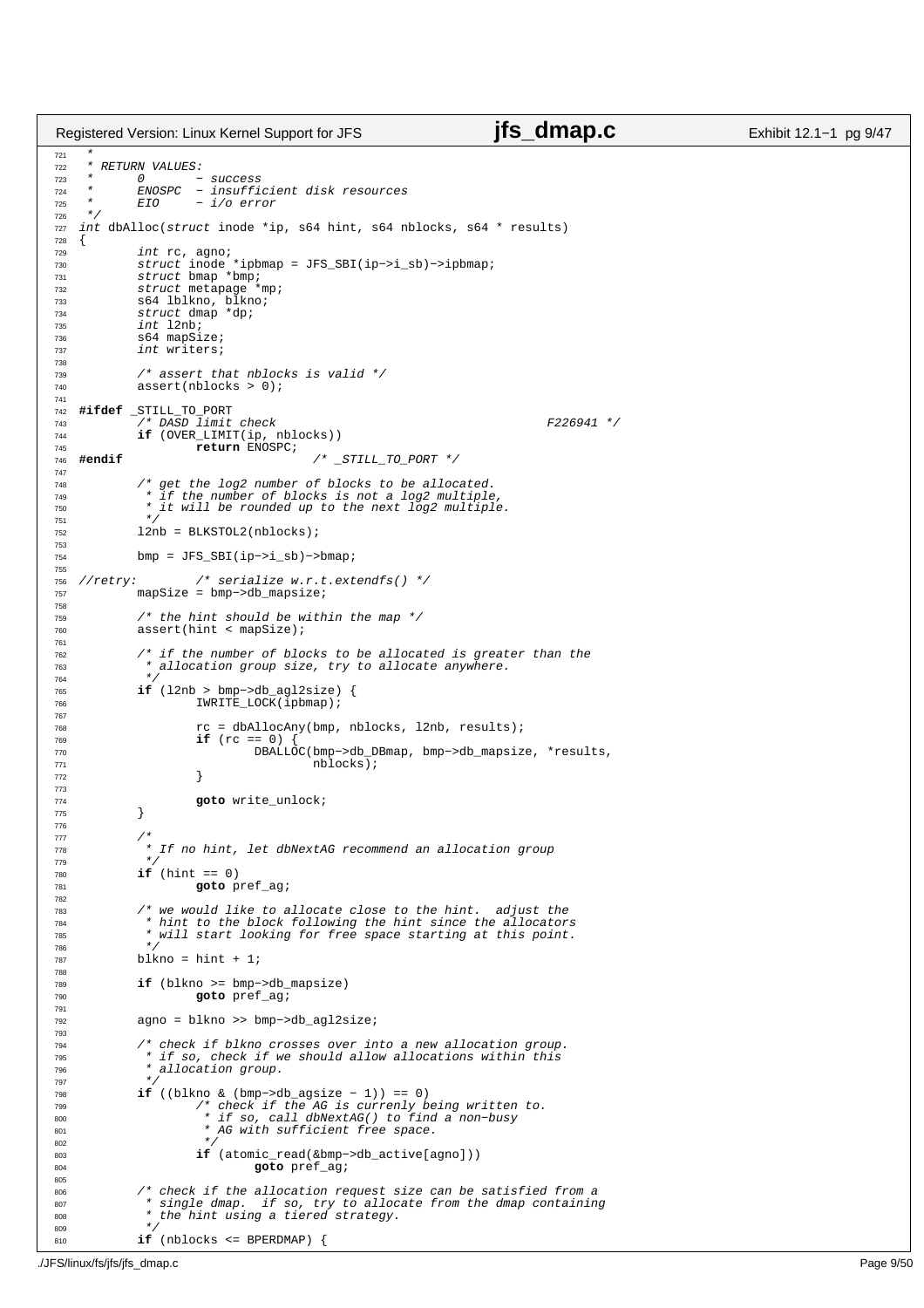```
811 IREAD LOCK(ipbmap);
812
813 /* get the buffer for the dmap containing the hint.<br>814 \star/
815 rc = EIO;
816 lblkno = BLKTODMAP(blkno, bmp−>db_l2nbperpage);
817 mp = read_metapage(ipbmap, lblkno, PSIZE, 0);
818 if (mp == NULL)
819 goto read_unlock;
820
821 dp = (struct dmap *) mp−>data;
822
823 /* first, try to satisfy the allocation request with the<br>824 * blocks beginning at the hint.
\frac{824}{\ast} \frac{\ast}{\ast} blocks beginning at the hint.
825 * /\textbf{if} ((rc = dbAllocNext(bmp, dp, blkno, (int) nblocks))<br>
\text{g}_{27} = ENOSPC) {
                         != ENOSPC) \left\{ \right.\mathbf{if} (\mathbf{r} \mathbf{c} = 0)<br>
\mathbf{if} (\mathbf{r} \mathbf{c} = 0)<br>
\mathbf{if} \mathbf{r} \in \mathbb{R}829 * results = blkno;<br>830 * PBALLOC(bmp->db D
830 DBALLOC(bmp−>db_DBmap, bmp−>db_mapsize,<br>*results, nblocks);
832 mark_metapage_dirty(mp);<br>833 mark_metapage_dirty(mp);
833 }
834
835 release_metapage(mp);
836 goto read_unlock;
837 }
838
839 writers = atomic_read(&bmp->db_active[agno]);<br>if ((writers > 1) ||
840 if ((writers > 1) ||
841 ((writers == 1) && (JFS_IP(ip)−>active_ag != agno))) {
842 / *
843 * Someone else is writing in this allocation
844 * group. To avoid fragmenting, try another ag
845 * /
ended and the set of the release_metapage(mp);
847 IREAD_UNLOCK(ipbmap);<br>848 goto pref_aq;
848 goto \overline{pref\_ag};
849 }
850
851 /* next, try to satisfy the allocation request with blocks
852 * near the hint.
853 * /854 if ((rc =
                          dbAllocNear(bmp, dp, blkno, (int) nblocks, l2nb, results))
856<br>856 \qquad != ENOSPC) {<br>857 \qquad \qquad \qquad \qquad \qquad \qquad \qquad \qquad \qquad \qquad \qquad \qquad \qquad \qquad \qquad \qquad \qquad \qquad \qquad \qquad \qquad \qquad \qquad \qquad \qquad \qquad \qquad \qquad \qquad \qquad \qquad 857 if (\text{rc} = 0) {<br>858 DBALLC
858 DBALLOC(bmp->db_DBmap, bmp->db_mapsize,<br>*results.nblocks);
\begin{array}{c}\n\text{859} \\
\text{859} \\
\text{860} \\
\text{860} \\
\text{860}\n\end{array}mark_metapage_dirty(mp);
861 }
862
863 release_metapage(mp);<br>864 goto read_unlock;
864 goto read_unlock;
865 }
866
867 /* try to satisfy the allocation request with blocks within
868 * the same dmap as the hint.
869 * /
870 if ((rc = dbAllocDmapLev(bmp, dp, (int) nblocks, l2nb, results))
871 != ENOSPC) {
872 if (rc == 0) {
873 DBALLOC(bmp->db_DBmap, bmp->db_mapsize,<br>*results, nblocks);
                                              *results, nblocks;
875 mark_metapage_dirty(mp);<br>876 mark_metapage_dirty(mp);
876 \Big\}877
878 release_metapage(mp);<br>879 goto read unlock;
879 goto read_unlock;
880 }
881
882 release_metapage(mp);<br>883 READ UNLOCK(ipbmap);
883 IREAD_UNLOCK(ipbmap);
            \}885
886 /* try to satisfy the allocation request with blocks within<br>887 * the same allocation group as the hint.
887 * the same allocation group as the hint.
888 */
889 IWRITE_LOCK(ipbmap);
\textbf{if} \left( \text{rc} = \text{dballocAG}(\text{bmp}, \text{ agno}, \text{ nblocks}, \text{ 12nb}, \text{ results}) \right)<br>
\text{1 = EMOSPC} \left\{ \text{f}(\text{c} = \text{dhallocAG}(\text{bmp}, \text{ agno}, \text{ nblocks}, \text{ 12nb}, \text{ results}) \right\}!= ENOSPC) \{892 if (rc == 0)<br>893 DBAL
893 DBALLOC(bmp->db_DBmap, bmp->db_mapsize,<br>*results.nblocks);
\frac{1}{894} *results, nblocks);<br>\frac{1}{895}goto write unlock;
896 }
897 IWRITE_UNLOCK(ipbmap);
898
899
900 pref_ag:
Registered Version: Linux Kernel Support for JFS interact in the Support of Support for JFS ffS_dmap.c Exhibit 12.1−1 pg 10/47
```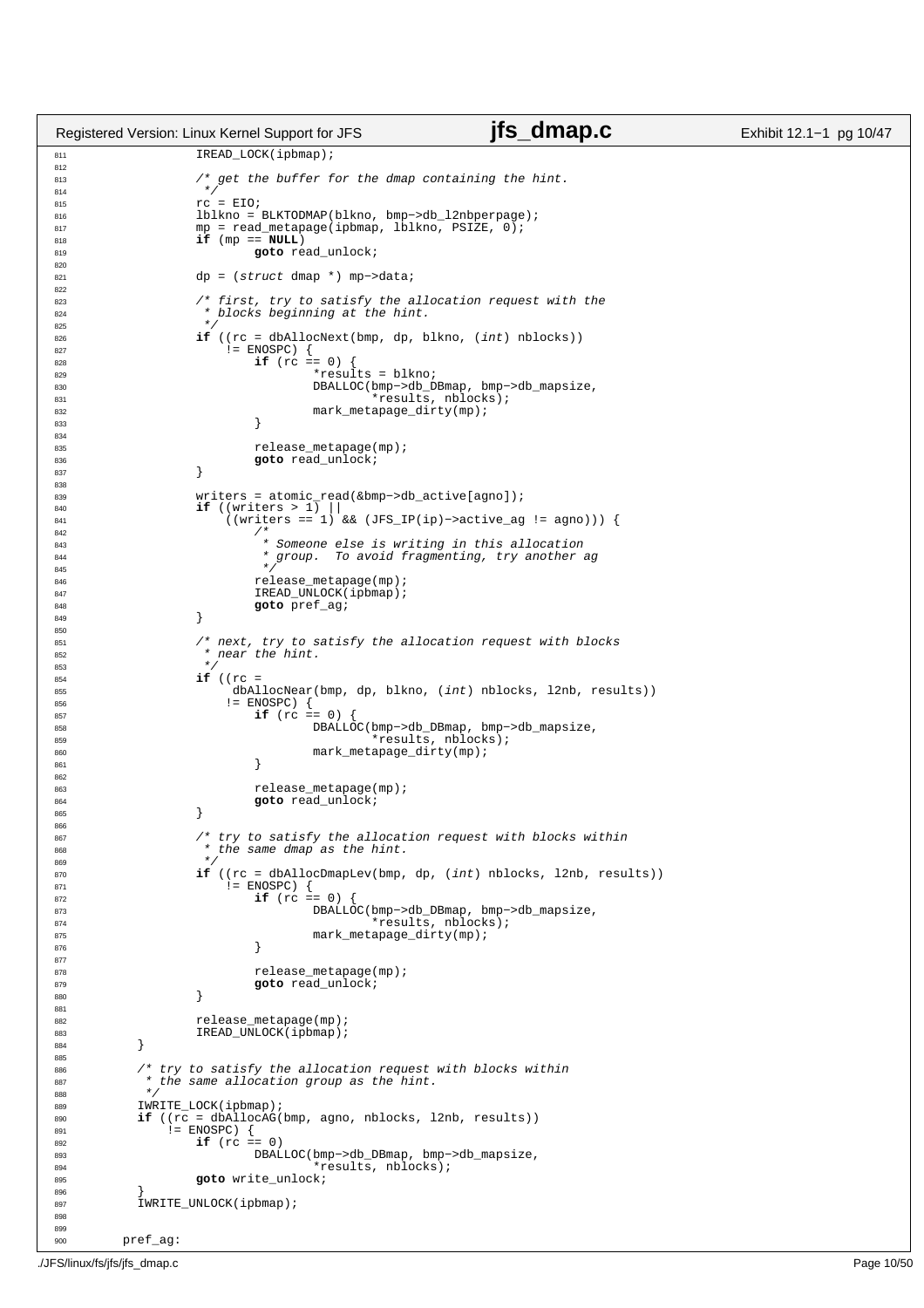```
901 /*
902 * Let dbNextAG recommend a preferred allocation group
903 */
904 agno = dbNextAG(ipbmap);<br>905 1WRITE LOCK(ipbmap);
             IWRITE_LOCK(ipbmap);
906
907 /* Try to allocate within this allocation group. if that fails, try to
908 * allocate anywhere in the map.
909 * /
910 if ((rc = dbAllocAG(bmp, agno, nblocks, l2nb, results)) == ENOSPC)<br>911 rc = dbAllocAnv(bmp, nblocks, l2nb, results);
911 rc = dbAllocAny(bmp, nblocks, l2nb, results);<br>
912 if (rc == 0) {
913 DBALLOC(bmp->db_DBmap, bmp->db_mapsize, *results, nblocks);<br>914 }
914 }
915
916 write_unlock:
917 IWRITE_UNLOCK(ipbmap);
918
919 return (rc);
920
921 read_unlock:
922 IREAD_UNLOCK(ipbmap);
923
924 return (rc);<br>925 }
   \}926
927
928 /*<br>929 * NAME:
929 * NAME: dbAllocExact()
930931 * FUNCTION: try to allocate the requested extent;
932 *
933 * PARAMETERS:<br>
934 * ip<br>
935 * blkno
934 * ip − pointer to in-core inode;<br>935 * blkno – extent address:
935 * blkno − extent address;
936 * nblocks − extent length;
937<br>938
\begin{array}{ccc} 938 & * & \text{RETURN} & \text{VALUES:} \\ 939 & * & 0 & - \end{array}939 * 0 − success
940 * ENOSPC − insufficient disk resources
^{941} * EIO - i/o error
942 */
    int dbAllocExact(struct inode *ip, s64 blkno, int nblocks)
944 \quad \{<br>945
             int rc;
946 struct inode *ipbmap = JFS_SBI(ip−>i_sb)−>ipbmap;
947 struct bmap *bmp = JFS_SBI(ip−>i_sb)−>bmap;
948 struct dmap *dp;
\begin{array}{ccc}\n 949 & & & \text{S64 lb} \n\hline\n 950 & & & \text{struct met} \n\end{array}struct metapage *mp;
951
952 IREAD LOCK(ipbmap);
953
954 /*
955 * validate extent request:
956 *
957 * note: defragfs policy:
958 * max 64 blocks will be moved.<br>959 * allocation request size must
959 * allocation request size must be satisfied from a single dmap.<br>960 */
960 * /
961 if (nblocks <= 0 || nblocks > BPERDMAP || blkno >= bmp−>db_mapsize) {
962 IREAD_UNLOCK(ipbmap);<br>963 Teturn EINVAL;
963 return EINVAL;
             \}965
966 if (nblocks > ((s64) 1 << bmp−>db_maxfreebud)) {
967 / the free space is no longer available */<br>968 / TREAD UNLOCK (ipbmap);
968 IREAD_UNLOCK(1pbmap);<br>
PELUTE ENOSPC;
969 return ENOSPC;
             \left\{ \right\}971
972 /* read in the dmap covering the extent */<br>973 1blkno = BLKTODMAP(blkno, bmp->db l2nbperp
973 lblkno = BLKTODMAP(blkno, bmp−>db_l2nbperpage);
974 mp = read_metapage(ipbmap, lblkno, PSIZE, 0);
975 if (mp == NULL) {
975 if (mp == NULL) {<br>976 IREAD_UNLOCK(ipbmap);
977 return (EIO);
978 }
             979 dp = (struct dmap *) mp−>data;
980981 /* try to allocate the requested extent */
982 rc = dbAllocNext(bmp, dp, blkno, nblocks);
983
984 IREAD_UNLOCK(ipbmap);
985
986 if (rc == 0)<br>987 DBAL
987 DBALLOC(bmp->db_DBmap, bmp->db_mapsize, blkno, nblocks);<br>988 mark_metapage_dirty(mp);
988 mark_metapage_dirty(mp);<br>989 mark_metapage_dirty(mp);
989 }
990 release_metapage(mp);
Registered Version: Linux Kernel Support for JFS ifs dmap.c Exhibit 12.1−1 pg 11/47
```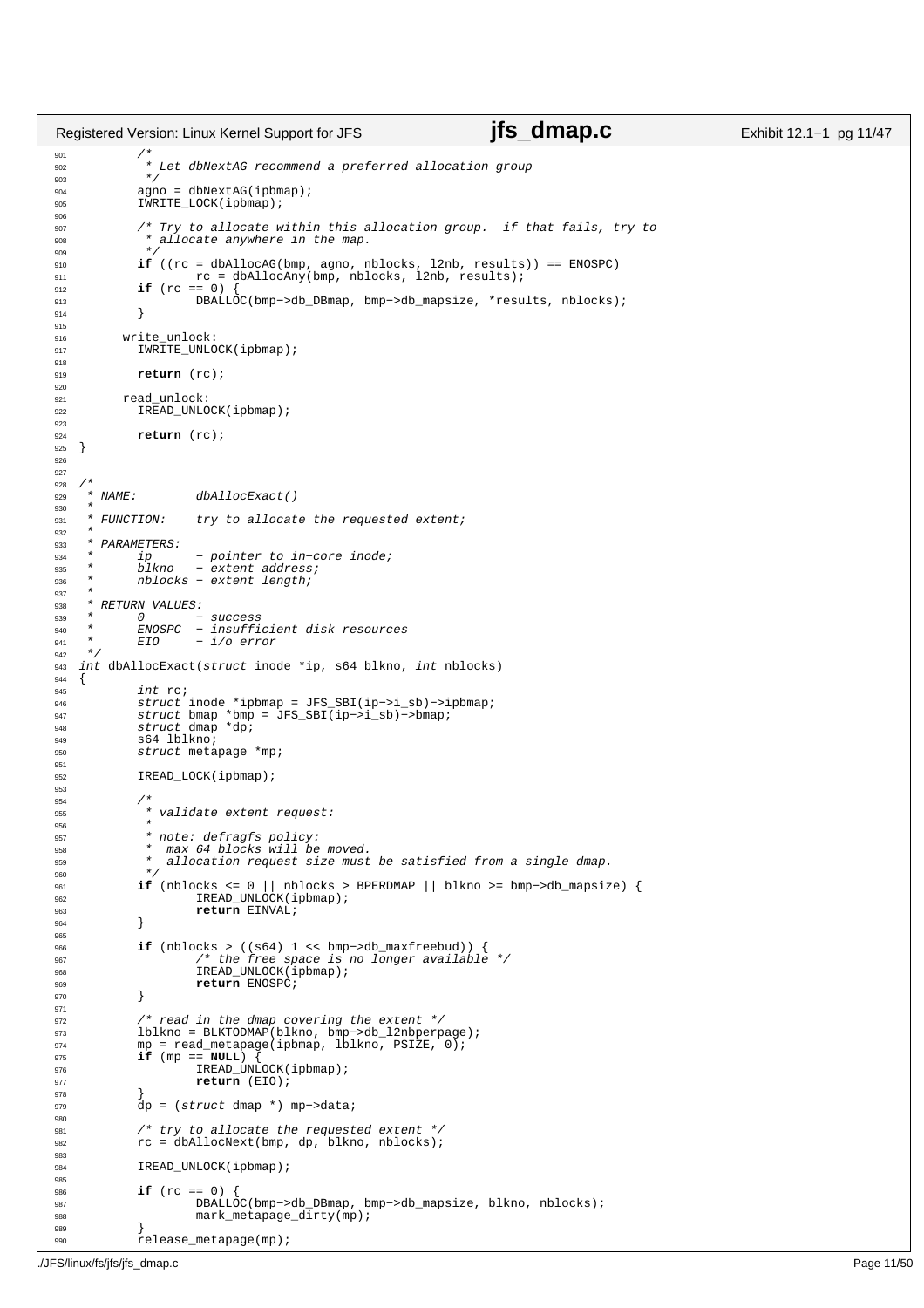```
991
992 return (rc);
993 }
994
995
996 /*<br>997 *
997 * NAME: dbReAlloc()
998 *
999 * FUNCTION: attempt to extend a current allocation by a specified<br>1000 * \cdot number of blocks.
                          number of blocks.
1001 *
<sup>1002</sup> * this routine attempts to satisfy the allocation request<br><sup>1003</sup> * by first trying to extend the existing allocation in
1003 * by first trying to extend the existing allocation in<br>
1004 * by place by allocating the additional blocks as the blo
1004 * place by allocating the additional blocks as the blocks
                          immediately following the current allocation. if these
1006 * blocks are not available, this routine will attempt to
1007 * allocate a new set of contiguous blocks large enough
1008 * to cover the existing allocation plus the additional
1009 * number of blocks required.
1010<br>1011PARAMETERS:
1012 * ip − pointer to in−core inode requiring allocation.
1013 * blkno − starting block of the current allocation.
1014 * nblocks − number of contiguous blocks within the current<br>1015 *
               allocation.<br>addublocks - number of b
1016 * addnblocks − number of blocks to add to the allocation.
1017 * results − on successful return, set to the starting block number
1018 * of the existing allocation if the existing allocation
1019 * was extended in place or to a newly allocated contiguous
1020 * range if the existing allocation could not be extended
1021 * in place.
1022 +1023 * RETURN VALUES:<br>
1024 * 0 -
1024 * 0 − success<br>
1025 * \overline{ENOSPC} – insuffic
1025 * ENOSPC – insufficient disk resources<br>1025 * ETO – i/o error
     \frac{1}{\ast} EIO − i/o error
1027<br>1028
1028 int
1029 dbReAlloc(struct inode *ip<sub>1030</sub> s64 blkno. s64 ml
                 164 blkno, 564 nblocks, 564 addnblocks, 564 * results)
1031 {
1032 int rc;
1033
1034 /* try to extend the allocation in place.
1035
1036 if ((rc = dbExtend(ip, blkno, nblocks, addnblocks)) == 0) {<br>*results = blkno;
1038 return (0);<br>1038 return (0);
1039 } else {
                          if (rc != ENOSPC)
1041 return (rc);
1042 }
1043
1044 /* could not extend the allocation in place, so allocate a<br>\frac{1045}{100} * new set of blocks for the entire request (i.e. try to go
1045 * new set of blocks for the entire request (i.e. try to get
1046 * a range of contiguous blocks large enough to cover the
1047 * existing allocation plus the additional blocks.)
1048<br>1049
1049 return (dbAlloc<br>1050 (ip, bl)
                          (ip, blkno + nblocks - 1, addnblocks + nblocks, results));
1051 }
1052
1053
   /*
1055 * NAME: dbExtend()
1056<br>1057
<sup>1057</sup> * FUNCTION: attempt to extend a current allocation by a specified<br><sup>1058</sup> * 2010 number of blocks.
                          number of blocks.
1059<br>1060
                          this routine attempts to satisfy the allocation request
1061 * by first trying to extend the existing allocation in<br>1062 * place by allocating the additional blocks as the bloc
<sup>1062</sup> * place by allocating the additional blocks as the blocks<br><sup>1063</sup> * immediately following the current allocation.
                          immediately following the current allocation.
1064
1065 * PARAMETERS .
<sup>1066</sup> * ip - pointer to in-core inode requiring allocation.<br><sup>1067</sup> * blkno - starting block of the current allocation.
1067 * blkno − starting block of the current allocation.
1068 * nblocks − number of contiguous blocks within the current
                                   allocation.
1070 * addnblocks − number of blocks to add to the allocation.
1071 *
1072 * RETURN VALUES:
1073 * 0 − success
1074 * ENOSPC − insufficient disk resources
1075 * EIO − i/o error
1076<br>1077
    int dbExtend(struct inode *ip, s64 blkno, s64 nblocks, s64 addnblocks)
1078 \{<br>1079struct jfs_sb_info *sbi = JFS_SBI(ip->i_sb);
1080 s64 lblkno, lastblkno, extblkno;
Registered Version: Linux Kernel Support for JFS ifs dmap.c Exhibit 12.1−1 pg 12/47
```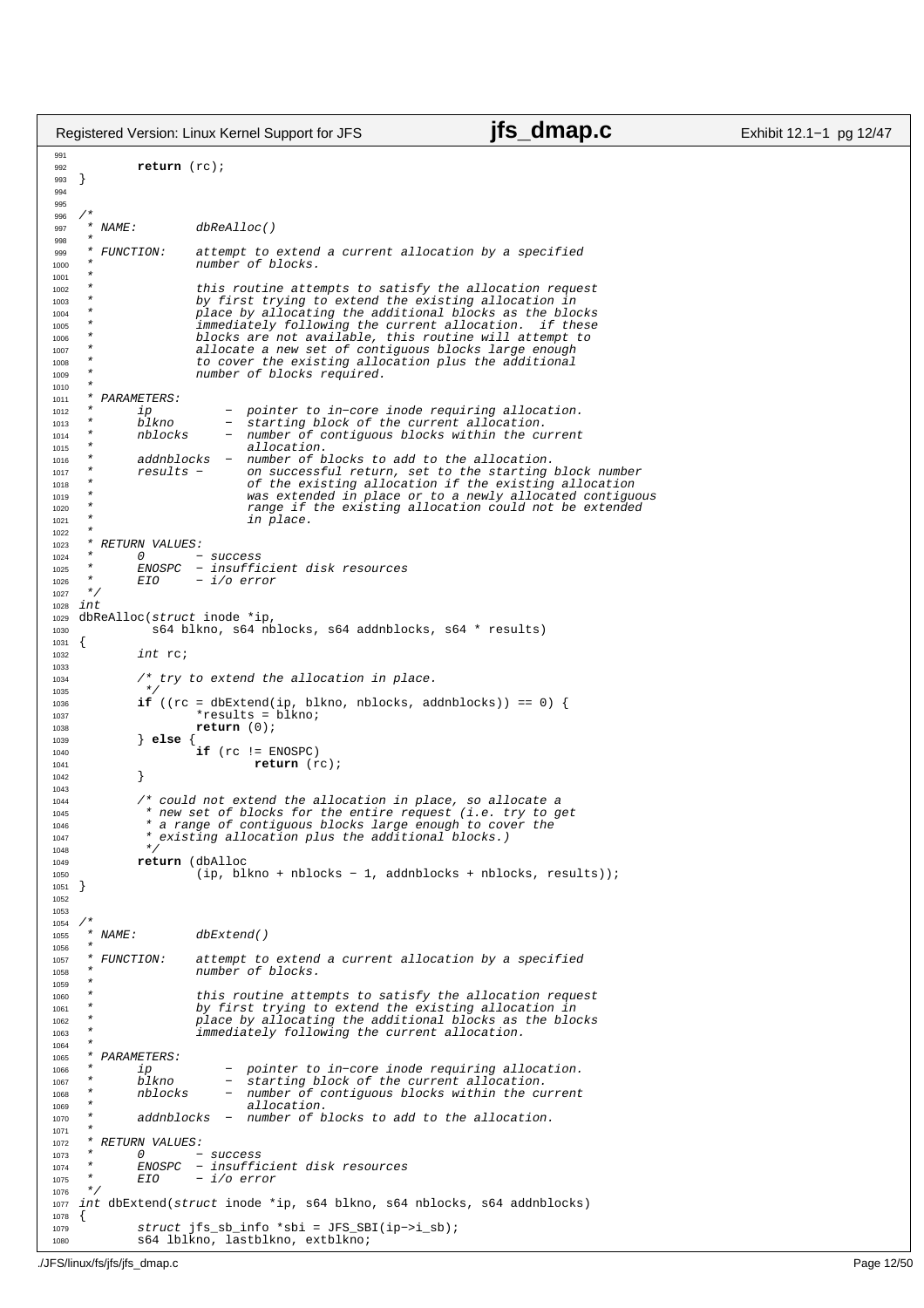```
1081 uint rel_block;
1082 struct metapage *mp;
1083 struct dmap *dp;<br>
1084 int rc;
1084 int rc;<br>1085 struct
1085 struct inode *ipbmap = sbi−>ipbmap;
1086 struct bmap *bmp;
1087
1088<br>1089
1089 * We don't want a non−aligned extent to cross a page boundary
1090 */
1091 if (((rel_block = blkno & (sbi−>nbperpage − 1))) &&
1092 (rel_block + nblocks + addnblocks > sbi−>nbperpage))
1093 return (ENOSPC);
1094
1095 /* get the last block of the current allocation */
1096 lastblkno = blkno + nblocks - 1;
1097
1098 \frac{100}{100} /* determine the block number of the block following
                 * the existing allocation.
1100<br>1101extblkno = lastblkno + 1;1102
1103 IREAD_LOCK(ipbmap);
1104
1105 /* better be within the file system */
1106 bmp = sbi−>bmap;
1107 assert(lastblkno >= 0 && lastblkno < bmp−>db_mapsize);
1108
1109 /* we'll attempt to extend the current allocation in place by<br>
1110 * allocating the additional blocks as the blocks immediately<br>
1111 * following the current allocation. we only try to extend the
1112 * current allocation in place if the number of additional blocks
1113 * can fit into a dmap, the last block of the current allocation
1114 * is not the last block of the file system, and the start of the
1115 * inplace extension is not on an allocation group boundry.
1116 */
1117 if (addnblocks > BPERDMAP || extblkno >= bmp−>db_mapsize ||
1118 (extblkno & (bmp−>db_agsize − 1)) == 0) {
1119 IREAD_UNLOCK(ipbmap);<br>1120 return (ENOSPC);
               \begin{aligned} & \textbf{return} \ (\text{ENOSPC}): \\ \end{aligned}1121 }
1122
1123 /* get the buffer for the dmap containing the first block<br>
\uparrow to the extension.
                 * of the extension.
1125
1126 lblkno = BLKTODMAP(extblkno, bmp−>db_l2nbperpage);
1127 mp = read_metapage(ipbmap, lblkno, PSIZE, 0);
1128 \mathbf{i} \cdot \mathbf{f} (mp == NULL)<br>
1129 TREAD IN
1129 IREAD_UNLOCK(ipbmap);<br>1130 IREAD_UNLOCK(ipbmap);
               return (EIO);
1131 }
1132
               1133 DBALLOCCK(bmp−>db_DBmap, bmp−>db_mapsize, blkno, nblocks);
1134 dp = (struct \cdot dmap * ) mp \cdot >data;1135
1136 \frac{1}{x} try to allocate the blocks immediately following the<br>1137 \frac{x}{1} current allocation.
                 * current allocation.
1138<br>1139
               rc = dbAllocNext(bmp, dp, extblkno, (int) addnblocks);1140
1141 IREAD UNLOCK(ipbmap);
1142
1143 \frac{1}{4} were we successful ? */<br>1144 \frac{1}{4} \frac{1}{2} \frac{1}{2} \frac{1}{2} \frac{1}{2} \frac{1}{2} \frac{1}{2} \frac{1}{2} \frac{1}{2} \frac{1}{2} \frac{1}{2} \frac{1}{2} \frac{1}{2} \frac{1}{2} \frac{1}{2} \frac{1}{2} \frac{1}{2} \frac{1}{2if (rc == 0) {
1145 DBALLOC(bmp−>db_DBmap, bmp−>db_mapsize, extblkno,
1146 addnblocks);<br>
1146 addnblocks);<br>
1147 write metapage(mp);
1147 write_metapage(mp);<br>1148 } else {
1148 } else {
1149 f^* we were not successful */<br>1149 f^* we were not successful */<br>1150 r = \frac{1}{2} release metapage(mp);
                           release_metapage(mp);
1151 assert(\overline{rc} == \overline{ENOSPC} || \overline{rc} == \overline{EIO});
1152 }
1153
1154 return (rc);
1155 }
1156
1157
1158<br>1159NAME: dbAllocNext()1160<br>1161
         FUNCTION: attempt to allocate the blocks of the specified block
1162 * range within a dmap.
1163<br>1164
1164 * PARAMETERS:<br>1165 * bmp- pointer to bmap descriptor
1166 * dp − pointer to dmap.
1167 * blkno − starting block number of the range.
1168 * nblocks − number of contiguous free blocks of the range.
1169 *
Registered Version: Linux Kernel Support for JFS ifs dmap.c Exhibit 12.1−1 pg 13/47
```
<sup>1170</sup> \* RETURN VALUES: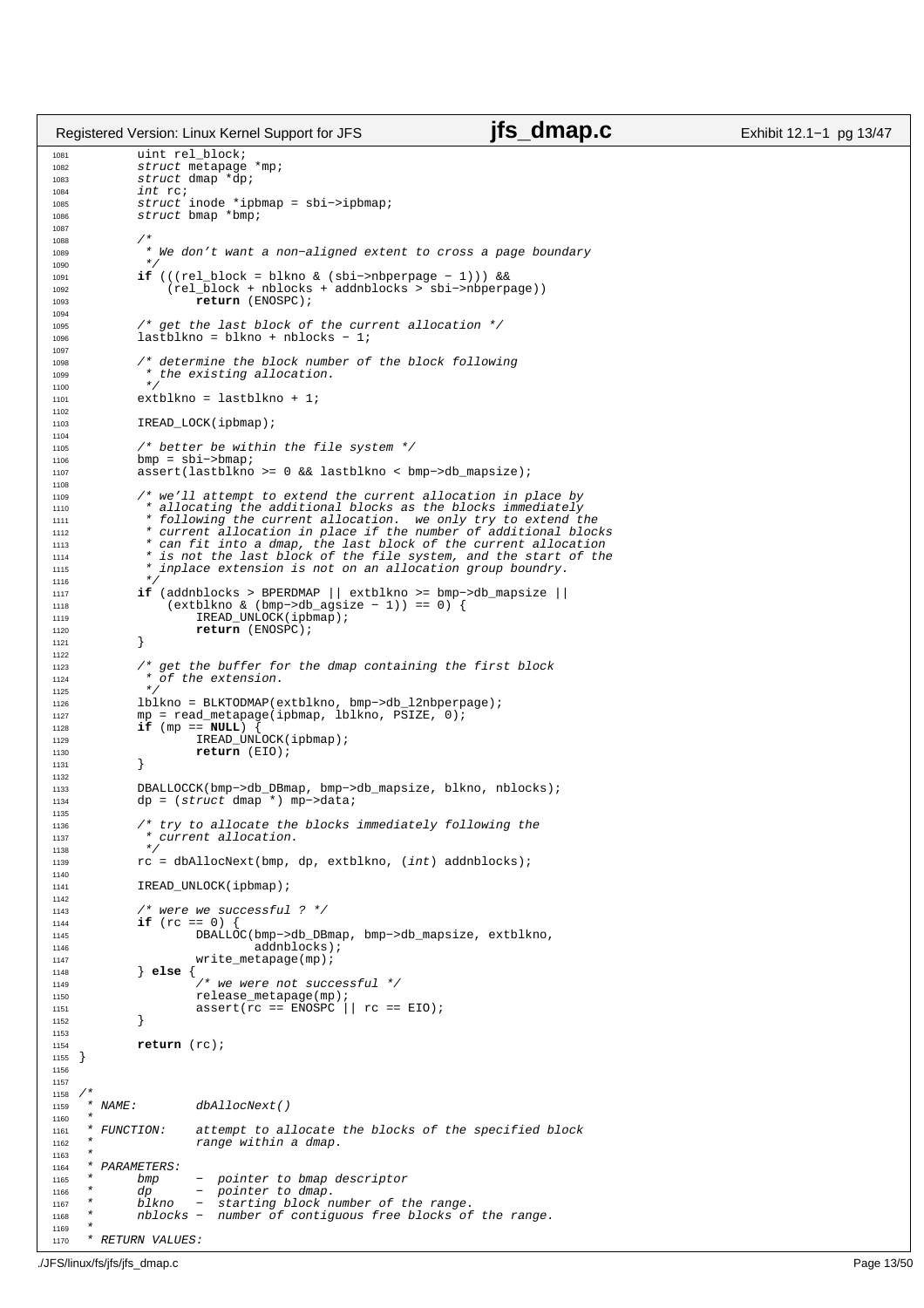<sup>1171</sup> \* 0 − success \* ENOSPC − insufficient disk resources \* EIO − i/o error \* serialization: IREAD\_LOCK(ipbmap) held on entry/exit; **static** int dbAllocNext(struct bmap \* bmp, struct dmap \* dp, s64 blkno, int nblocks) { 1180 int dbitno, word, rembits, nb, nwords, wbitno, nw;<br>1181 int l2size; int l2size; <sup>1182</sup> s8 \*leaf; u32 mask; /\* pick up a pointer to the leaves of the dmap tree. <sup>1186</sup> \*/ leaf = dp−>tree.stree + le32\_to\_cpu(dp−>tree.leafidx); 1189  $\frac{1}{190}$  /\* determine the bit number and word within the dmap of the  $\frac{1}{190}$  \* starting block.  $\int_{t}^{t}$  starting block. dbitno = blkno & (BPERDMAP − 1); <sup>1193</sup> word = dbitno >> L2DBWORD; /\* check if the specified block range is contained within \* this dmap. \*/ **if** (dbitno + nblocks > BPERDMAP) **return** (ENOSPC); /\* check if the starting leaf indicates that anything<br> $1202$  \* is free.  $*$  is free. 1203<br>1204 1204 **if**  $\begin{bmatrix} \text{leaf} \text{word} \end{bmatrix}$  == NOFREE) return (ENOSPC); /\* check the dmaps words corresponding to block range to see <sup>1208</sup> \* if the block range is free. not all bits of the first and 1209  $*$  last words may be contained within the block range. if this<br>1210  $*$  is the case, we'll work against those words (i.e. partial fi \* is the case, we'll work against those words (i.e. partial first <sup>1211</sup> \* and/or last) on an individual basis (a single pass) and examine 1212 \* the actual bits to determine if they are free. a single pass<br>
\* the actual bits to determine if they are free. a single pass<br>
\* will be used for all dmap words fully contained within the \* will be used for all dmap words fully contained within the <sup>1214</sup> \* specified range. within this pass, the leaves of the dmap \* tree will be examined to determine if the blocks are free. a <sup>1216</sup> \* single leaf may describe the free space of multiple dmap <sup>1217</sup> \* words, so we may visit only a subset of the actual leaves \* corresponding to the dmap words of the block range. <br> $1220$ 1220 **for** (rembits = nblocks; rembits > 0; rembits -= nb, dbitno += nb) {<br>1221 /\* determine the bit number within the word and <br>  $*$  the number of bits within the word.<br>  $*$ /  $*$  / 1224 wbitno = dbitno & (DBWORD − 1);<br>
1225 nb = min(rembits, DBWORD - wbitno); 1227 /\* check if only part of the word is to be examined.  $*$  / 1229 **if** (nb < DBWORD) {<br>  $\uparrow$  + check i  $\frac{1}{230}$  /\* check if the bits are free.<br> $\frac{1}{231}$ 1232 mask = (ONES << (DBWORD − nb) >> wbitno);<br>1233 **if** ((mask & ~1e32 to cpu(dp->wmap[word])) **if** ((mask & ~le32\_to\_cpu(dp−>wmap[word])) != mask) **return** (ENOSPC); word += 1; <sup>1237</sup> } **else** { <sup>1238</sup> /\* one or more dmap words are fully contained <sup>1239</sup> \* within the block range. determine how many 1239 \* within the block range. determine how many<br>
\* within the block range. determine how many<br>
\* words and how many bits. **\***/ 1242 1242 nwords = rembits >> L2DBWORD;<br>1243 1243 nb = nwords << L2DBWORD; nb = nwords << L2DBWORD; /\* now examine the appropriate leaves to determine <sup>1246</sup> \* if the blocks are free.  $*$  / 1248 **while** (nwords > 0) {<br>
1249 */\* does the leaf describe any free space ?*<br>
1250 *\**/ **if** (leaf[word] < BUDMIN) **return** (ENOSPC); 1254  $\prime$  \* determine the 12 number of bits provided  $\prime$  to this leaf. \* by this leaf. 1256  $*$  /  $\frac{12}{57}$  1257  $\frac{12}{57}$  1258  $\frac{12}{57}$  1258 min((int)leaf[word], NLSTOL2BSZ(nwords)); 1260 1260 /\* determine how many words were handled. Registered Version: Linux Kernel Support for JFS **ifs dmap.c** Exhibit 12.1−1 pg 14/47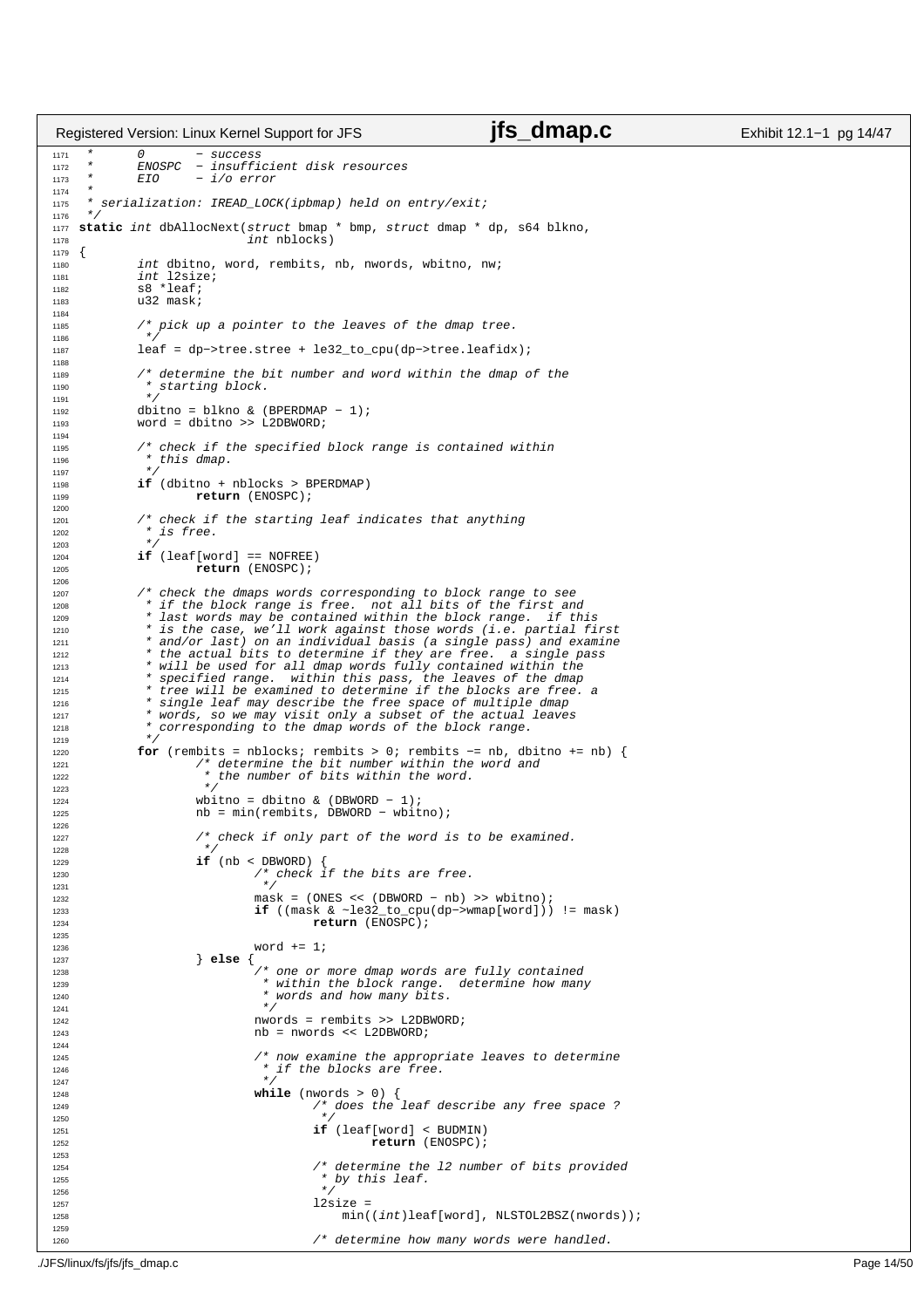```
1261 */
\mu<sup>251</sup> nw = BUDSIZE(l2size, BUDMIN);
1263
1264 nwords −= nw;<br>1265 nword += nw;
1265 word += nw; 1266\left\{\right\}\left\{\n \begin{array}{ccc}\n 1267 & & \\
 \end{array}\n \right\}1268 }
1269
1270 /* allocate the blocks.
1271
1272 return (dbAllocDmap(bmp, dp, blkno, nblocks));
1273 }
1274
1275
1276 / *1277 * NAME: dbAllocNear()
1278<br>1279
1279 * FUNCTION: attempt to allocate a number of contiguous free blocks near<br>1280 * \qquad \qquad a specified block (hint) within a dmap.
                      a specified block (hint) within a dmap.
1281 *
1282 * starting with the dmap leaf that covers the hint, we'll
1283 * check the next four contiguous leaves for sufficient free
1284 * space. if sufficient free space is found, we'll allocate<br>1285 * the desired free space.
                      the desired free space.
1286 *
\begin{array}{ccc} \n 1287 & \ast & \text{PARAMETERS:} \\ \n 1288 & \ast & \text{bmp} \n \end{array}- pointer to bmap descriptor
1289 * dp − pointer to dmap.<br>1290 * blkno − block number to allocate near.<br>1291 *   nblocks − actual number of contiguous free blocks desired.<br>1292 *   l2nb − log2 number of contiguous free blocks desired.
1293 * results − on successful return, set to the starting block number
1294 * of the newly allocated range.
1295<br>1296
       RETURN VALUES:
1297 * 0 − success<br>
1298 * ENOSPC – insuffi
1298 * ENOSPC − insufficient disk resources<br>1299 * EIO − i/o error
                      - i/o error
1300 *
1301 * serialization: IREAD_LOCK(ipbmap) held on entry/exit;<br>
**
1302
1303 static int
1304 dbAllocNear(struct bmap * bmp,<br>1305 struct dmap * dp,
    \frac{1}{2} struct dmap * dp, s64 blkno, int nblocks, int 12nb, s64 * results)
1306 {
1307 int word, lword, rc;<br>1308 s8 *leaf = dp->tree.
             1308 s8 *leaf = dp−>tree.stree + le32_to_cpu(dp−>tree.leafidx);
1309
1310 /* determine the word within the dmap that holds the hint
1311 * (i.e. blkno). also, determine the last word in the dmap
1312 * that we'll include in our examination.
1313
1314 word = (blkno & (BPERDMAP − 1)) >> L2DBWORD;
1315 lword = min(word + 4, LPERDMAP);
1316
1317 /* examine the leaves for sufficient free space.
1318<br>1319
1319 for (; word < lword; word++) {<br>1320 for (; does the leaf descr
1320 /* does the leaf describe sufficient free space ?
1321 */
1322 if (leaf[word] < l2nb)<br>1323 continue;
                                continue;
1324
1325 /* determine the block number within the file system
1326 * of the first block described by this dmap word.
1327 * /
1328 blkno = le64_to_cpu(dp−>start) + (word << L2DBWORD);
1329
\frac{1330}{1330} /* if not all bits of the dmap word are free, get the
1331 * starting bit number within the dmap word of the required
1332 * string of free bits and adjust the block number with the
1333 * value.<br>1334 */
1334 * /
1335 if (leaf[word] < BUDMIN)
1336 blkno +=
1337 dbFindBits(le32_to_cpu(dp−>wmap[word]), l2nb);
1338
1339 /* allocate the blocks.
1340 * /
1341 if ((rc = dbAllocDmap(bmp, dp, blkno, nblocks)) == 0)
1342 *results = blkno;
1343
1344 return (rc);<br>1345 }
1345 }
1346
1347 return (ENOSPC);
1348 }
1349
1350
Registered Version: Linux Kernel Support for JFS ifs dmap.c Exhibit 12.1−1 pg 15/47
```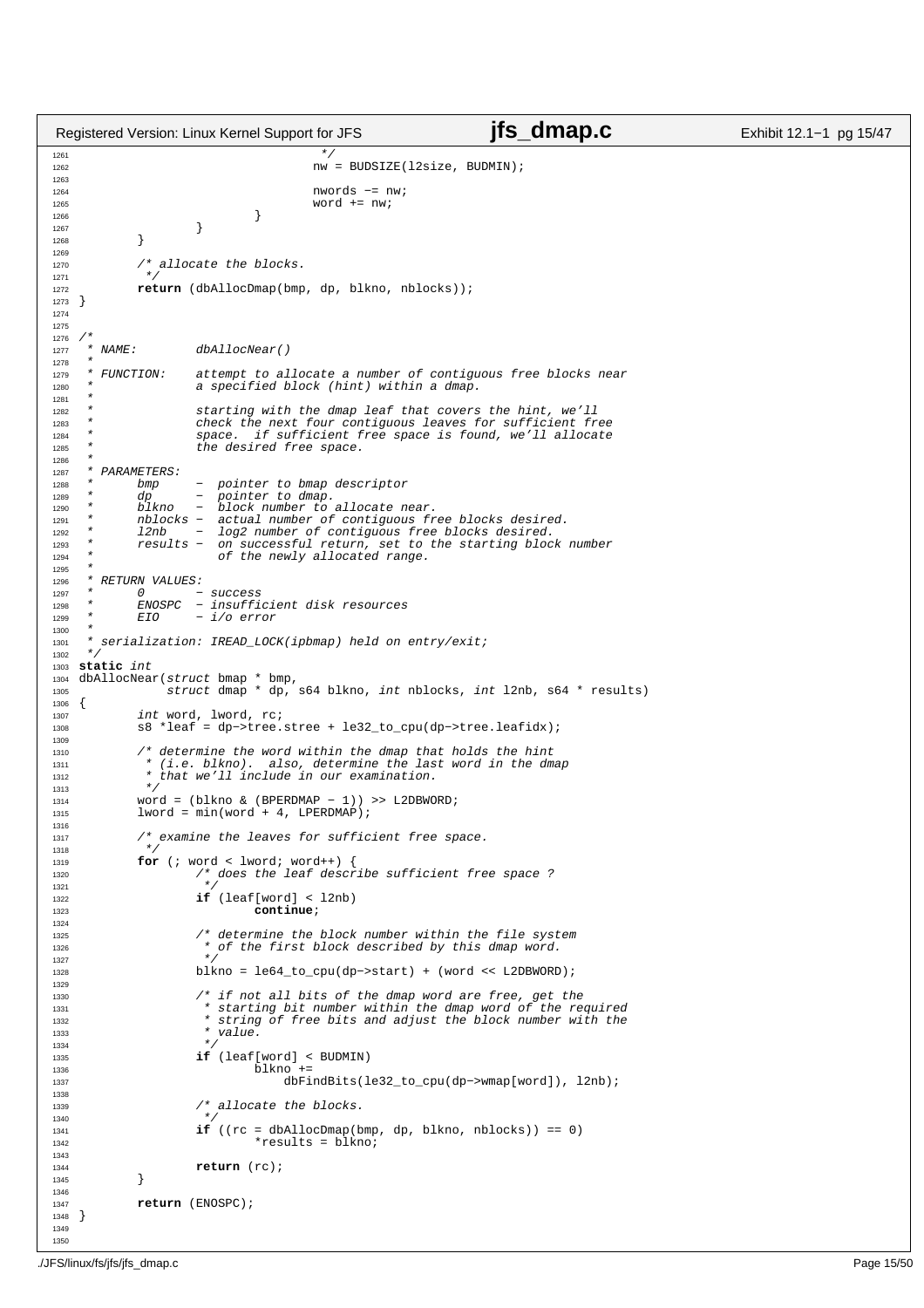| Registered Version: Linux Kernel Support for JFS                                                                                     |                                                                                                                                                                                                                                                                                                                                                                                                                                                                                                                                                                                                                                                                                                                                                                                                                                                                                                                                                                                             | jfs_dmap.c | Exhibit 12.1-1 pg 16/47 |
|--------------------------------------------------------------------------------------------------------------------------------------|---------------------------------------------------------------------------------------------------------------------------------------------------------------------------------------------------------------------------------------------------------------------------------------------------------------------------------------------------------------------------------------------------------------------------------------------------------------------------------------------------------------------------------------------------------------------------------------------------------------------------------------------------------------------------------------------------------------------------------------------------------------------------------------------------------------------------------------------------------------------------------------------------------------------------------------------------------------------------------------------|------------|-------------------------|
| 1351<br>$^\star$<br><i>NAME :</i><br>1352                                                                                            | dbAllocAG()                                                                                                                                                                                                                                                                                                                                                                                                                                                                                                                                                                                                                                                                                                                                                                                                                                                                                                                                                                                 |            |                         |
| 1353<br>FUNCTION:<br>1354<br>1355                                                                                                    | attempt to allocate the specified number of contiguous<br>free blocks within the specified allocation group.                                                                                                                                                                                                                                                                                                                                                                                                                                                                                                                                                                                                                                                                                                                                                                                                                                                                                |            |                         |
| 1356<br>1357<br>1358<br>1359<br>1360<br>1361<br>1362<br>1363<br>1364<br>1365<br>1366<br>1367<br>1368<br>1369<br>1370<br>1371<br>1372 | unless the allocation group size is equal to the number<br>of blocks per dmap, the dmap control pages will be used to<br>find the required free space, if available. we start the<br>search at the highest dmap control page level which<br>distinctly describes the allocation group's free space<br>(i.e. the highest level at which the allocation group's<br>free space is not mixed in with that of any other group).<br>in addition, we start the search within this level at a<br>height of the dmapctl dmtree at which the nodes distinctly<br>describe the allocation group's free space.  at this height,<br>the allocation group's free space may be represented by 1<br>or two sub-trees, depending on the allocation group size.<br>we search the top nodes of these subtrees left to right for<br>sufficient free space. if sufficient free space is found,<br>the subtree is searched to find the leftmost leaf that<br>has free space. once we have made it to the leaf, we |            |                         |
| 1373<br>1374<br>1375<br>1376<br>1377                                                                                                 | move the search to the next lower level dmap control page<br>corresponding to this leaf. we continue down the dmap control<br>pages until we find the dmap that contains or starts the<br>sufficient free space and we allocate at this dmap.                                                                                                                                                                                                                                                                                                                                                                                                                                                                                                                                                                                                                                                                                                                                               |            |                         |
| 1378<br>1379<br>1380<br>1381                                                                                                         | if the allocation group size is equal to the dmap size,<br>we'll start at the dmap corresponding to the allocation<br>group and attempt the allocation at this level.                                                                                                                                                                                                                                                                                                                                                                                                                                                                                                                                                                                                                                                                                                                                                                                                                       |            |                         |
| 1382<br>1383<br>1384<br>1385<br>1386<br>1387<br>1388                                                                                 | the dmap control page search is also not performed if the<br>allocation group is completely free and we go to the first<br>dmap of the allocation group to do the allocation. this is<br>done because the allocation group may be part (not the first<br>part) of a larger binary buddy system, causing the dmap<br>control pages to indicate no free space (NOFREE) within<br>the allocation group.                                                                                                                                                                                                                                                                                                                                                                                                                                                                                                                                                                                        |            |                         |
| 1389<br>PARAMETERS:<br>1390                                                                                                          |                                                                                                                                                                                                                                                                                                                                                                                                                                                                                                                                                                                                                                                                                                                                                                                                                                                                                                                                                                                             |            |                         |
| bmp<br>1391                                                                                                                          | pointer to bmap descriptor                                                                                                                                                                                                                                                                                                                                                                                                                                                                                                                                                                                                                                                                                                                                                                                                                                                                                                                                                                  |            |                         |
| agno<br>1392                                                                                                                         | - allocation group number.                                                                                                                                                                                                                                                                                                                                                                                                                                                                                                                                                                                                                                                                                                                                                                                                                                                                                                                                                                  |            |                         |
| 1393<br>12nb<br>1394                                                                                                                 | nblocks –<br>actual number of contiguous free blocks desired.<br>log2 number of contiguous free blocks desired.<br>$\sim$                                                                                                                                                                                                                                                                                                                                                                                                                                                                                                                                                                                                                                                                                                                                                                                                                                                                   |            |                         |
| 1395                                                                                                                                 | results -<br>on successful return, set to the starting block number                                                                                                                                                                                                                                                                                                                                                                                                                                                                                                                                                                                                                                                                                                                                                                                                                                                                                                                         |            |                         |
| 1396                                                                                                                                 | of the newly allocated range.                                                                                                                                                                                                                                                                                                                                                                                                                                                                                                                                                                                                                                                                                                                                                                                                                                                                                                                                                               |            |                         |
| 1397                                                                                                                                 |                                                                                                                                                                                                                                                                                                                                                                                                                                                                                                                                                                                                                                                                                                                                                                                                                                                                                                                                                                                             |            |                         |
| RETURN VALUES:<br>1398<br>0<br>1399                                                                                                  | - success                                                                                                                                                                                                                                                                                                                                                                                                                                                                                                                                                                                                                                                                                                                                                                                                                                                                                                                                                                                   |            |                         |
| ENOSPC<br>1400                                                                                                                       | - insufficient disk resources                                                                                                                                                                                                                                                                                                                                                                                                                                                                                                                                                                                                                                                                                                                                                                                                                                                                                                                                                               |            |                         |
| <i>EIO</i><br>1401                                                                                                                   | - i/o error                                                                                                                                                                                                                                                                                                                                                                                                                                                                                                                                                                                                                                                                                                                                                                                                                                                                                                                                                                                 |            |                         |
| 1402                                                                                                                                 | * note: IWRITE_LOCK(ipmap) held on entry/exit;                                                                                                                                                                                                                                                                                                                                                                                                                                                                                                                                                                                                                                                                                                                                                                                                                                                                                                                                              |            |                         |
| 1403<br>$^{\star}$ /<br>1404                                                                                                         |                                                                                                                                                                                                                                                                                                                                                                                                                                                                                                                                                                                                                                                                                                                                                                                                                                                                                                                                                                                             |            |                         |
| static int<br>1405<br>1406                                                                                                           | dbAllocAG(struct bmap * bmp, int agno, s64 nblocks, int l2nb, s64 * results)                                                                                                                                                                                                                                                                                                                                                                                                                                                                                                                                                                                                                                                                                                                                                                                                                                                                                                                |            |                         |
| 1407<br>1408                                                                                                                         | struct metapage *mp;                                                                                                                                                                                                                                                                                                                                                                                                                                                                                                                                                                                                                                                                                                                                                                                                                                                                                                                                                                        |            |                         |
| 1409                                                                                                                                 | struct dmapctl *dcp;                                                                                                                                                                                                                                                                                                                                                                                                                                                                                                                                                                                                                                                                                                                                                                                                                                                                                                                                                                        |            |                         |
| 1410                                                                                                                                 | int rc, ti, i, k, m, n, agperlev;                                                                                                                                                                                                                                                                                                                                                                                                                                                                                                                                                                                                                                                                                                                                                                                                                                                                                                                                                           |            |                         |
| 1411                                                                                                                                 | s64 blkno, lblkno;<br><i>int</i> budmin;                                                                                                                                                                                                                                                                                                                                                                                                                                                                                                                                                                                                                                                                                                                                                                                                                                                                                                                                                    |            |                         |
| 1412<br>1413                                                                                                                         |                                                                                                                                                                                                                                                                                                                                                                                                                                                                                                                                                                                                                                                                                                                                                                                                                                                                                                                                                                                             |            |                         |
| 1414                                                                                                                                 | /* allocation request should not be for more than the                                                                                                                                                                                                                                                                                                                                                                                                                                                                                                                                                                                                                                                                                                                                                                                                                                                                                                                                       |            |                         |
| 1415                                                                                                                                 | * allocation group size.                                                                                                                                                                                                                                                                                                                                                                                                                                                                                                                                                                                                                                                                                                                                                                                                                                                                                                                                                                    |            |                         |
| $^*/$<br>1416<br>1417                                                                                                                | $assert(12nb \le bmp \ge db_aql2size);$                                                                                                                                                                                                                                                                                                                                                                                                                                                                                                                                                                                                                                                                                                                                                                                                                                                                                                                                                     |            |                         |
| 1418                                                                                                                                 |                                                                                                                                                                                                                                                                                                                                                                                                                                                                                                                                                                                                                                                                                                                                                                                                                                                                                                                                                                                             |            |                         |
| 1419                                                                                                                                 | /* determine the starting block number of the allocation                                                                                                                                                                                                                                                                                                                                                                                                                                                                                                                                                                                                                                                                                                                                                                                                                                                                                                                                    |            |                         |
| 1420                                                                                                                                 | * group.                                                                                                                                                                                                                                                                                                                                                                                                                                                                                                                                                                                                                                                                                                                                                                                                                                                                                                                                                                                    |            |                         |
| $^*/$<br>1421                                                                                                                        | blkno = $(s64)$ agno << bmp->db_agl2size;                                                                                                                                                                                                                                                                                                                                                                                                                                                                                                                                                                                                                                                                                                                                                                                                                                                                                                                                                   |            |                         |
| 1422<br>1423                                                                                                                         |                                                                                                                                                                                                                                                                                                                                                                                                                                                                                                                                                                                                                                                                                                                                                                                                                                                                                                                                                                                             |            |                         |
| 1424                                                                                                                                 | $\prime\star$ check if the allocation group size is the minimum allocation                                                                                                                                                                                                                                                                                                                                                                                                                                                                                                                                                                                                                                                                                                                                                                                                                                                                                                                  |            |                         |
| 1425                                                                                                                                 | * group size or if the allocation group is completely free. if                                                                                                                                                                                                                                                                                                                                                                                                                                                                                                                                                                                                                                                                                                                                                                                                                                                                                                                              |            |                         |
| 1426<br>1427                                                                                                                         | * the allocation group size is the minimum size of BPERDMAP (i.e.<br>* 1 dmap), there is no need to search the dmap control page (below)                                                                                                                                                                                                                                                                                                                                                                                                                                                                                                                                                                                                                                                                                                                                                                                                                                                    |            |                         |
| 1428                                                                                                                                 | * that fully describes the allocation group since the allocation                                                                                                                                                                                                                                                                                                                                                                                                                                                                                                                                                                                                                                                                                                                                                                                                                                                                                                                            |            |                         |
| 1429                                                                                                                                 | * group is already fully described by a dmap. in this case, we                                                                                                                                                                                                                                                                                                                                                                                                                                                                                                                                                                                                                                                                                                                                                                                                                                                                                                                              |            |                         |
| 1430                                                                                                                                 | * just call dbAllocCtl() to search the dmap tree and allocate the                                                                                                                                                                                                                                                                                                                                                                                                                                                                                                                                                                                                                                                                                                                                                                                                                                                                                                                           |            |                         |
| 1431                                                                                                                                 | required space if available.                                                                                                                                                                                                                                                                                                                                                                                                                                                                                                                                                                                                                                                                                                                                                                                                                                                                                                                                                                |            |                         |
| 1432<br>1433                                                                                                                         | * if the allocation group is completely free, dbAllocCtl() is                                                                                                                                                                                                                                                                                                                                                                                                                                                                                                                                                                                                                                                                                                                                                                                                                                                                                                                               |            |                         |
| 1434                                                                                                                                 | * also called to allocate the required space.  this is done for                                                                                                                                                                                                                                                                                                                                                                                                                                                                                                                                                                                                                                                                                                                                                                                                                                                                                                                             |            |                         |
| 1435                                                                                                                                 | * two reasons. first, it makes no sense searching the dmap control                                                                                                                                                                                                                                                                                                                                                                                                                                                                                                                                                                                                                                                                                                                                                                                                                                                                                                                          |            |                         |
| 1436                                                                                                                                 | pages for free space when we know that free space exists. second,                                                                                                                                                                                                                                                                                                                                                                                                                                                                                                                                                                                                                                                                                                                                                                                                                                                                                                                           |            |                         |
| 1437                                                                                                                                 | * the dmap control pages may indicate that the allocation group                                                                                                                                                                                                                                                                                                                                                                                                                                                                                                                                                                                                                                                                                                                                                                                                                                                                                                                             |            |                         |
| 1438<br>1439                                                                                                                         | * has no free space if the allocation group is part (not the first<br>* part) of a larger binary buddy system.                                                                                                                                                                                                                                                                                                                                                                                                                                                                                                                                                                                                                                                                                                                                                                                                                                                                              |            |                         |
| $\star/$<br>1440                                                                                                                     |                                                                                                                                                                                                                                                                                                                                                                                                                                                                                                                                                                                                                                                                                                                                                                                                                                                                                                                                                                                             |            |                         |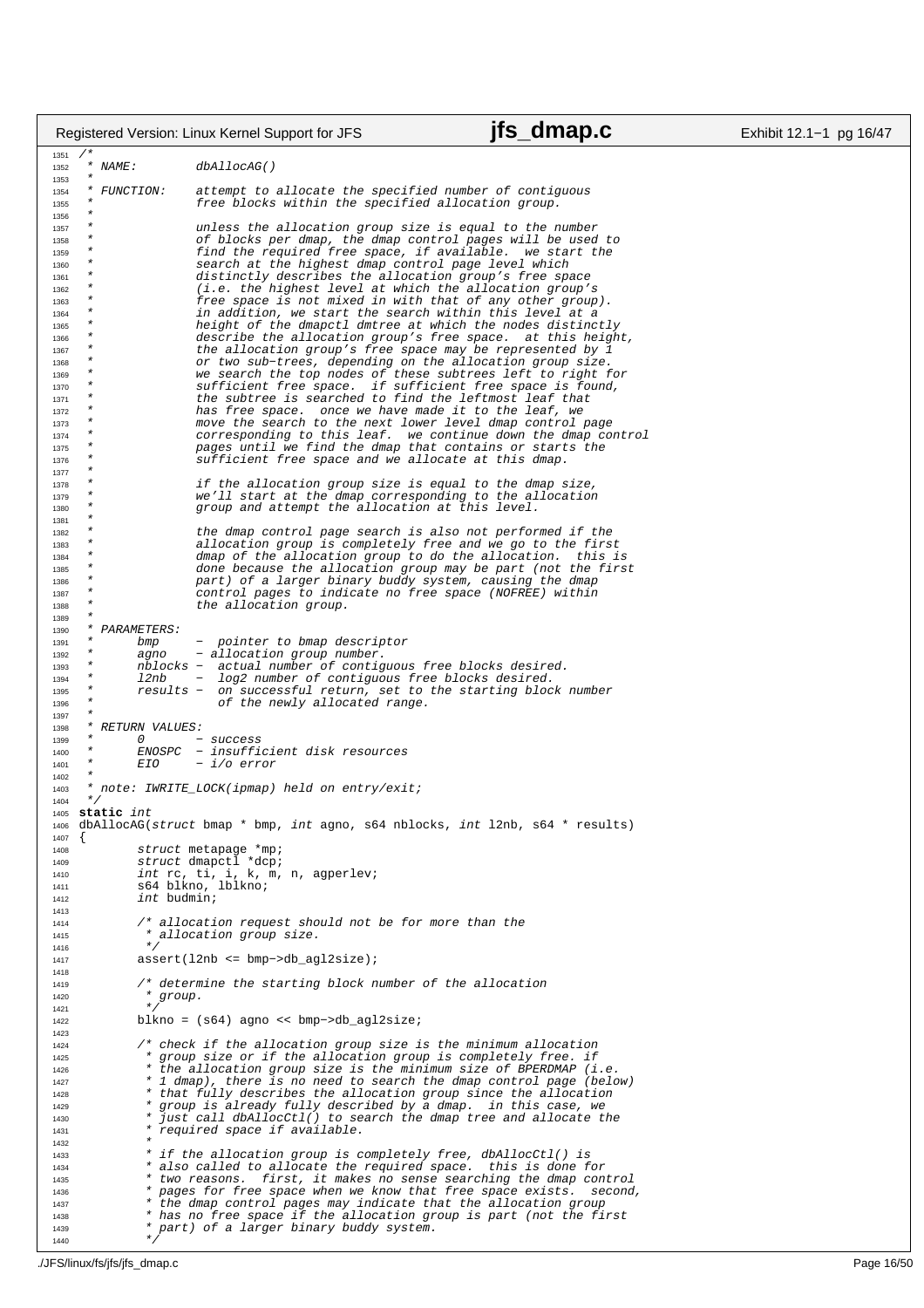```
1441 if (bmp−>db_agsize == BPERDMAP
1442 || bmp−>db_agfree[agno] == bmp−>db_agsize) {
1443 rc = dbAllocCtl(bmp, nblocks, l2nb, blkno, results);
1444 /* assert(!(rc == ENOSPC && bmp−>db_agfree[agno] == bmp−>db_agsize)); */
1445 if ((rc == ENOSPC) &&
                             1446 (bmp−>db_agfree[agno] == bmp−>db_agsize)) {
\begin{array}{c}\n\text{1447} \\
\text{1447} \\
\text{1448}\n\end{array}1448 ("dbAllocAG: removed assert, but still need to debug here\nblkno = 0x\%Lx, nblocks = 0x\%Lx\ln y,<br>(unsigned long long) blkno,
1449 (unsigned long long) blkno,
1450 (unsigned long long) nblocks));
\left\{\n \begin{array}{ccc}\n 1451 & & \\
 1451 & & \\
 \end{array}\n \right\}1452 return (rc);<br>1453 }
1453 }
1454
1455 /* the buffer for the dmap control page that fully describes the
1456 * allocation group.
1457<br>1458
1458 lblkno = BLKTOCTL(blkno, bmp−>db_l2nbperpage, bmp->db_aglevel);<br>1459 mp = read metapage(bmp->db_ipbmap, lblkno, PSTZE, 0);
1459 mp = read_metapage(bmp->db_ipbmap, lblkno, PSIZE, 0);<br>1460 if (mp == NIII,)
1460 if (\text{mp} = \text{NULL})<br>1461 return
                       1461 return (EIO);
1462 dcp = (struct dmapctl *) mp−>data;<br>1463 budmin = dcp−>budmin;
              1463 budmin = dcp−>budmin;
1464
1466 /* search the subtree(s) of the dmap control page that describes<br>* the allocation group, looking for sufficient free space. to begin,<br>1467           * determine how many allocation groups are represented in a dmap<br>* c
1469 * fully describes an allocation group. next, determine the starting
1470 * tree index of this allocation group within the control page.
1471 *<br>1472 1472aqperlev =1473 (1 << (L2LPERCTL − (bmp−>db_agheigth << 1))) / bmp−>db_agwidth;
1474 ti = bmp−>db_agstart + bmp−>db_agwidth * (agno & (agperlev − 1));
1475
1476 /* dmap control page trees fan−out by 4 and a single allocation 
1477 * group may be described by 1 or 2 subtrees within the ag level
1478 * dmap control page, depending upon the ag size. examine the ag's
1479 * subtrees for sufficient free space, starting with the leftmost * subtree.
               * subtree.
1481<br>1482
1482 for (i = 0; i < bmp->db_agwidth; i++, ti++) {<br>1483   1483   for (i = 0; i < bmp->db_agwidth; i++, ti++) {
1483 /* is there sufficient free space ?
1484 */
1485 if (l2nb > dcp−>stree[ti])
1486 continue;
1487
1488 /* sufficient free space found in a subtree. now search down
1489 * the subtree to find the leftmost leaf that describes this
1490 * free space.
1491 * /
1492 for (k = bmp->db_agheigth; k > 0; k−−) {<br>
for (n = 0, m = (ti << 2) + 1; n < 4; n++) {
1494 if (l2nb <= dcp−>stree[m + n]) {<br>
ti = m + n;
1496 break;
\{1497\}\{1498\}1499 \overrightarrow{1800} assert(n < 4);
\left\{\right\}1501
1502 /* determine the block number within the file system<br>1503 * that corresponds to this leaf.
1503 * that corresponds to this leaf.
1504 * /
1505 if (bmp−>db_aglevel == 2)
1506 blkno = 0;<br>
\frac{1506}{1507} blkno = 0;<br>
else if (bmp->db a
1507 else if (bmp−>db_aglevel == 1)<br>1508 else if (bmp−>db_aglevel == 1)<br>1508 blkno &= ~(MAXL1SIZE -
1508 blkno &= ~(MAXL1SIZE − 1);<br>
1509 else /* bmp−>db_aglevel == 0 */<br>
1510 blkno &= ~(MAXL0SIZE − 1);
1511
1512 blkno +=<br>1513 ((S6
                             1513 ((s64) (ti − le32_to_cpu(dcp−>leafidx))) << budmin;
1514
1515 /* release the buffer in preparation for going down
1516 * the next level of dmap control pages.
1517 * /1518 release_metapage(mp);
1519
1520 1520 /* check if we need to continue to search down the lower<br>1521 1521 1521 1521 1522 1523 1624 1625 1627 1628 1629 1621 1622 1624 1628 1629 1621 1622 1622 1628 1629 1629
1521 * level dmap control pages. we need to if the number of
1522 * blocks required is less than maximum number of blocks
\frac{1}{1523} * described at the next lower level.
+ /\mathbf{f} (12nb < budmin) {
1526
1527 /* search the lower level dmap control pages to get
<sup>1528</sup> * the starting block number of the the dmap that<br><sup>1529</sup> * Contains or starts off the free space
                                    * contains or starts off the free space.<br>*/
1530 * /
Registered Version: Linux Kernel Support for JFS ifs dmap.c Exhibit 12.1−1 pg 17/47
```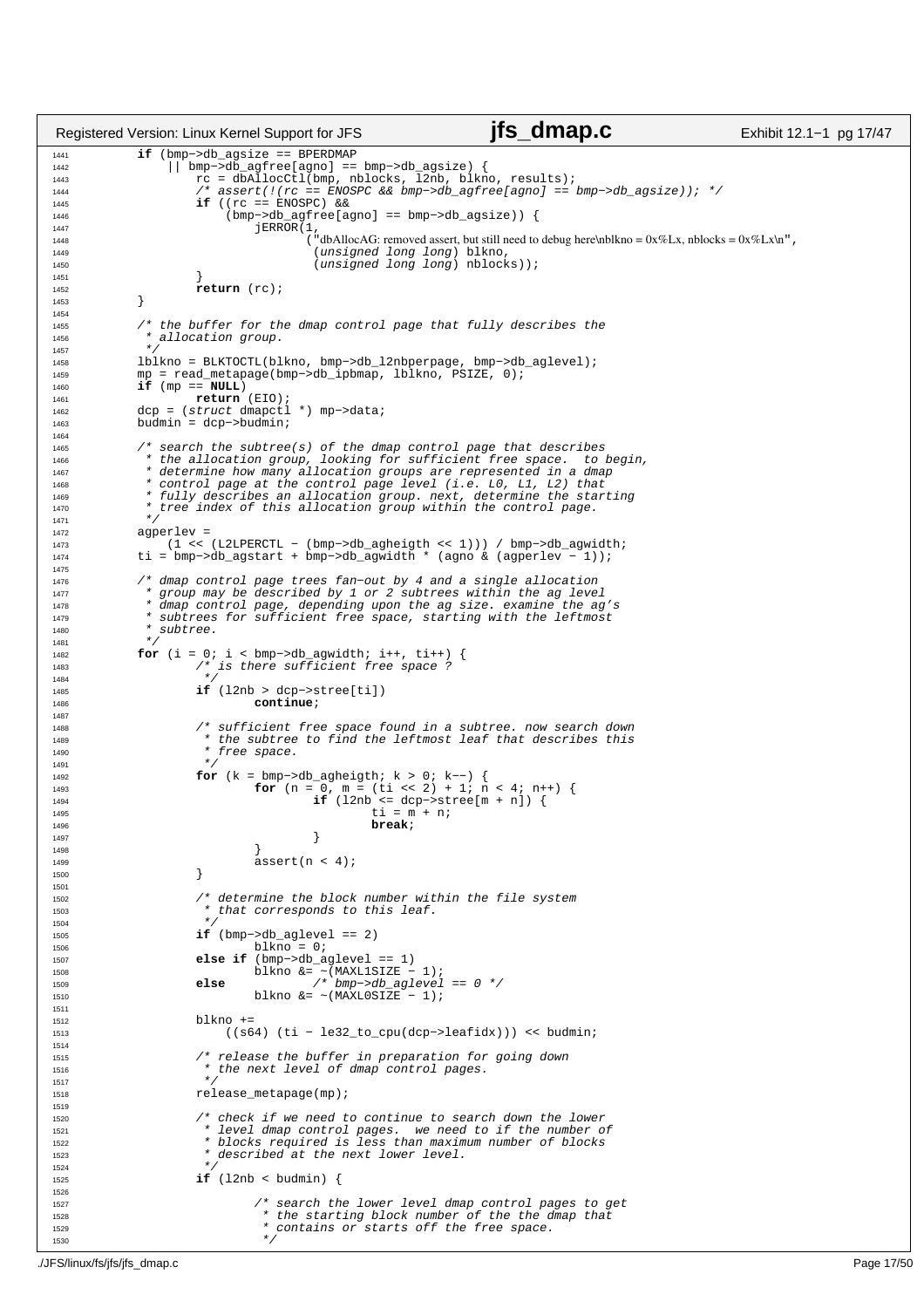<sup>1531</sup> **if** ((rc = 11 (1)<br>dbFindCtl(bmp, l2nb, bmp->db\_aglevel - 1,<br>kblkno))) {  $\frac{1533}{1533}$   $\frac{1533}{1534}$   $\frac{1533}{1534}$   $\frac{1533}{1534}$   $\frac{1533}{1534}$   $\frac{1533}{1534}$  $assert(rc := ENOSPC)$ ; 1535 **return** (rc);<br>1536 **f**  $\left\{\right\}$  $\left\{\right. \right\}$ 1538 1539  $\frac{1}{\sqrt{t}}$  allocate the blocks. 1540  $*$  / <sup>1541</sup> rc = dbAllocCtl(bmp, nblocks, l2nb, blkno, results); <sup>1542</sup> assert(rc != ENOSPC); 1543 **return** (rc);<br>1544 **for the set of the set of the set of the set of the set of the set of the set of the set of the set of the set of the set of the set of the set of the set of the set of the set of the set of the s** <sup>1544</sup> } 1545 1546  $\frac{1}{\sqrt{5}}$  mo space in the allocation group. release the buffer and  $\frac{1}{\sqrt{5}}$  return ENOSPC.  $*$  return ENOSPC. 1548<br>1549 <sup>1549</sup> release\_metapage(mp); 1550 <sup>1551</sup> **return** (ENOSPC); <sup>1552</sup> } 1553 1554 1555  $/*$ <sup>1556</sup> \* NAME: dbAllocAny() <sup>1557</sup> \* FUNCTION: attempt to allocate the specified number of contiguous <sup>1559</sup> \* free blocks anywhere in the file system. <sup>1560</sup> \* 1561 \* dbAllocAny() attempts to find the sufficient free space by<br>1562 \* Searching down the dmap control pages, starting with the <sup>1562</sup> \* searching down the dmap control pages, starting with the <sup>1563</sup> \* highest level (i.e. L0, L1, L2) control page. if free space <sup>1564</sup> \* large enough to satisfy the desired free space is found, the <sup>1565</sup> \* desired free space is allocated. <sup>1566</sup> \* 1567  $*$  PARAMETERS:<br>1568  $*$  bmp <sup>1568</sup> \* bmp - pointer to bmap descriptor<br>
<sup>1569 \*</sup> nblocks - actual number of contiguous free blocks desired.<br>
<sup>1570 \*</sup> 12nb - log2 number of contiguous free blocks desired.<br>
<sup>1571</sup> \* results - on successful return, set t <sup>1573</sup> \* 1574 \* RETURN VALUES:<br>1575 \* 0 -<sup>1575</sup> \* 0 − success <sup>1576</sup> \* ENOSPC − insufficient disk resources <sup>1577</sup> \* EIO − i/o error 1578<br>1579 serialization: IWRITE LOCK(ipbmap) held on entry/exit; 1580 <sup>1581</sup> **static** int dbAllocAny(struct bmap \* bmp, s64 nblocks, int l2nb, s64 \* results)  $1582$   $\{$ <br>1583 int rc; <sup>1584</sup> s64 blkno = 0; 1585 <sup>1586</sup> /\* starting with the top level dmap control page, search <sup>1587</sup> \* down the dmap control levels for sufficient free space. 1588  $*$  if free space is found, dbFindCtl() returns the starting<br>the starts of the dman that contains or starts off the 1589 \* block number of the dmap that contains or starts off the<br>1590 \* range of free space. <sup>1590</sup> \* range of free space. <sup>1591</sup> \*/ <sup>1592</sup> **if** ((rc = dbFindCtl(bmp, l2nb, bmp−>db\_maxlevel, &blkno))) return (rc); 1594 1595  $\frac{1}{4}$  allocate the blocks. 1596<br>1597 1597  $rc = dbA1locCL(lomp, nblocks, 12nb, blkno, results);$ <br>1598 assert( $rc$ != ENOSPC); 1598 assert(rc !=  $ENOSPC$ );<br>1599 **return** (rc); return (rc);  $1600$  } 1601 1602 1603  $/*$ <br>1604 \* NAME:  $dbFindCt1()$ <sup>1605</sup> \* <sup>1606</sup> \* FUNCTION: starting at a specified dmap control page level and block <sup>1607</sup> \* number, search down the dmap control levels for a range of <sup>1608</sup> \* contiguous free blocks large enough to satisfy an allocation <sup>1609</sup> \* request for the specified number of free blocks. 1610<br>1611 if sufficient contiguous free blocks are found, this routine <sup>1612</sup> \* returns the starting block number within a dmap page that <sup>1613</sup> \* contains or starts a range of contiqious free blocks that 1614 \* is sufficient in size. <sup>1615</sup> \* 1616 \* *PARAMETERS*:<br>1617 \* *bmp* <sup>1617</sup> \* bmp − pointer to bmap descriptor <sup>1618</sup> \* level − starting dmap control page level. <sup>1619</sup> \* l2nb − log2 number of contiguous free blocks desired. <sup>1620</sup> \* \*blkno − on entry, starting block number for conducting the search. Registered Version: Linux Kernel Support for JFS **interact in the Support of Support for JFS fS\_dmap.c** Exhibit 12.1−1 pg 18/47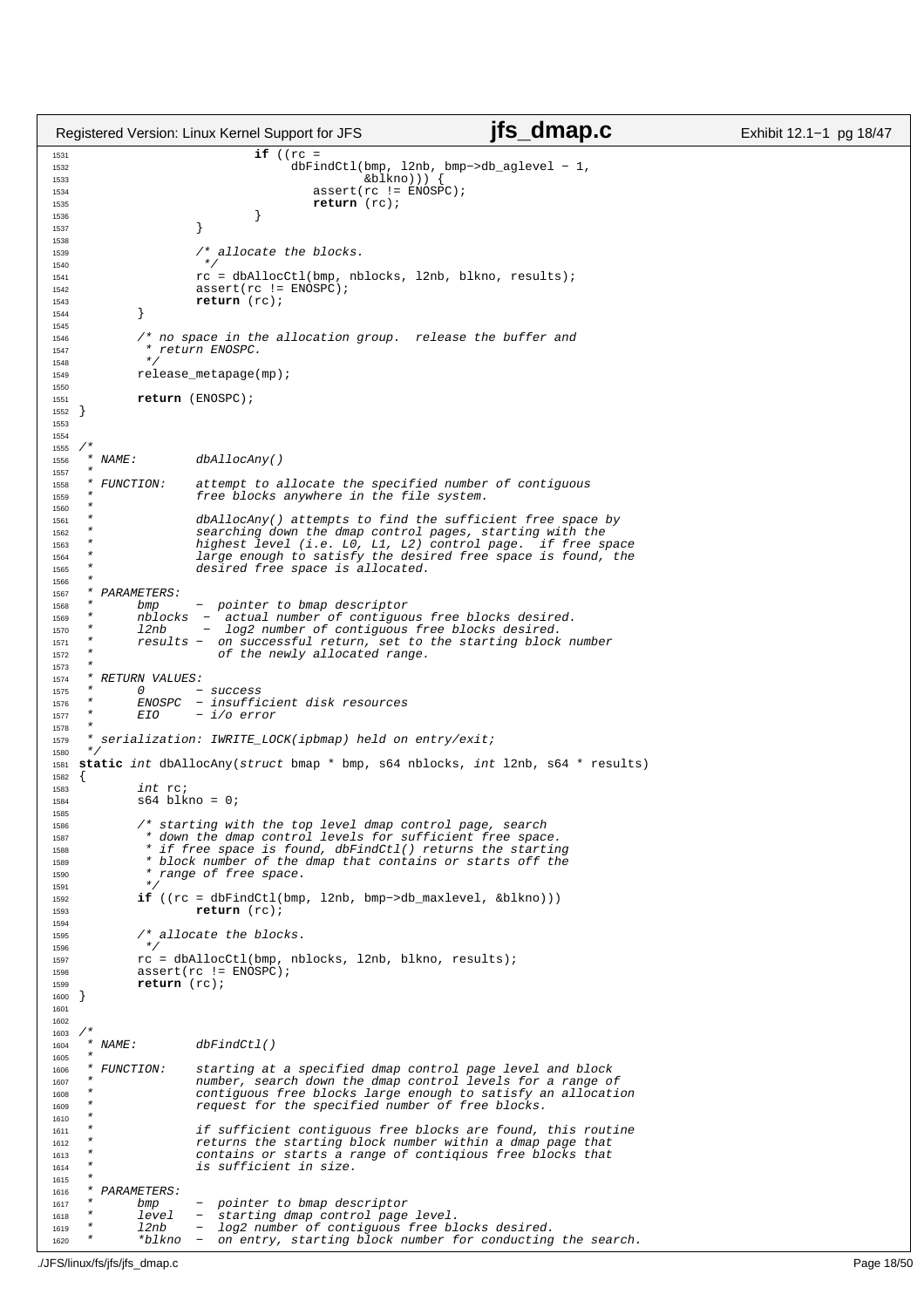```
1621 * on successful return, the first block within a dmap page
1622 * that contains or starts a range of contiguous free blocks.
\begin{array}{cc}\n1623 & * \\
1624 & * \\
\end{array}RETURN VALUES:
1625 * 0 − success
1626 * ENOSPC − insufficient disk resources
1627 * EIO − i/o error
1628<br>1629
     * serialization: IWRITE_LOCK(ipbmap) held on entry/exit;
1630
1631 static int dbFindCtl(struct bmap * bmp, int l2nb, int level, s64 * blkno)
1632 {
1633 int rc, leafidx, lev;<br>1634 564 b, lblkno;
1634 s64 b, lblkno;
1635 struct dmapctl *dcp;
1636 int budmin;
1637 struct metapage *mp;
1638
1639 /* starting at the specified dmap control page level and block
1640 * number, search down the dmap control levels for the starting
1641 * block number of a dmap page that contains or starts off 
1642 * sufficient free blocks.
1643<br>1644
1644 for (lev = level, b = *blkno; lev >= 0; lev−−) {
1645 /* get the buffer of the dmap control page for the block
1646 * number and level (i.e. L0, L1, L2).
1647 * /1648 lblkno = BLKTOCTL(b, bmp−>db_l2nbperpage, lev);
1649 mp = read_metapage(bmp->db_ipbmap, lblkno, PSIZE, 0);<br>
if (mp == NIII.I.)
                         i\overline{f} (mp == NULL)
1651 return (EIO);<br>1652 return (EIO);<br>dcp = (struct dmapctl
                        dep = (struct \text{dmapct1} *) mp->data;
1653 budmin = dcp−>budmin;
1654
1655 /* search the tree within the dmap control page for
1656 * sufficent free space. if sufficient free space is found,
1657 * dbFindLeaf() returns the index of the leaf at which
1658 \star free space was found.<br>1659 \star /
1659 * /
1660 rc = dbFindLeaf((dmtree_t *) dcp, l2nb, &leafidx);
1661
<sup>1662</sup> /* release the buffer.<br>1663 */
1663 * /
1664 release_metapage(mp);
1665
1666 \frac{7}{1667} /* space found ?
1667 * /1668 if (rc) {
1669 \overrightarrow{assert}(\text{lev} == \text{level});return (ENOSPC);
1671 \Big\}1672<br>1673
1673 /* adjust the block number to reflect the location within<br>1674 * the dmap control page (i.e. the leaf) at which free
1674 \star the dmap control page (i.e. the leaf) at which free<br>\star space was found
                          * space was found.
1676 * /
1677 b += ((s64) leafidx) << budmin);
1678
1679 \frac{1}{160} \frac{1}{160} \frac{1}{160} \frac{1}{160} \frac{1}{160} \frac{1}{160} \frac{1}{160} \frac{1}{160} \frac{1}{160} \frac{1}{160} \frac{1}{160} \frac{1}{160} \frac{1}{160} \frac{1}{160} \frac{1}{160} \frac{1}{160} \frac{1}{160} \frac{1}{160} 
1680 * the number of blocks required is greater than or equal
1681 * to the maximum number of blocks described at the next
<sup>1682</sup> * (lower) level.<br><sup>1682</sup> * /
1683 */
1684 if (l2nb >= budmin)
1685 break;
1686 }
1687
1688 *blkno = bi<br>1689 *elurn (0);1689 return (0);
1690 }
1691
1692
1693<br>1694
       NAME: dbAllocCtl()1695 *
1696 * FUNCTION: attempt to allocate a specified number of contiguous
1697 * blocks starting within a specific dmap.
1698<br>1699
                        this routine is called by higher level routines that search
1700 * the dmap control pages above the actual dmaps for contiguous
1701 * free space. the result of successful searches by these
1702 * routines are the starting block numbers within dmaps, with<br>1703 * The dmaps themselves containing the desired contiguous free
1703 * the dmaps themselves containing the desired contiguous free<br>1704 * Space or starting a contiguous free space of desired size
1704 * space or starting a contiguous free space of desired size
1705 * that is made up of the blocks of one or more dmaps. these
1706 * calls should not fail due to insufficent resources.
1707<br>1708
1708 * this routine is called in some cases where it is not known
1709 * whether it will fail due to insufficient resources. more
1710 * specifically, this occurs when allocating from an allocation
Registered Version: Linux Kernel Support for JFS interact in the Support of Support for JFS fS_dmap.c Exhibit 12.1−1 pg 19/47
```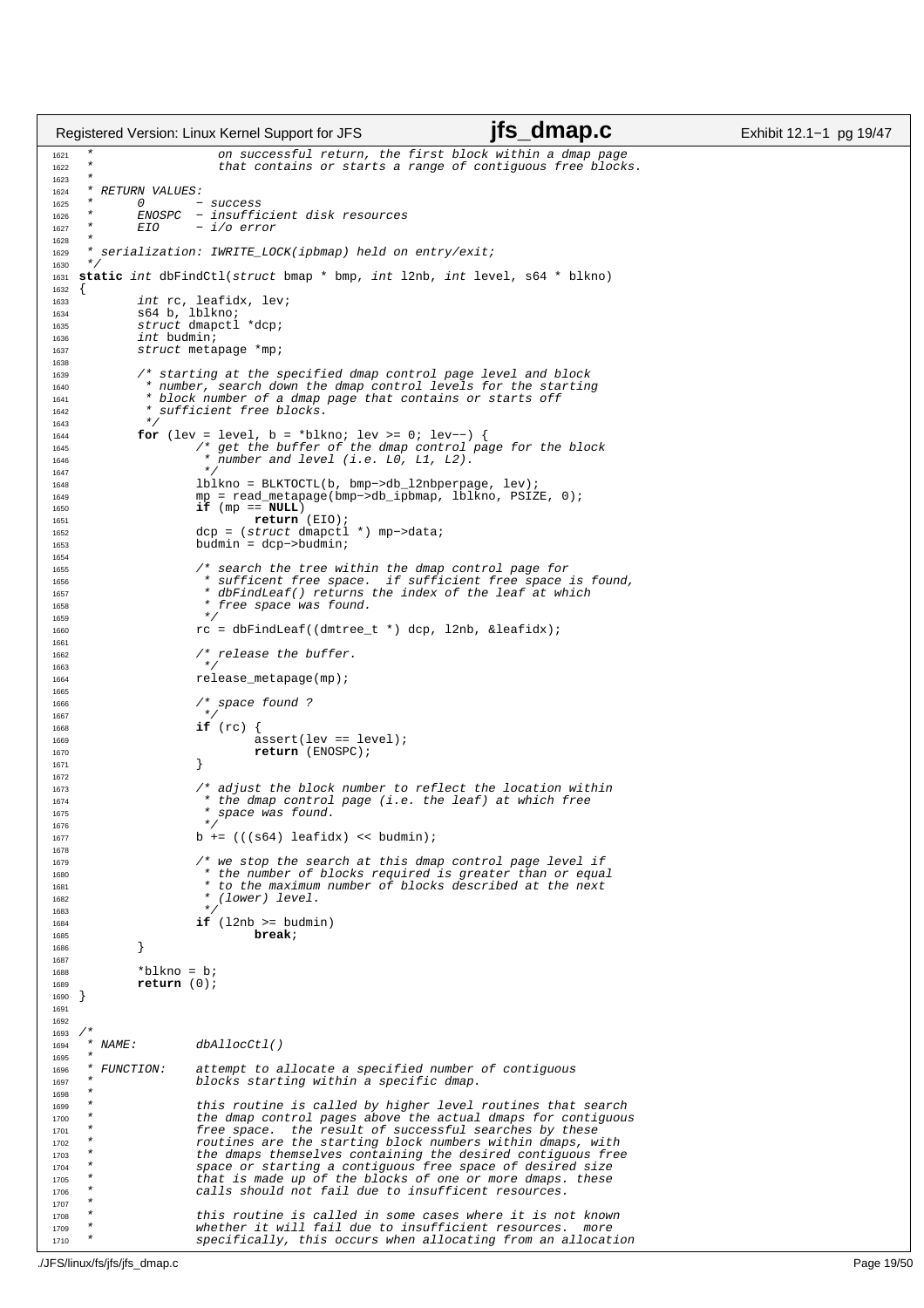```
1711 * group whose size is equal to the number of blocks per dmap.
1712 * in this case, the dmap control pages are not examined prior
1713 * to calling this routine (to save pathlength) and the call
1714 * might fail.
1715<br>1716
                        for a request size that fits within a dmap, this routine relies
1717 * upon the dmap's dmtree to find the requested contiguous free
1718 * space. for request sizes that are larger than a dmap, the
1719 * requested free space will start at the first block of the \frac{1}{270} * first dmap (i.e. blkno).
                        first dmap (i.e. blkno).
1721 *
1722 * PARAMETERS:<br>1723 * bmp
1723 * bmp − pointer to bmap descriptor
1724 * nblocks − actual number of contiguous free blocks to allocate.
1725 * l2nb − log2 number of contiguous free blocks to allocate.
1726 * blkno – starting block number of the dmap to start the allocation 1727 *
1727 * from.<br>1728 * results - on such
1728 * results − on successful return, set to the starting block number<br>1729 * of the newly allocated range
                            of the newly allocated range.
1730<br>1731
        RETURN VALUES:
1732 * 0 − success
1733 * ENOSPC − insufficient disk resources
1734 * EIO − i/o error
1735 *
1736 * serialization: IWRITE_LOCK(ipbmap) held on entry/exit;
1737
1738 static int
1739 dbAllocCtl(struct bmap * bmp, s64 nblocks, int l2nb, s64 blkno, s64 * results)
1740 {
1741 int rc, nb;
1742 s64 b, lblkno, n;
1743 struct metapage *mp;
1744 struct dmap *dp;
1745
1746 /* check if the allocation request is confined to a single dmap.
1747<br>1748
<sup>11748</sup> if (12nb \leq L2BPERDMAP) {<br>1749 * get the buffer
1749 /* get the buffer for the dmap.<br>1750 */
1751 lblkno = BLKTODMAP(blkno, bmp−>db_l2nbperpage);
1752 mp = read_metapage(bmp−>db_ipbmap, lblkno, PSIZE, 0);
1753 if (mp == NULL)<br>1754 return
1754 return (EIO);<br>1755 dp = (Strue t \text{ dmap } *)dp = (struct dmap *) mp->data;
1756
<sup>1757</sup> /* try to allocate the blocks.
1758 \star /<br>1759 \star /
1759 rc = dbA1locDmapLev(bmp, dp, (int) nblocks, 12nb, results);<br>
1760 if (rc == 0)if (rc == 0)1761 mark metapage dirty(mp);
1762
                        release metapage(mp);
1764
1765 return (rc);<br>1766 }
1766
1767
1768 \frac{1}{3} /* allocation request involving multiple dmaps. it must start on \frac{1}{3} a dmap boundary.
               \begin{array}{c} 176 \times 10^{-14} \\ \hline 1 \times 10^{-14} \end{array}1770
1771 assert((blkno & (BPERDMAP - 1)) == 0);
1772
1773 /* allocate the blocks dmap by dmap.
1774 */
1775 for (n = nblocks, b = blkno; n > 0; n −= nb, b += nb) {<br>
/* get the buffer for the dmap.
1777 *1778 lblkno = BLKTODMAP(b, bmp->db_l2nbperpage);<br>1779 mp = read metapage(bmp->db_ipbmap, lblkno, 1
1779 mp = read_metapage(bmp−>db_ipbmap, lblkno, PSIZE, 0);
1780 if (mp == NULL) {
1781<br>1782<br>1782<br>1782<br>qoto back
1782 goto backout;
\left\{ \right. 1783 \left. \right\}dp = (struct \text{ dmap } *) mp->data;
1785
1786 \frac{1}{1787} /* the dmap better be all free.
1787 * /1788 assert(dp−>tree.stree[ROOT] == L2BPERDMAP);
1789
1790 /* determine how many blocks to allocate from this dmap.<br>\frac{1}{2}1791 * /
1792 nb = min(n, (s64)BPERDMAP);
1793
1794 /* allocate the blocks from the dmap.<br>\frac{1795}{4}1795 *1796 if ((rc = dbAllocDmap(bmp, dp, b, nb))) {<br>
1797 if ((rc = dbAllocDmap(bmp, dp, b, nb))) {<br>
release metapage(mp);
1797 release_metapage(mp);<br>
1798 release_metapage(mp);<br>
1798 goto backout;
1798 goto backout;<br>
1799 a
\left.\begin{array}{ccc} \texttt{1799} & \texttt{1799} \end{array}\right\}1800
Registered Version: Linux Kernel Support for JFS interact in the Support of Support for JFS ffS_dmap.c Exhibit 12.1−1 pg 20/47
```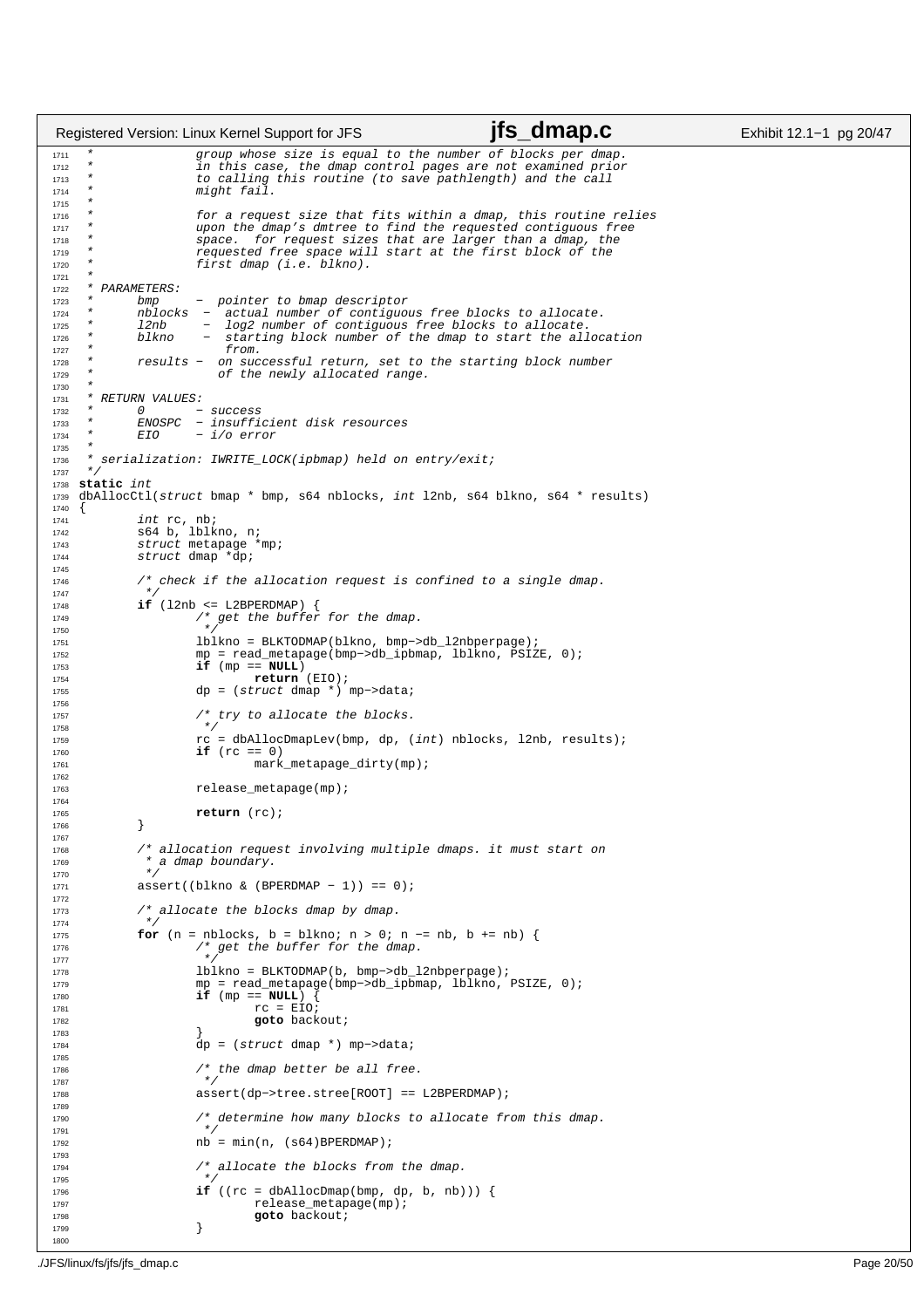```
\frac{1801}{\star} /* write the buffer.
1802 * /
1803 write_metapage(mp);<br>
1804 }
1804 }
1805
1806 /* set the results (starting block number) and return.
1807<br>1808
1808 *results = blkno;<br>
1809 return (0);return (0);
1810
1811 /* something failed in handling an allocation request involving
1812 * multiple dmaps. we'll try to clean up by backing out any
1813 * allocation that has already happened for this request. if
1814 * we fail in backing out the allocation, we'll mark the file
1815 * system to indicate that blocks have been leaked.
1816<br>1817
              backout:
1818
                  1<sup>*</sup> try to backout the allocations dmap by dmap.
1820<br>1821
1821 for (n = nblocks − n, b = blkno; n > 0;<br>
1822 n −= BPERDMAP, b += BPERDMAP) {<br>
1823 /* get the buffer for this dmap.
1824 * /
1825 lblkno = BLKTODMAP(b, bmp−>db_l2nbperpage);
1826 mp = read_metapage(bmp−>db_ipbmap, lblkno, PSIZE, 0);
1827 if (mp == NULL) {<br>
<sup>1828</sup> * could not back out. mark the file system<br>
* to indicate that we have leaked blocks.<br>
*/
1831 fsDirty(); /* !!! */<br>
1832 fsDirty(); /* !!! */<br>
<sup>1833</sup> continue; continue<sup>; continue</sup>; in the set of the set of the set of the set of the set of the set of the set of the set of the set of the set of the set of the s
\left\{\n \begin{array}{ccc}\n 1835 & & \\
 1835 & & \\
 1855 & & \\
 1855 & & \\
 1855 & & \\
 1855 & & \\
 1855 & & \\
 1855 & & \\
 1855 & & \\
 1855 & & \\
 1855 & & \\
 1855 & & \\
 1855 & & \\
 1855 & & \\
 1855 & & \\
 1855 & & \\
 1855 & & \\
 181836 dp = (struct \text{dmap }*) \text{ mp }->data;
1837
<sup>1838</sup> /* free the blocks is this dmap.<br><sup>1839</sup> //
1839 * /
1840 if (dbFreeDmap(bmp, dp, b, BPERDMAP)) {<br>1841 /* could not back out. mark the file system<br>1842 the system of the mark of the system of the system to indicate that we have leaked blocks.
1843 */
1844 release_metapage(mp);<br>1845 fsDirty(); /*!!
1845 fsDirty(); /* !!! */
1846 jERROR(1, ("dbAllocCtl: Block Leakage.\n"));
1847 continue;<br>1848 continue;
1848 }
1849
1850 /* write the buffer.
1851 * /
1852 write_metapage(mp);<br>1853 }
1853 }
1854
1855 return (rc);
1856 }
1857
1858
\begin{array}{ccc} 1859 & \diagup\star & & \\ 1860 & \ast & NAME \: ; \end{array}dbAllocDmapLev()
1861 *
<sup>1862</sup> * FUNCTION: attempt to allocate a specified number of contiguous blocks<br><sup>1863</sup> * from a specified dmap.
                              from a specified dmap.
1964
1865 * this routine checks if the contiguous blocks are available.
1866 * if so, nblocks of blocks are allocated; otherwise, ENOSPC is
1867 * returned.
1868<br>1869
1869 * PARAMETERS:<br>1870 * mp
                              - pointer to bmap descriptor
1871 * dp − pointer to dmap to attempt to allocate blocks from. 
1872 * l2nb − log2 number of contiguous block desired.
1873 * nblocks − actual number of contiguous block desired.
1874 * results − on successful return, set to the starting block number
1875 * of the newly allocated range.
1876 *
1877 * RETURN VALUES:
1878 * 0 − success
1879 * ENOSPC − insufficient disk resources
1880 * EIO − i/o error
1881 *
1882 * serialization: IREAD_LOCK(ipbmap), e.g., from dbAlloc(), or 
1883 * IWRITE_LOCK(ipbmap), e.g., dbAllocCtl(), held on entry/exit;
1884 */
1885 static int
1886 dbAllocDmapLev(struct bmap * bmp,<br>1887 struct dmap * dp, int nblocks, int l2nb, s64 * results)
1888 \{<br>1889s64 blkno;
1890 int leafidx, rc;
Registered Version: Linux Kernel Support for JFS ifs dmap.c Exhibit 12.1−1 pg 21/47
```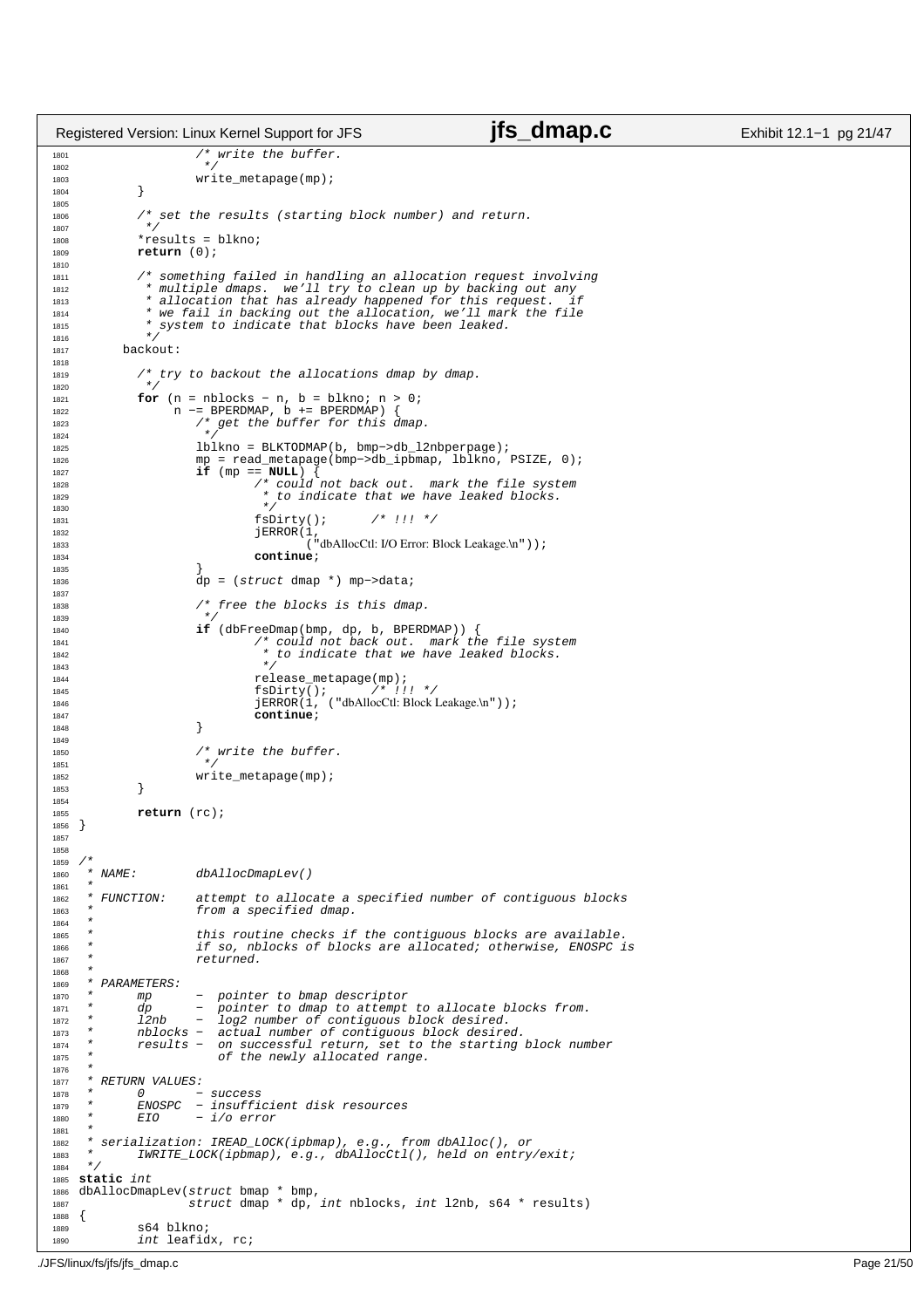1891  $1892$  /\* can't be more than a dmaps worth of blocks \*/ 1893 **assert**(l2nb <= L2BPERDMAP); 1894 1895 /\* search the tree within the dmap page for sufficient<br>1896 \* free space. if sufficient free space is found, dbFindLeaf()<br>1897 \* returns the index of the leaf at which free space was found.  $\frac{1898}{1899}$  \*/ <sup>1899</sup> **if** (dbFindLeaf((dmtree\_t \*) & dp−>tree, l2nb, &leafidx)) return (ENOSPC); 1901 1902 /\* determine the block number within the file system corresponding<br>1903 \* to the leaf at which free space was found. to the leaf at which free space was found. 1904<br>1905 <sup>1905</sup> blkno = le64\_to\_cpu(dp−>start) + (leafidx << L2DBWORD); 1906 1907 /\* if not all bits of the dmap word are free, get the starting<br>1908 \* bit number within the dmap word of the required string of f <sup>1908</sup> \* bit number within the dmap word of the required string of free<br><sup>1909</sup> \* bits and adjust the block number with this value \* bits and adjust the block number with this value. 1910<br>1911 <sup>1911</sup> **if** (dp−>tree.stree[leafidx + LEAFIND] < BUDMIN) <sup>1912</sup> blkno += dbFindBits(le32\_to\_cpu(dp−>wmap[leafidx]), l2nb); 1913 1914  $\frac{1}{12}$  /\* allocate the blocks \*/<br>1915 **if** ((rc = dbAllocDmap(bmp) <sup>1915</sup> **if** ((rc = dbAllocDmap(bmp, dp, blkno, nblocks)) == 0) <sup>1916</sup> \*results = blkno; 1917 1918 **return** (rc); <sup>1919</sup> } 1920 1921 1922 /\*<br>1923 \* NAME: <sup>1923</sup> \* NAME: dbAllocDmap() 1924<br>1925 <sup>1925</sup> \* FUNCTION: adjust the disk allocation map to reflect the allocation <sup>1926</sup> \* of a specified block range within a dmap. 1927<br>1928 <sup>1928</sup> \* this routine allocates the specified blocks from the dmap<br>1929 \* through a call to dbAllocBits(). if the allocation of the <sup>1929</sup> \* through a call to dbAllocBits(). if the allocation of the <sup>1930</sup> \* block range causes the maximum string of free blocks within <sup>1931</sup> \* the dmap to change (i.e. the value of the root of the dmap's 1932 \* dmtree), this routine will cause this change to be reflected<br>1933 \* The up through the appropriate levels of the dmap control pages 1933 \* The up through the appropriate levels of the dmap control pages<br>1934 \* The acall to dbAdjCtl() for the LO dmap control page that <sup>1934</sup> \* by a call to dbAdjCtl() for the L0 dmap control page that covers this dmap. 1936<br>1937 1937 \* PARAMETERS:<br>1938 \* bmp <sup>1938</sup> \* bmp − pointer to bmap descriptor <sup>1939</sup> \* dp − pointer to dmap to allocate the block range from. <sup>1940</sup> \* blkno − starting block number of the block to be allocated. <sup>1941</sup> \* nblocks − number of blocks to be allocated. 1942<br>1943 RETURN VALUES: <sup>1944</sup> \* 0 − success <sup>1945</sup> \* EIO − i/o error 1946<br>1947 serialization: IREAD\_LOCK(ipbmap) or IWRITE\_LOCK(ipbmap) held on entry/exit; <sup>1948</sup> \*/ <sup>1949</sup> **static** int dbAllocDmap(struct bmap \* bmp, struct dmap \* dp, s64 blkno, 1950 *int* nblocks) <sup>1951</sup> { 1952  $\begin{array}{ccc} 1952 & \text{S8 oldroot}; \\ 1953 & \text{int} \text{rc}; \end{array}$ int rc; 1954 <sup>1955</sup> /\* save the current value of the root (i.e. maximum free string) <sup>1956</sup> \* of the dmap tree. 1957<br>1958 <sup>1958</sup> oldroot = dp−>tree.stree[ROOT]; 1959 <sup>1960</sup> /\* allocate the specified (blocks) bits \*/ 1961 dbAllocBits(bmp, dp, blkno, nblocks); 1962 1963  $/*$  if the root has not changed, done.  $*/$ <br>1964  $\text{if (do-}\text{three}. \text{stree[ROOT] == oldroot)}$ <sup>1964</sup> **if** (dp−>tree.stree[ROOT] == oldroot) <sup>1965</sup> **return** (0); 1966 <sup>1967</sup> /\* root changed. bubble the change up to the dmap control pages. <sup>1968</sup> \* if the adjustment of the upper level control pages fails, <sup>1969</sup> \* backout the bit allocation (thus making everything consistent). 1970<br>1971 <sup>1971</sup> **if** ((rc = dbAdjCtl(bmp, blkno, dp−>tree.stree[ROOT], 1, 0))) 1972 dbFreeBits(bmp, dp, blkno, nblocks); 1973 <sup>1974</sup> **return** (rc);  $1975$  } 1976 1977  $\begin{array}{ccc} &\text{{\it 1978}} &\text{{\it \diagup\!}}\\ \text{{\it 1979}} &\text{{\it *}} &\text{{\it NAME:}}\\ \end{array}$ dbFreeDmap() <sup>1980</sup> \* Registered Version: Linux Kernel Support for JFS **ifs dmap.c** Exhibit 12.1−1 pg 22/47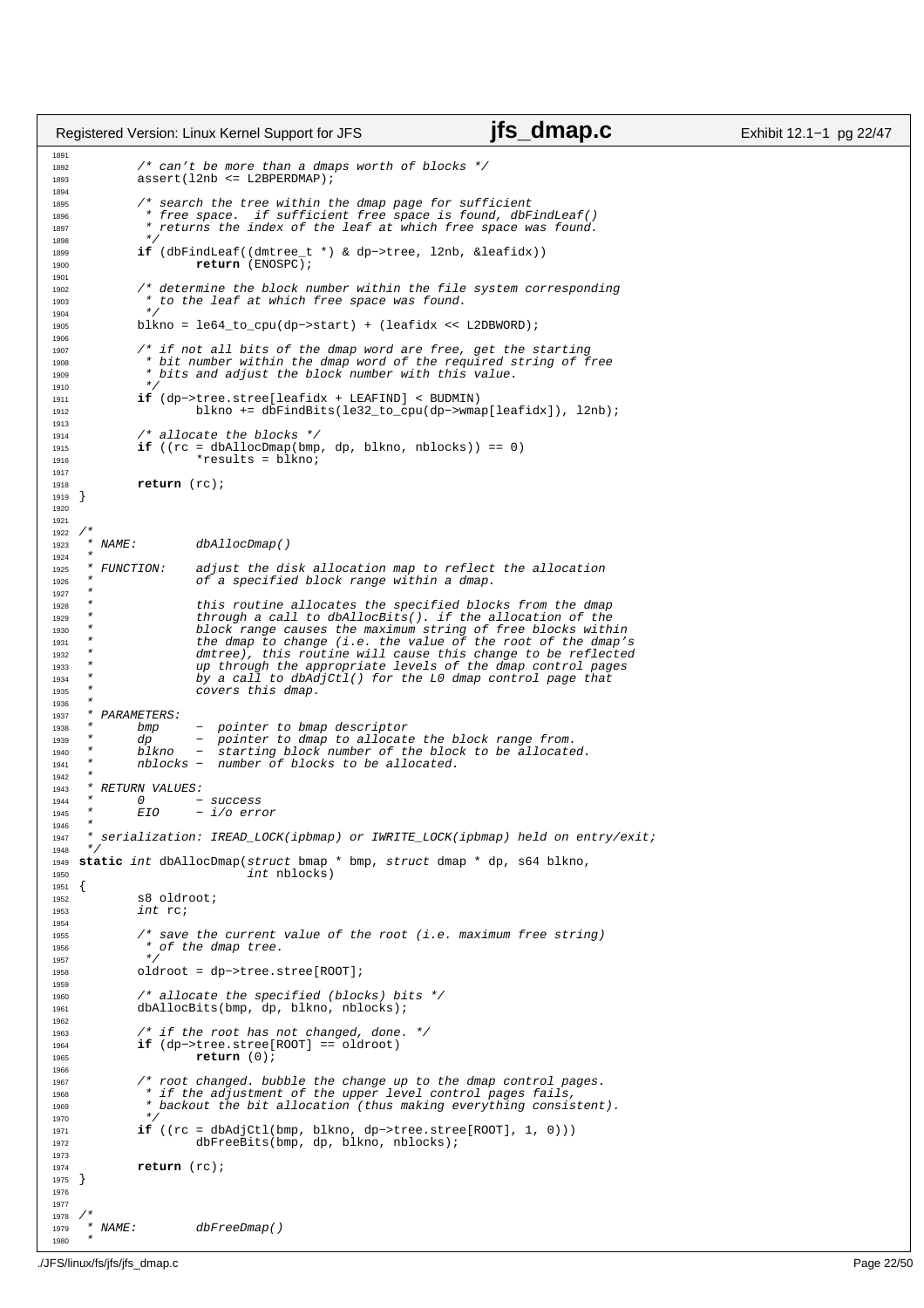\* FUNCTION: adjust the disk allocation map to reflect the allocation 1982 \* cherion: adjace the disk arrocation map to itinet \* this routine frees the specified blocks from the dmap through \* a call to dbFreeBits(). if the deallocation of the block range <sup>1986</sup> \* causes the maximum string of free blocks within the dmap to <sup>1987</sup> \* change (i.e. the value of the root of the dmap's dmtree), this <sup>1988</sup> \* routine will cause this change to be reflected up through the<br><sup>1989</sup> \* appropriate levels of the dmap control pages by a call to 1989 \* appropriate levels of the dmap control pages by a call to<br>
dhad-intl() for the L0 dmap control page that covers this dbAdjCtl() for the L0 dmap control page that covers this dmap. \* 1992 \* PARAMETERS:<br>1993 \* bmp \* bmp − pointer to bmap descriptor <sup>1994</sup> \* dp − pointer to dmap to free the block range from. <sup>1995</sup> \* blkno − starting block number of the block to be freed. \* nblocks − number of blocks to be freed. 1997  $*$ <br>1998  $*$ 1998 \* RETURN VALUES:  $\begin{array}{ccc} 1999 & * & 0 & -SUCC \ \hline 2000 & * & FTO & -i/O & \ \hline \end{array}$ - i/o error \* \* serialization: IREAD\_LOCK(ipbmap) or IWRITE\_LOCK(ipbmap) held on entry/exit; 2003<br>2004 **static** int dbFreeDmap(struct bmap \* bmp, struct dmap \* dp, s64 blkno,  $\begin{array}{c} int \; \texttt{nblocks)} \end{array}$  { <sup>2007</sup> s8 oldroot;<br><sup>2008</sup> int rc, wor int rc, word; /\* save the current value of the root (i.e. maximum free string) \* of the dmap tree. <br> $2013$  oldroot = dp−>tree.stree[ROOT]; /\* free the specified (blocks) bits \*/ <sup>2016</sup> dbFreeBits(bmp, dp, blkno, nblocks); /\* if the root has not changed, done. \*/<br> $2019$  **if** (dp->tree.stree[ROOT] == oldroot) 2019 **if** (dp−>tree.stree[ROOT] == oldroot)<br>2020 **return** (0); **return** (0); /\* root changed. bubble the change up to the dmap control pages.<br> $2023$  \* if the adjustment of the upper level control pages fails, \* if the adjustment of the upper level control pages fails,<br> $2024$  \* backout the deallocation \* backout the deallocation. **if** ((rc = dbAdjCtl(bmp, blkno, dp−>tree.stree[ROOT], 0, 0))) { <sup>2027</sup> word = (blkno & (BPERDMAP − 1)) >> L2DBWORD;  $\frac{1}{2029}$  /\* as part of backing out the deallocation, we will have<br>
\* to back split the dman tree if the deallocation cause \* to back split the dmap tree if the deallocation caused <sup>2031</sup> \* the freed blocks to become part of a larger binary buddy \* system.<br>2033 \* /  $*$  / 2034 **if** (dp−>tree.stree[word] == NOFREE)<br>2035 dbBackSplit((dmtree t \*) & dbBackSplit((dmtree\_t \*) & dp−>tree, word); 2037 dbAllocBits(bmp, dp, blkno, nblocks);<br>2038 } } **return** (rc); } 2044  $/*$ <br>2045 \* NAME: \*  $NAME$ : dbAllocBits() 2046<br>2047 FUNCTION: allocate a specified block range from a dmap. <br> $2049$  \* this routine updates the dmap to reflect the working <sup>2050</sup> \* state allocation of the specified block range. it directly <sup>2051</sup> \* updates the bits of the working map and causes the adjustment \* of the binary buddy system described by the dmap's dmtree <sup>2053</sup> \* leaves to reflect the bits allocated. it also causes the <sup>2054</sup> \* dmap's dmtree, as a whole, to reflect the allocated range. \* 2056 \* PARAMETERS:<br>2057 \* bmp <sup>2057</sup> \* bmp − pointer to bmap descriptor \* dp − pointer to dmap to allocate bits from. <sup>2059</sup> \* blkno − starting block number of the bits to be allocated. \* nblocks − number of bits to be allocated. 2061<br>2062 RETURN VALUES: none serialization: IREAD\_LOCK(ipbmap) or IWRITE\_LOCK(ipbmap) held on entry/exit; **static** void dbAllocBits(struct bmap \* bmp, struct dmap \* dp, s64 blkno,  $int \text{ nblocks}$  { int dbitno, word, rembits, nb, nwords, wbitno, nw, agno; <sup>2070</sup> dmtree\_t \*tp = (dmtree\_t \*) & dp−>tree; Registered Version: Linux Kernel Support for JFS **interact in the Support of Support for JFS ffS\_dmap.c** Exhibit 12.1−1 pg 23/47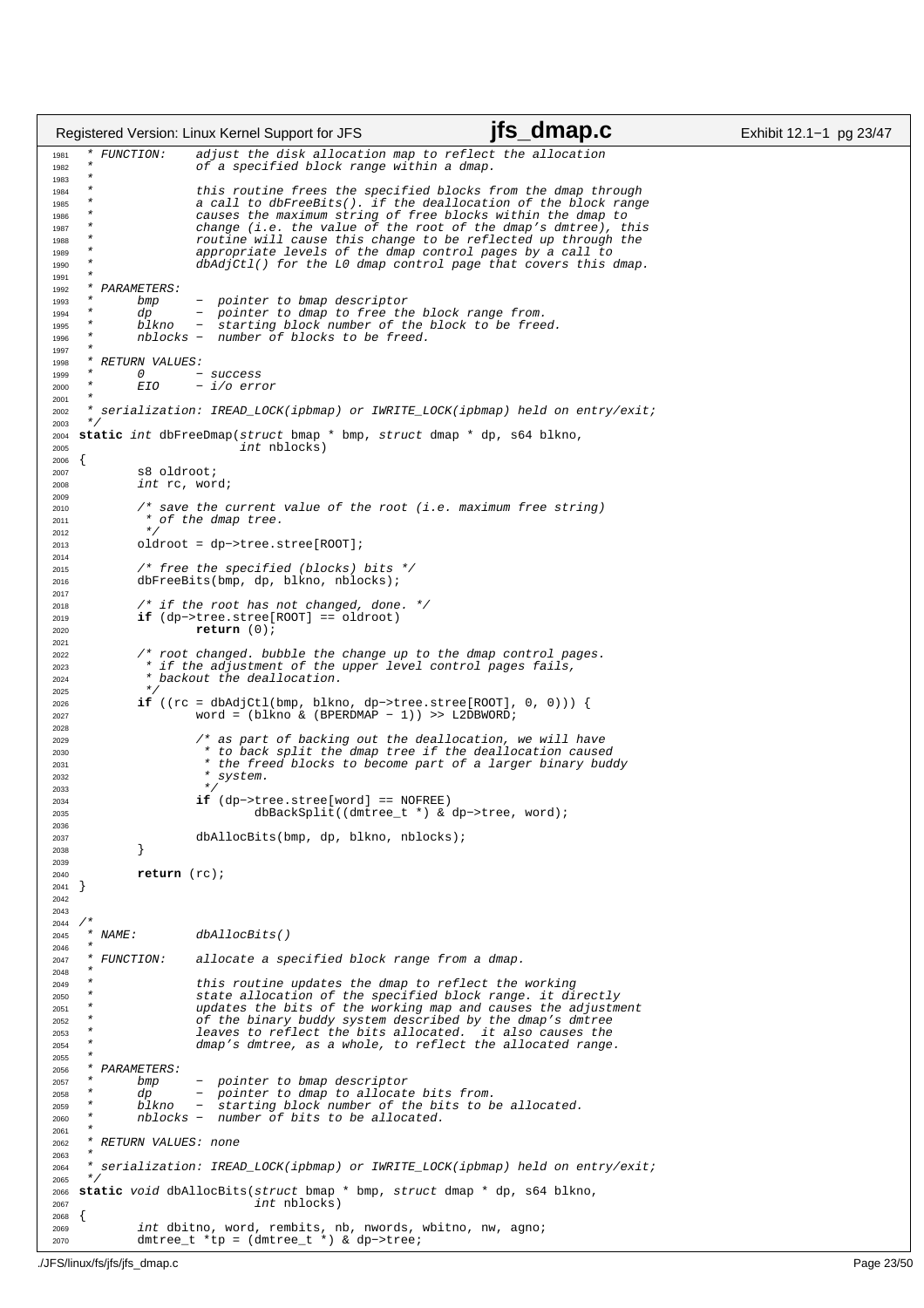<sup>2071</sup> int size; <sup>2072</sup> s8 \*leaf; 2074  $\frac{1}{2075}$  /\* pick up a pointer to the leaves of the dmap tree \*/<br>2075 and leaf = dp->tree stree + LEAFIND; leaf = dp->tree.stree + LEAFIND;  $207$  /\* determine the bit number and word within the dmap of the  $2078$  \* starting block. \* starting block. 2080 dbitno = blkno & (BPERDMAP − 1);<br>2081 vord = dbitno >> L2DBWORD; word = dbitno >> L2DBWORD; <sup>2083</sup> /\* block range better be within the dmap \*/  $assert(dbitno + nblocks <= BPERDMAP)$ ; <sup>2086</sup> /\* allocate the bits of the dmap's words corresponding to the block <sup>2087</sup> \* range. not all bits of the first and last words may be contained %% \* within the block range. if this is the case, we'll work against<br>\* those words (i.e. partial first and/or last) on an individual basis<br>%% \* (a single pass), allocating the bits of interest by hand and<br>\* updating the le <sup>2092</sup> \* will be used for all dmap words fully contained within the <sup>2093</sup> \* specified range. within this pass, the bits of all fully contained <sup>2094</sup> \* dmap words will be marked as free in a single shot and the leaves <sup>2095</sup> \* will be updated. a single leaf may describe the free space of <sup>2096</sup> \* multiple dmap words, so we may update only a subset of the actual <sup>2097</sup> \* leaves corresponding to the dmap words of the block range. **for** (rembits = nblocks; rembits > 0; rembits -= nb, dbitno += nb) {<br>
2100 /\* determine the bit number within the word and<br>
2101 \* the number of bits within the word. 2102  $*$  / <sup>2103</sup> wbitno = dbitno & (DBWORD − 1); <sup>2104</sup> nb = min(rembits, DBWORD − wbitno); 2106 /\* check if only part of a word is to be allocated. 2107  $*$  / 2108 **if** (nb < DBWORD) {<br>2109 /\* allocat <sup>2109</sup> /\* allocate (set to 1) the appropriate bits within <sup>2110</sup> \* this dmap word. 2111  $*$  / 2112 dp–>wmap[word] |= cpu\_to\_le32(ONES << (DBWORD – nb)<br>2113 >> wbitno); >> wbitno); <sup>2115</sup> /\* update the leaf for this dmap word. in addition <sup>2116</sup> \* to setting the leaf value to the binary buddy max <sup>2117</sup> \* of the updated dmap word, dbSplit() will split 2118 **and the binary system of the leaves if need be.**<br>  $\star$ /<br>
2119 2119  $*$  / 2120 dbSplit(tp, word, BUDMIN,<br>2121 dbMaxBud((u8 \*) & dp−>wmap[word])); word  $+= 1;$ <sup>2124</sup> } **else** { <sup>2125</sup> /\* one or more dmap words are fully contained <sup>2126</sup> \* within the block range. determine how many <sup>2127</sup> \* words and allocate (set to 1) the bits of these 2128  $*$  words.<br>
2129  $*$  / 2129  $*$  / <sup>2130</sup> nwords = rembits >> L2DBWORD; <sup>2131</sup> memset(&dp−>wmap[word], (int) ONES, nwords \* 4); 2133  $\frac{1}{2}$  determine how many bits. 2134  $*$  /  $2135$  nb = nwords << L2DBWORD;  $\frac{2137}{12137}$  /\* now update the appropriate leaves to reflect  $\frac{1}{2138}$  the allocated words.  $*$  the allocated words. 2139  $*$  / <sup>2140</sup> **for** (; nwords > 0; nwords −= nw) {  $2141$  assert(leaf[word] >= BUDMIN); 2143 /\* determine what the leaf value should be<br>  $\frac{x}{2144}$  /\* updated to as the minimum of the 12 num updated to as the minimum of the 12 number <sup>2145</sup> \* of bits being allocated and the l2 number <sup>2146</sup> \* of bits currently described by this leaf. 2147  $*$  / <sup>2148</sup> size = min((int)leaf[word], NLSTOL2BSZ(nwords)); 2150 *<sup>2150</sup>* /\* update the leaf to reflect the allocation.<br>2151 2151 *t* in addition to setting the leaf value to <sup>2151</sup> \* in addition to setting the leaf value to <sup>2152</sup> \* NOFREE, dbSplit() will split the binary <sup>2153</sup><br>
<sup>2153</sup><br>
<sup>2154</sup> <sup>2154</sup> <sup>2154</sup> <sup>2154</sup> <sup>2154</sup> <sup>2154</sup> <sup>2154</sup> 2154  $*$  allocation (size). 2155  $*$  / <sup>2156</sup> dbSplit(tp, word, size, NOFREE); 2158  $\frac{1}{2}$  /\* get the number of dmap words handled \*/<br>2159  $\frac{1}{2}$  2159 Registered Version: Linux Kernel Support for JFS **ifs dmap.c** Exhibit 12.1−1 pg 24/47

 $nw = BUDSIZE(size, BUDMIN);$ 

<sup>2160</sup> word += nw;

2073

2076

 $2079$ <br>2080

2082

2085

2098

2105

2114

2122<br>2123

2132

2136

2142

2149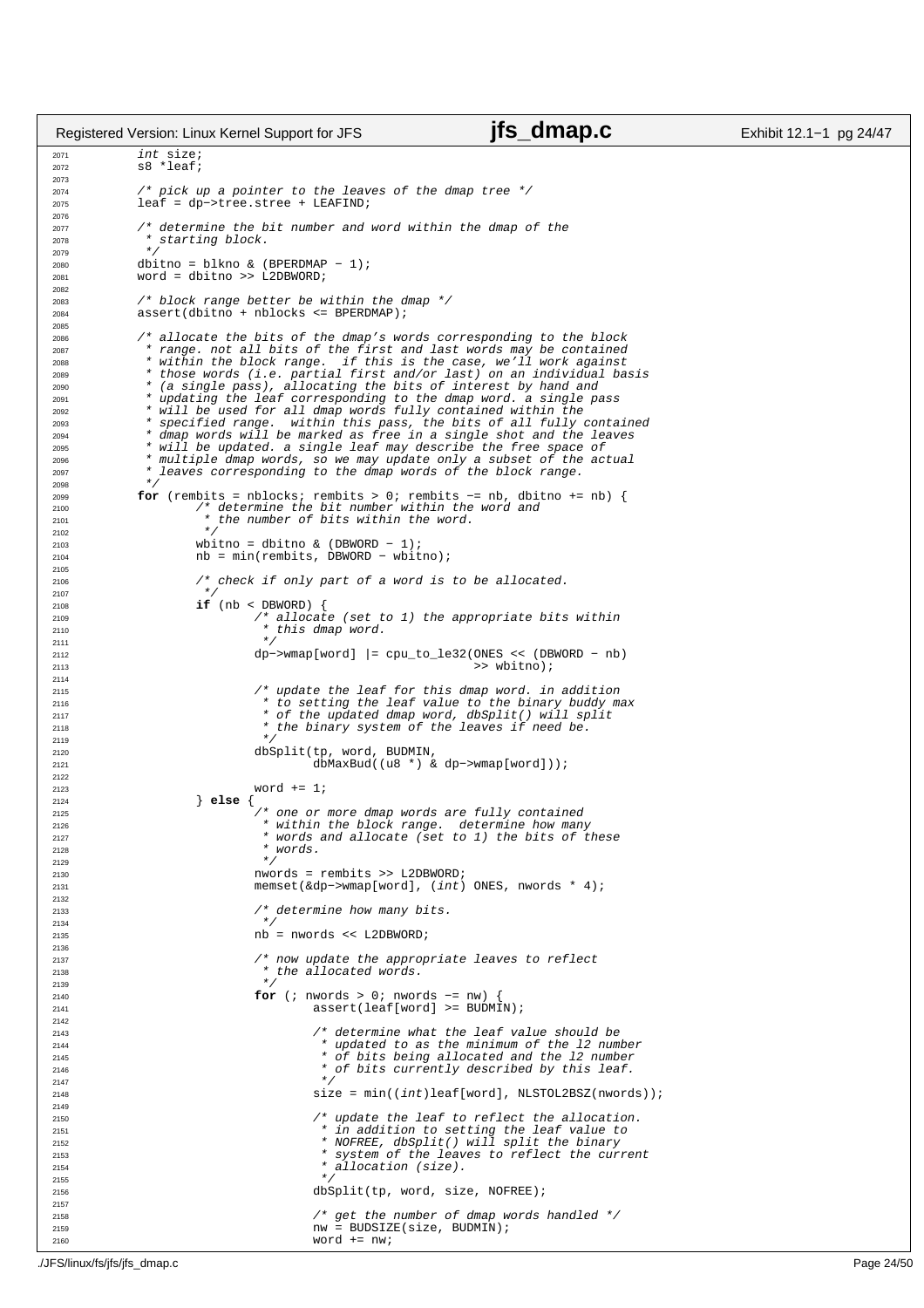$\Big\}$  $\Big\}$  } /\* update the free count for this dmap \*/ <sup>2166</sup> dp−>nfree = cpu\_to\_le32(le32\_to\_cpu(dp−>nfree) − nblocks); 2168 BMAP LOCK(bmp); 2170  $\frac{1}{2}$  /\* if this allocation group is completely free,<br>2171  $\frac{1}{2}$  \* update the maximum allocation group number i \* update the maximum allocation group number if this allocation  $\frac{1}{2}$ <br>
2172  $\frac{1}{2}$   $\frac{1}{2}$   $\frac{1}{2}$   $\frac{1}{2}$   $\frac{1}{2}$   $\frac{1}{2}$   $\frac{1}{2}$   $\frac{1}{2}$   $\frac{1}{2}$   $\frac{1}{2}$   $\frac{1}{2}$   $\frac{1}{2}$   $\frac{1}{2}$   $\frac{1}{2}$   $\frac{1}{2}$   $\frac{1}{2}$   $\frac{1}{2}$   $\frac{1}{2}$   $\frac{1}{2}$   $\frac{1}{2}$   $\frac{1$ 2173<br>2174 agno = blkno >> bmp->db\_agl2size;<br>2175 **if** (agno > bmp->db\_maxag) **if** (agno > bmp−>db\_maxag) bmp−>db\_maxag = agno; /\* update the free count for the allocation group and map \*/ 2179 bmp−>db\_agfree[agno] -= nblocks;<br>2180 bmp->db nfree -= nblocks; bmp->db\_nfree -= nblocks; 2182 BMAP\_UNLOCK(bmp); } 2186  $/*$ <br>2187 \* NAME: \* NAME: dbFreeBits() \* \* FUNCTION: free a specified block range from a dmap. \* 2191 \* this routine updates the dmap to reflect the working<br>2192 \* State allocation of the specified block range. it di \* state allocation of the specified block range. it directly 2193 \* updates the bits of the working map and causes the adjustment<br>2193 \* updates the bits of the working map and causes the adjustment \* of the binary buddy system described by the dmap's dmtree \* leaves to reflect the bits freed. it also causes the dmap's <sup>2196</sup> \* dmtree, as a whole, to reflect the deallocated range. 2197<br>2198 \* PARAMETERS:<br> $2199$  \*  $bmp$ <sup>2199</sup> \* bmp − pointer to bmap descriptor <sup>2200</sup> \* dp − pointer to dmap to free bits from. \* blkno − starting block number of the bits to be freed. \* nblocks − number of bits to be freed. 2203<br>2204 RETURN VALUES: none \* <sup>2206</sup> \* serialization: IREAD\_LOCK(ipbmap) or IWRITE\_LOCK(ipbmap) held on entry/exit;<br>2207 \*/ \*/ <sup>2208</sup> **static** void dbFreeBits(struct bmap \* bmp, struct dmap \* dp, s64 blkno, int nblocks) { 2211 int dbitno, word, rembits, nb, nwords, wbitno, nw, agno;<br>2212 dmtree\_t \*tp = (dmtree\_t \*) & dp−>tree; int size; /\* determine the bit number and word within the dmap of the \* starting block. dbitno = blkno & (BPERDMAP − 1); <sup>2219</sup> word = dbitno >> L2DBWORD;  $\begin{array}{ccc}\n\frac{2221}{\cancel{1}} & \text{black range better be within the } \text{dmap}.\n\end{array}$ 2222<br>2223 assert(dbitno + nblocks <= BPERDMAP); /\* free the bits of the dmaps words corresponding to the block range. <sup>2226</sup> \* not all bits of the first and last words may be contained within \* the block range. if this is the case, we'll work against those <sup>2228</sup> \* words (i.e. partial first and/or last) on an individual basis \* (a single pass), freeing the bits of interest by hand and updating<br> $2290$  \* the leaf corresponding to the dmap word, a single pass will be use \* the leaf corresponding to the dmap word. a single pass will be used <sup>2231</sup> \* for all dmap words fully contained within the specified range. \* within this pass, the bits of all fully contained dmap words will \* be marked as free in a single shot and the leaves will be updated. a<br> $2234$  \* single leaf may describe the free space of multiple dmap words. \* single leaf may describe the free space of multiple dmap words, <sup>2235</sup> \* so we may update only a subset of the actual leaves corresponding <sup>2236</sup> \* to the dmap words of the block range. 2237<br>2238 \* dbJoin() is used to update leaf values and will join the binary <sup>2239</sup> \* buddy system of the leaves if the new leaf values indicate this <sup>2240</sup> \* should be done. **for** (rembits = nblocks; rembits > 0; rembits -= nb, dbitno += nb) {<br> $2243$  /\* determine the bit number within the word and /\* determine the bit number within the word and<br> $*$  the number of hits within the word  $\begin{array}{c}\n \text{2244} \\
 \text{2245}\n \end{array}$   $\begin{array}{c}\n \text{*} \text{the number of bits within the word.} \\
 \text{2245}\n \end{array}$  $*$  / wbitno = dbitno & (DBWORD − 1); <sup>2247</sup> nb = min(rembits, DBWORD − wbitno); /\* check if only part of a word is to be freed. Registered Version: Linux Kernel Support for JFS **ifs dmap.c** Exhibit 12.1−1 pg 25/47

 $*$  /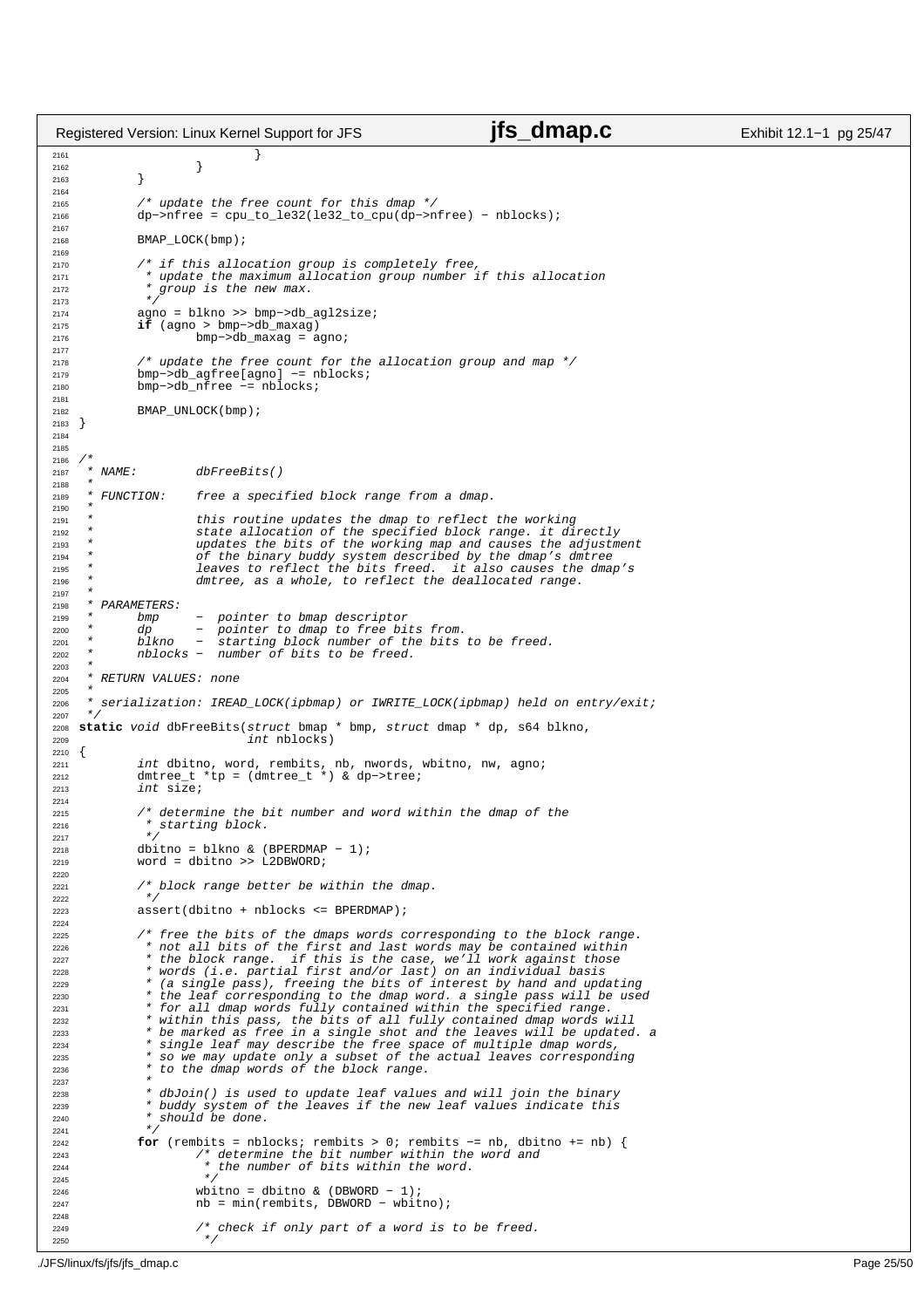```
2251 if (nb < DBWORD) {<br>
2252<br>
2252<br>
2253<br>
2254 */<br>
2254 */
2255 dp−>wmap[word] &=
2256 cpu_to_le32(~(ONES << (DBWORD − nb)
\frac{1}{2257} \rightarrow \text{ubitno});
2258
----<br>2259 /* update the leaf for this dmap word.<br>2260
2260 * /
2261 dbJoin(tp, word,
2262 dbMaxBud((u8 *) & dp−>wmap[word]));
2263
2264 word + = 1;
                   2265 } else {
z<sub>266</sub> /* one or more dmap words are fully contained<br>2267 * within the block range. determine how many
* words and free (zero) the bits of these words.<br>*/
2269 * /
2270 nwords = rembits >> L2DBWORD;
2271 memset(&dp−>wmap[word], 0, nwords * 4);
2272
2273 \frac{7}{10} /* determine how many bits.
2274 * /
2275 nb = nwords << L2DBWORD;
2276
2277 /* now update the appropriate leaves to reflect 2278<br>2278
                            * the freed words.
2279 * /
2280 for (; nwords > 0; nwords −= nw) {
2281 /* determine what the leaf value should be
2282 * updated to as the minimum of the l2 number
\begin{array}{c}\n \star \text{ of } \text{bits being freed and the 12 (max) number} \\
 \star \text{ of } \text{bits that can be described by this leaf.}\n \end{array}2284 * of bits that can be described by this leaf.<br>2284 */
2285 * /
2286 size =
2287 min(LITOL2BSZ
2288 (word, L2LPERDMAP, BUDMIN),
                                           NLSTOL2BSZ(nwords));
2290
\frac{2291}{2292} /* update the leaf.
2292 * /
2293 dbJoin(tp, word, size);
2294
2295 2295 /* get the number of dmap words handled.
2296 * /
2297 nw = BUDSIZE(size, BUDMIN);
\begin{array}{cccc}\n\text{word} & + = & \text{nw}; \\
\text{2299} & & \text{120} & \text{121} & \text{122} & \text{123} \\
\end{array}2299 and \}2300 \}2301 }
2302
           4 update the free count for this dmap.
23042305 dp−>nfree = cpu_to_le32(le32_to_cpu(dp−>nfree) + nblocks);
2306
2307 BMAP_LOCK(bmp);
2308
\frac{2309}{4} /* update the free count for the allocation group and<br>\frac{2310}{4} * map.
            * map.
2311 *2312 agno = blkno >> bmp->db_agl2size;<br>2313 bmp->db nfree += nblocks;
2313 bmp−>db_nfree += nblocks;<br>2314 bmp−>db_agfree[agno] += r
           2314 bmp−>db_agfree[agno] += nblocks;
2315
2316 /* check if this allocation group is not completely free and<br>2317 * if it is currently the maximum (rightmost) allocation gro
2317 * if it is currently the maximum (rightmost) allocation group.
2318 * if so, establish the new maximum allocation group number by
2319 * searching left for the first allocation group with allocation.
2320
2321 if ((bmp−>db_agfree[agno] == bmp−>db_agsize && agno == bmp−>db_maxag) ||
2322 (agno == bmp−>db_numag − 1 &&
2323 bmp−>db_agfree[agno] == (bmp−> db_mapsize & (BPERDMAP − 1)))) {
2324 while (bmp−>db_maxag > 0) {
2325 bmp−>db_maxag −= 1;
2326 if (bmp−>db_agfree[bmp−>db_maxag] !=
2327 bmp->db_agsize)<br>2328 break;
2328 break;
2329 \Big\}2330
2331 /* re−establish the allocation group preference if the
<sup>2332</sup><br>
<sup>*</sup> current preference is right of the maximum allocation<br>
* group
\begin{array}{ccccc}\n & \times & \text{group.} & \\
 & \times & \text{group.} & \\
 & & \times & \end{array}2334 * /
2335 if (bmp−>db_agpref > bmp−>db_maxag)
2336 bmp−>db_agpref = bmp−>db_maxag;
2337 }
2338
2339 BMAP UNLOCK(bmp);
2340 }
Registered Version: Linux Kernel Support for JFS ifs dmap.c Exhibit 12.1−1 pg 26/47
```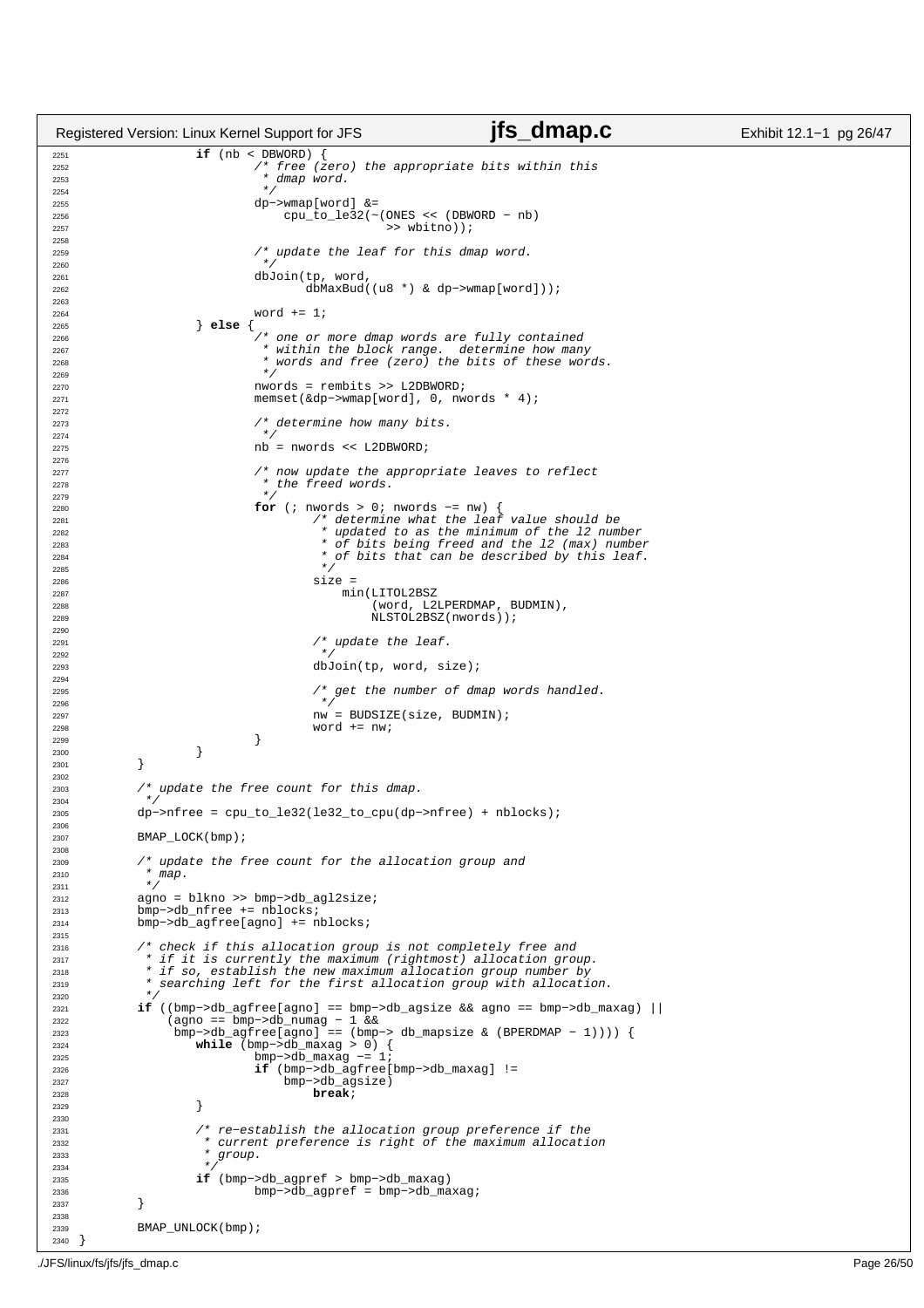$\begin{matrix} 2343 & \text{\Huge $\rightthreetimes$} \cr 2344 & \text{\Huge $\star$} \cr \end{matrix}$ NAME: dbAdjCtl() 2345<br>2346 FUNCTION: adjust a dmap control page at a specified level to reflect \* the change in a lower level dmap or dmap control page's <sup>2348</sup> \* maximum string of free blocks (i.e. a change in the root <sup>2349</sup> \* of the lower level object's dmtree) due to the allocation \* or deallocation of a range of blocks with a single dmap. \* %2352 \* The lower level dmap or dmap control page root and the<br>2353 \* the lower level dmap or dmap control page root and the<br>2354 \* starting block number of the block range whose allocation \* or deallocation resulted in the root change. this range <sup>2356</sup> \* is respresented by a single leaf of the current dmapctl <sup>2357</sup> \* and the leaf will be updated with this value, possibly \* causing a binary buddy system within the leaves to be <sup>2359</sup> \* split or joined. the update may also cause the dmapctl's \* dmtree to be updated. \* \* if the adjustment of the dmap control page, itself, causes its <sup>2363</sup> \* root to change, this change will be bubbled up to the next dmap \* control level by a recursive call to this routine, specifying <sup>2365</sup> \* the new root value and the next dmap control page level to \* be adjusted. \* PARAMETERS:<br> $2368$  \*  $bmp$   $-$  pointer to bmap descriptor<br>blkno  $-$  the first block of a block <sup>2369</sup> \* blkno − the first block of a block range within a dmap. it is \* the allocation or deallocation of this block range that <sup>2371</sup> \* requires the dmap control page to be adjusted. <sup>2372</sup> \* newval − the new value of the lower level dmap or dmap control \*  $2373$  \* page root.<br> $2374$  \* alloc - TRIIE if ad \* alloc − TRUE if adjustment is due to an allocation. \* level − current level of dmap control page (i.e. L0, L1, L2) to  $be$   $ad$  $justed$ . 2377<br>2378 \* RETURN VALUES:<br> $2379$  \* 0 \* 0 − success<br> $2380$  \*  $FIO$  − i/0 err - i/o error \* \* serialization: IREAD\_LOCK(ipbmap) or IWRITE\_LOCK(ipbmap) held on entry/exit; 2383<br>2384 **static** int dbAdjCtl(struct bmap \* bmp, s64 blkno, int newval, int alloc, int level)  $\{2387$ 2387 struct metapage \*mp;<br>2388 s8 oldroot; 2388 s8 oldroot;<br>2280 int oldval: 2389 int oldval;<br>2390 564 lblkno; s64 lblkno; struct dmapctl \*dcp; int rc, leafno, ti; /\* get the buffer for the dmap control page for the specified<br> $2395$ <br> $*$  block number and control page level \* block number and control page level. 2396<br>2397 lblkno = BLKTOCTL(blkno, bmp−>db\_l2nbperpage, level); 2398 mp = read\_metapage(bmp->db\_ipbmap, lblkno, PSIZE, 0);<br>2399 **if** (mp == **NULL**) **if** (mp == **NULL**) return (EIO); dcp = (struct dmapctl \*) mp->data; /\* determine the leaf number corresponding to the block and<br>\* the index within the dman control tree the index within the dmap control tree <br> $2406$ <sup>2406</sup> leafno = BLKTOCTLLEAF(blkno, dcp->budmin);<br>2407 ti = leafno + le32 to cpu(dcp->leafidx); ti = leafno + le32\_to\_cpu(dcp−>leafidx); /\* save the current leaf value and the current root level (i.e. <sup>2410</sup> \* maximum l2 free string described by this dmapctl). 2411<br>2412 oldval = dcp−>stree[ti]; oldroot = dcp−>stree[ROOT]; /\* check if this is a control page update for an allocation. <sup>2416</sup> \* if so, update the leaf to reflect the new leaf value using \* dbSplit(); otherwise (deallocation), use dbJoin() to udpate <sup>2418</sup> \* the leaf with the new value. in addition to updating the <sup>2419</sup> \* leaf, dbSplit() will also split the binary buddy system of \* the leaves, if required, and bubble new values within the<br>\* dmapctl tree, if required. similarly, dbJoin() will join<br>\* the binary buddy system of leaves and bubble new values up<br>\* the dmapctl tree as required by the new <br> $2425$  $if (a]$ loc) { /\* check if we are in the middle of a binary buddy <sup>2427</sup> \* system. this happens when we are performing the  $\star$  first allocation out of an allocation group that<br> $\star$  is part (not the first part) of a larger binary is part (not the first part) of a larger binary

\* buddy system. if we are in the middle, back split

Registered Version: Linux Kernel Support for JFS **ifs dmap.c** Exhibit 12.1−1 pg 27/47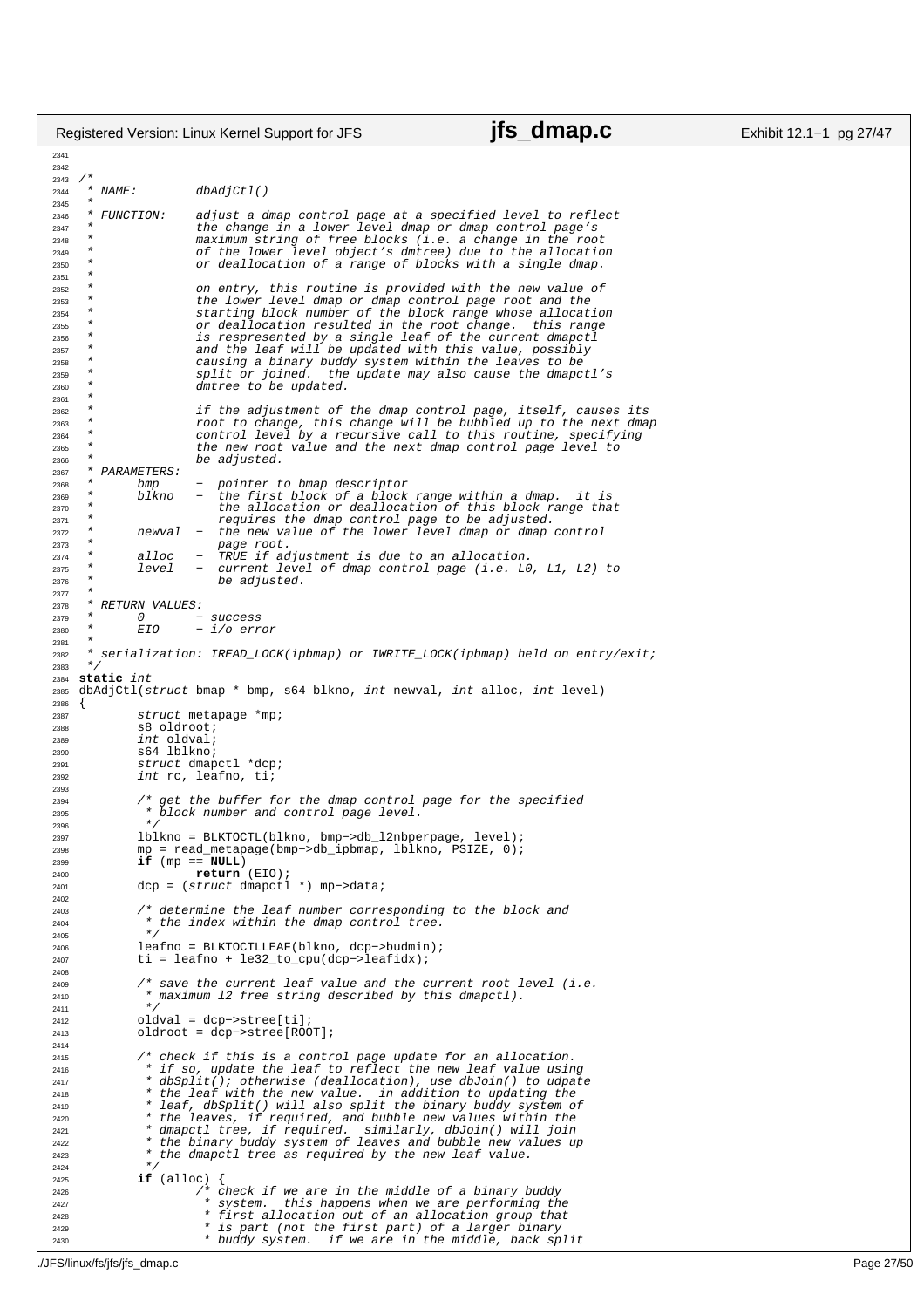```
2431 * the system prior to calling dbSplit() which assumes
2432 * that it is at the front of a binary buddy system.
2433 * /
2434 if (oldval == NOFREE) {
2435 dbBackSplit((dmtree_t *) dcp, leafno);
2436 oldval = dcp−>stree[ti];
2437 \Big\}2438 dbSplit((dmtree_t *) dcp, leafno, dcp−>budmin, newval);
2439 } else {
              \left\{\begin{array}{c}\n a & b & c \\
 d & b & d\n \end{array}\right.24412442
2443 /* check if the root of the current dmap control page changed due<br>2444 * to the update and if the current dmap control page is not at
* to the update and if the current dmap control page is not at<br>* the current top level (i.e. L0, L1, L2) of the map. if so (i.e.<br>2446 * root changed and this is not the top level), call this routine<br>* again (recursion) for
2448 * reflect the change in root for the current dmap control page.
2449<br>24502450 if (dcp−>stree[ROOT] != oldroot) {
2451 /* are we below the top level of the map. if so,
<sup>2452</sup> * bubble the root up to the next higher level.<br>
2453
2453 * /
2454 if (level < bmp−>db_maxlevel) {<br>2455 if \frac{1}{2} if \frac{1}{2} i \frac{1}{2} in the new ro
2455 /* bubble up the new root of this dmap control page to
2456 * the next level.
2457 * /
2458 if ((rc =
2459 dbAdjCtl(bmp, blkno, dcp−>stree[ROOT], alloc,
2460 level + 1))) {
2461 /* something went wrong in bubbling up the new
2462<br>
2462<br>
2462<br>
2463<br>
2463<br>
2463<br>
2463<br>
2463<br>
2463<br>
2463<br>
2462<br>
2462<br>
2462<br>
2462<br>
2462<br>
2462<br>
2462<br>
2462<br>
2462<br>
2462<br>
2462<br>
2462<br>
2462<br>
2462<br>
2462<br>
2462<br>
2462<br>
2462<br>
2462<br>
2462<br>
2462<br>
2462<br>
2462<br>
2462<br>
2462<br>
2462<br>
2462<br>

- current dmap control page.<br>
* current dmap control page.
2464 * /
2465 if (alloc) {
2466 dbJoin((dmtree_t *) dcp, leafno,
2467 oldval);
2468 } else {
2469 / the dbJoin() above might have a set of the dbJoin() above might have a set of the dbJoin() above might have \frac{1}{240} and \frac{1}{240} and \frac{1}{240} and \frac{1}{240} and \frac{1}{240} and \frac{1}{240} and \frac{1}{240}2000 2000 2011, 2012 2022 2023<br>A caused a larger binary buddy system<br>* to form and we may now be in the
2471 * to form and we may now be in the
2472 * middle of it. if this is the case,
\frac{1}{2473} \frac{1}{2474} \frac{1}{2474} back split the buddies.
2474 * /
2475 if (dcp−>stree[ti] == NOFREE)
2476 dbBackSplit((dmtree_t *)
2477 dcp, leafno);
2478 dbSplit((dmtree_t *) dcp, leafno,
_{2479} dcp−>budmin, oldval);<br>_{2480}2480 \Big\}2481
2482 \overrightarrow{A} release the buffer and return the error.
2483 */
2484<br>
Properties and Solution Contract Security Properties (PC);<br>
Properties r \cdot r \cdot r;
                                           2485 return (rc);
2486 \Big\}2487 } else {
2488 /* we're at the top level of the map. update
2489 * the bmap control page to reflect the size
2490 * of the maximum free buddy system.
2491 * /
2492 assert(level == bmp−>db_maxlevel);
2493 assert(bmp−>db_maxfreebud == oldroot);
                       2494 bmp−>db_maxfreebud = dcp−>stree[ROOT];
2495 \Big\}2496 }
2497
2498 /* write the buffer.
2499<br>2500
              wite_metapage(mp);
2501
2502 return (0);<br>2503 }
   \}25042505
2506<br>2507
       NAME: dbSplit()
2508<br>2509FUNCTION: update the leaf of a dmtree with a new value, splitting
2500 * the leaf from the binary buddy system of the dmtree's<br>2511 * leaves, as required.
                       enc fear from the Bi
2512<br>2513
2513 * PARAMETERS:<br>
2513 * \uparrow tn
2514 * tp − pointer to the tree containing the leaf.
2515 * leafno − the number of the leaf to be updated.
2516 * splitsz − the size the binary buddy system starting at the leaf
2517 * must be split to, specified as the log2 number of blocks.
2518 * newval − the new value for the leaf.
2519 *
2520 * RETURN VALUES: none
Registered Version: Linux Kernel Support for JFS interact in the Support of Support for JFS fS_dmap.c Exhibit 12.1−1 pg 28/47
```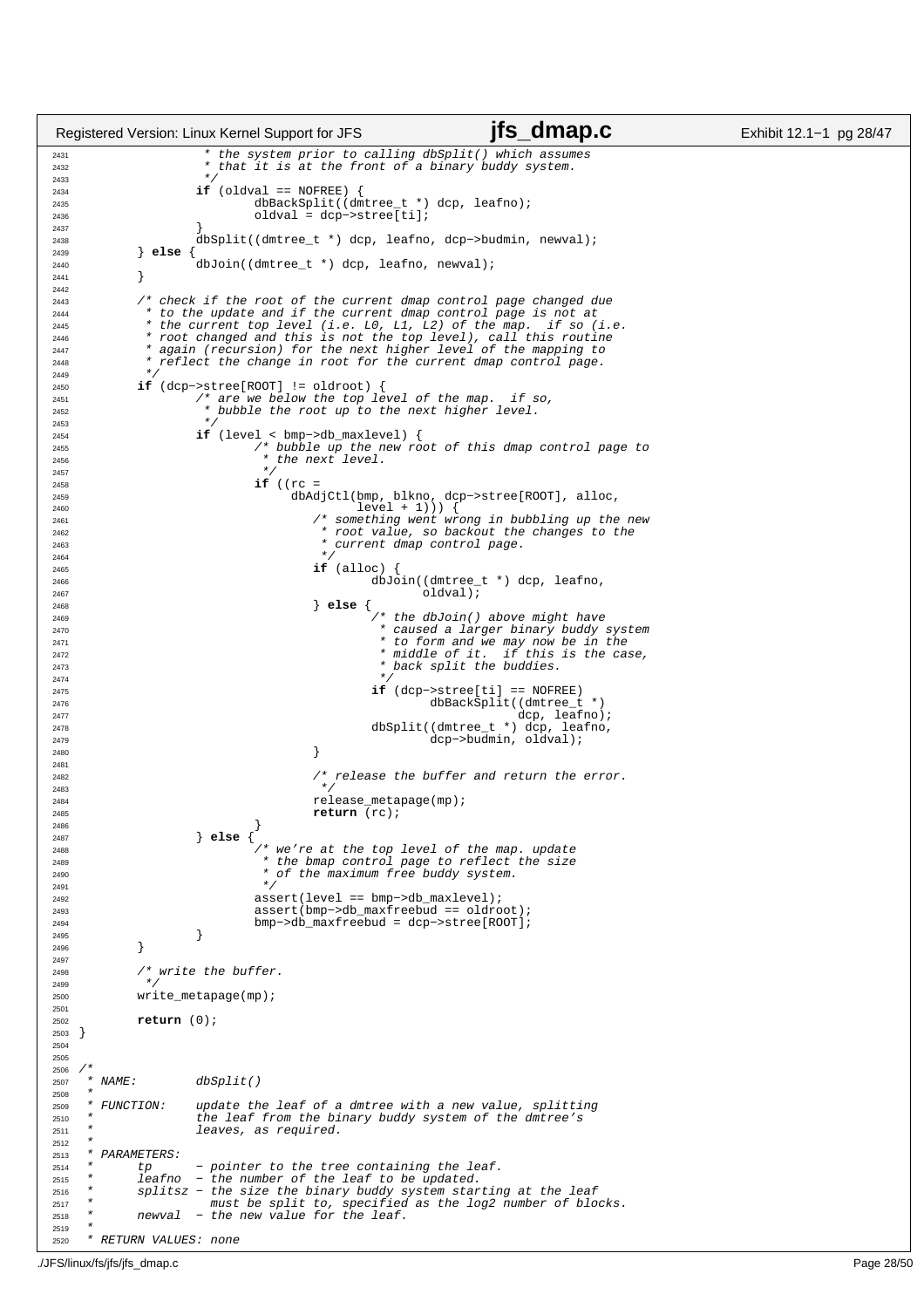----<br>2522 \* serialization: IREAD\_LOCK(ipbmap) or IWRITE\_LOCK(ipbmap) held on entry/exit;<br>2550 \* \* / 2523<br>2524 static void dbSplit(dmtree\_t \* tp, int leafno, int splitsz, int newval) {<br>2526 int budsz; 2532 **if** (leaf[leafno] > tp->dmt\_budmin)<br>2533 /\* the split occurs by cutt  $*$  / cursz = leaf[leafno] – 1;<br> $2539$  cursz = RIDSIZE(cursz, tp  $*$  / Registered Version: Linux Kernel Support for JFS **ifs dmap.c** Exhibit 12.1−1 pg 29/47

```
2527 int cursz;
2528 s8 *leaf = tp−>dmt_stree + le32_to_cpu(tp−>dmt_leafidx);
2530 /* check if the leaf needs to be split.
2533 1252 /* the split occurs by cutting the buddy system in half<br>
2534 12534 /* the specified leaf until we reach the specified
<sup>2534</sup> * at the specified leaf until we reach the specified<br><sup>2534</sup> * size pick up the starting split size (current size
                            * size. pick up the starting split size (current size
* - 1 in 12) and the corresponding buddy size.<br>2537 */
                          2539 budsz = BUDSIZE(cursz, tp−>dmt_budmin);
2541 /* split until we reach the specified size.
2543 while (cursz >= splitsz) {<br>2544 /* update the budd
254 254 254 254 254 254 254 254 254 254 254 254 254 254 254 254 254 254 254 254 254 254 254 254 254 254 254 254 254 254 254 254 254 254 254 254 2542545 * /
2546 dbAdjTree(tp, leafno ^ budsz, cursz);
2547
2548 \overrightarrow{A} on to the next size and buddy.
2549 * /
2550 cursz -1;
2551 budsz >>= 1; budsz >>= 1;2552 \Big\}2553 }
25542555 /* adjust the dmap tree to reflect the specified leaf's new 
2556 * value.
2557<br>2558
    dbAdjTree(tp, leafno, newval);
2559 }
2560
2561
2562 /*<br>2563 *
        NAME: dbBackSplit()
2564
2565 * FUNCTION: back split the binary buddy system of dmtree leaves
2566 * that hold a specified leaf until the specified leaf
2567 * starts its own binary buddy system.
25682569 * the allocators typically perform allocations at the start<br>
2570 * of binary buddy systems and dbSplit() is used to accompli
2570 * of binary buddy systems and dbSplit() is used to accomplish
2571 * any required splits. in some cases, however, allocation
2572 * any occur in the middle of a binary system and requires a<br>2573 * and negative and requires a back split, with the split proceeding out from the middle
                          back split, with the split proceeding out from the middle of
2574 * the system (less efficient) rather than the start of the
2575 * system (more efficient). the cases in which a back split
2576 * is required are rare and are limited to the first allocation
2577 * within an allocation group which is a part (not first part)<br>2578 * Of a larger binary buddy system and a few exception cases
2578 * of a larger binary buddy system and a few exception cases
2579 * in which a previous join operation must be backed out.
2580 *
2581 * PARAMETERS:
2582 * tp − pointer to the tree containing the leaf.
2583 * leafno − the number of the leaf to be updated.
25842585 * RETURN VALUES: none
2586<br>2587
      * serialization: IREAD_LOCK(ipbmap) or IWRITE_LOCK(ipbmap) held on entry/exit;
2588
2589 static void dbBackSplit(dmtree_t * tp, int leafno)
2590 {
2591 int budsz, bud, w, bsz, size;<br>
2592 int cursz;
2592 int cursz;<br>2593 58 *leaf =
               2593 s8 *leaf = tp−>dmt_stree + le32_to_cpu(tp−>dmt_leafidx);
25942595 /* leaf should be part (not first part) of a binary
2596 * buddy system.
2597 *<br>2598 ass
               assert(leaf[leafn] == NOFREE);2599
2600 /* the back split is accomplished by iteratively finding the leaf
2601 * that starts the buddy system that contains the specified leaf and
2602 * splitting that system in two. this iteration continues until
2603 * the specified leaf becomes the start of a buddy system. 
2604 *
                   determine maximum possible 12 size for the specified leaf.
2606<br>2607
2607 <br>
2608 <br>
2608 <br>
LI
2608 LITOL2BSZ(leafno, le32_to_cpu(tp->dmt_l2nleafs),<br>2609 tp->dmt_budmin);
                                  tp->dmt_budmin);
2610
```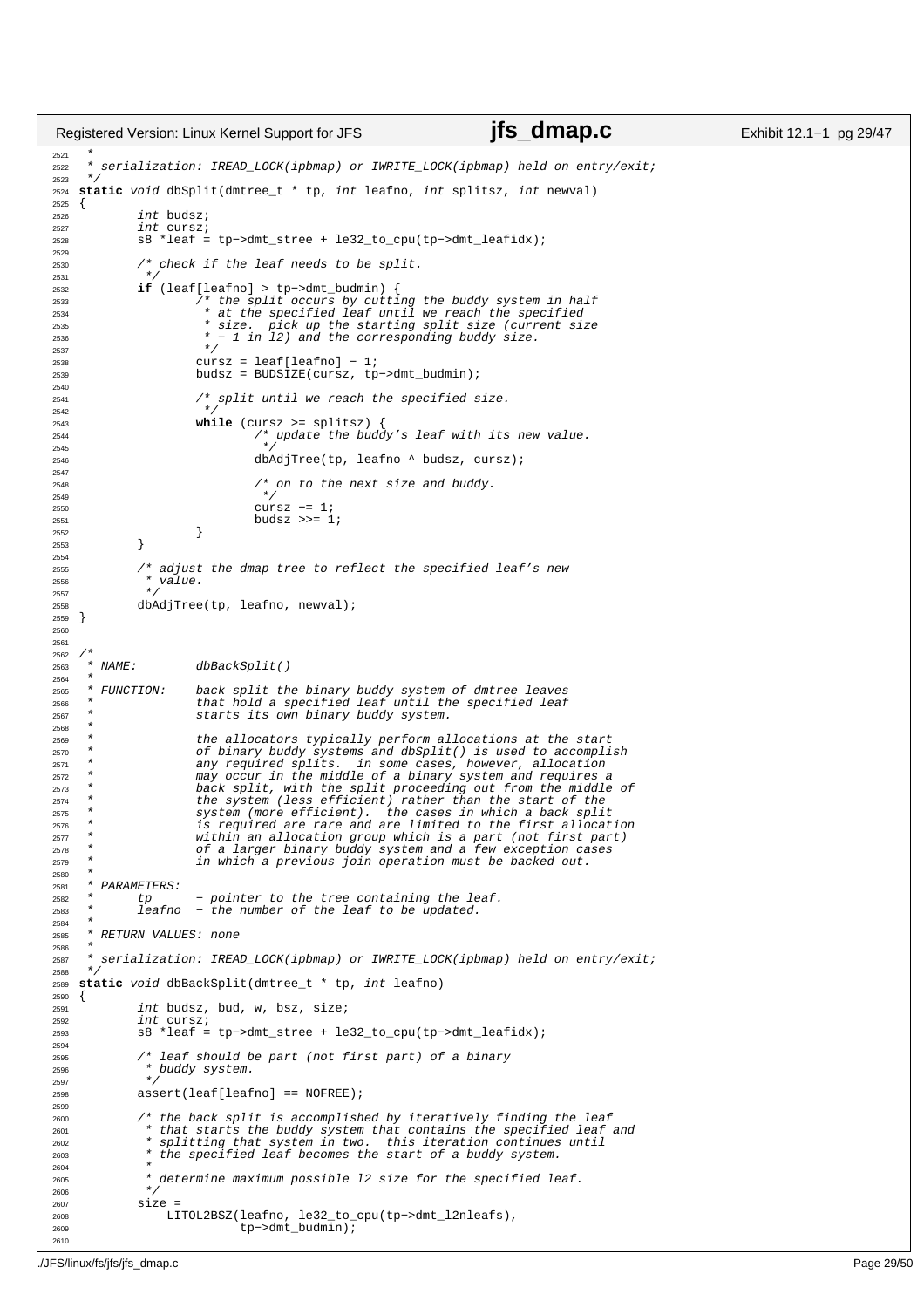```
2611 /* determine the number of leaves covered by this size. this
2612 * is the buddy size that we will start with as we search for
2613 * the buddy system that contains the specified leaf.
2614<br>26152615 budsz = BUDSIZE(size, tp−>dmt_budmin);
2616
2617 /* back split.
2618<br>2619
2619 while (leaf[leafno] == NOFREE) {
2620 /* find the leftmost buddy leaf.
2621 */
2622 for (w = leafno, bsz = budsz;; bsz <<= 1,<br>
w = (w < bud) ? w : bud) {
2624 assert(bsz < le32_to_cpu(tp−>dmt_nleafs));
2625
2626 \frac{7}{100} /* determine the buddy.
2627 * /
2628 bud = w \sim bsz;
2629
2630 \frac{7}{100} /* check if this buddy is the start of the system.
2631 * /
2632 if (leaf[bud] != NOFREE) {
2633 /* split the leaf at the start of the
2633<br>2634<br>2634<br>* /<br>2752<br>*/<br>*/
2635 */
2636 cursz = leaf[bud] − 1;
2637 dbSplit(tp, bud, cursz, cursz);
2638 break;
2639 }
2640 }
2641 }
2642
2643 assert(leaf[leafno] == size);<br>2644 }
2644 }
26452646
2647 /*<br>2648 * NAME:
                      dbJoin()
2649<br>2650
       FUNCTION: update the leaf of a dmtree with a new value, joining
2651 * the leaf with other leaves of the dmtree into a multi−leaf
2652 * binary buddy system, as required.
2653<br>2654
2654 * PARAMETERS:<br>2655 * tp
2655 * tp − pointer to the tree containing the leaf.
2656 * leafno − the number of the leaf to be updated.
2657 * newval − the new value for the leaf.
26582659 * RETURN VALUES: none
26602661 static void dbJoin(dmtree_t * tp, int leafno, int newval)
2662 \n{2663}2663 int budsz, buddy;<br>2664 s8 *leaf;
             s8 *leaf;
2665
2666 /* can the new leaf value require a join with other leaves ?
2667<br>2668
2668 if (newval >= tp->dmt_budmin) {<br>
2669 /* pickup a pointer to the leaves of the tree.<br>
2670 */
2671 leaf = tp−>dmt_stree + le32_to_cpu(tp−>dmt_leafidx);
2672
2673 /* try to join the specified leaf into a large binary<br>
2674 * buddy system the join proceeds by attempting to
2674 * buddy system. the join proceeds by attempting to join
2675 * the specified leafno with its buddy (leaf) at new value.
2676 * if the join occurs, we attempt to join the left leaf
267<br>
2677 * of the joined buddies with its buddy at new value + 1.<br>
2678 * we continue to join until we find a buddy that cannot
2678 * we continue to join until we find a buddy that cannot be<br>2679 * joined (does not have a value equal to the size of the
2679 * joined (does not have a value equal to the size of the
2680 * last join) or until all leaves have been joined into a
2681 * single system.
2682 \star2683 * get the buddy size (number of words covered) of
2684 * the new value.
2685 * /
2686 budsz = BUDSIZE(newval, tp−>dmt_budmin);
2687
2688 \overrightarrow{y} try to join.
2689 * /
2690 while (budsz < le32_to_cpu(tp->dmt_nleafs)) {<br>
2691 /* get the buddy leaf.<br>
2692 */
2693 buddy = leafno ^ budsz;
26942695 /* if the leaf's new value is greater than its
2696 * buddy's value, we join no more.<br>
26972697 * /
2698 if (newval > leaf[buddy])<br>
hreak:
                                        break;
2700
Registered Version: Linux Kernel Support for JFS interact in the Support of Support for JFS ffS_dmap.c Exhibit 12.1−1 pg 30/47
```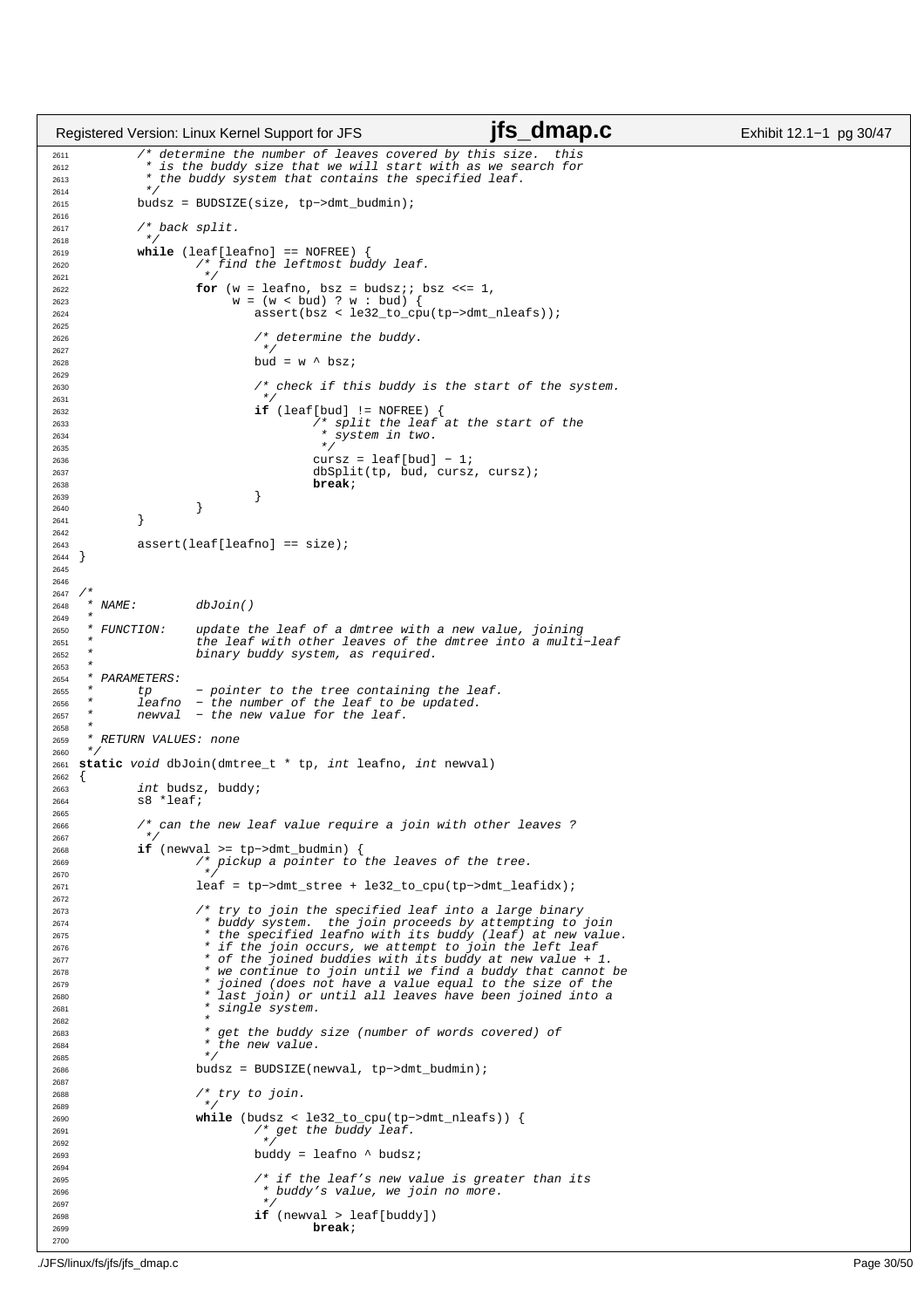```
2701 assert(newval == leaf[buddy]);
2702
2703 /* check which (leafno or buddy) is the left buddy.
2704 * the left buddy gets to claim the blocks resulting
2705 * from the join while the right gets to claim none.
2706 * the left buddy is also eligable to participate in
<sup>2707</sup> * a join at the next higher level while the right<br><sup>2708</sup> * is not.
2708 * is not.<br>2708 *
2709 \star2710 * /
2711 if (leafno < buddy) {
2712 /* leafno is the left buddy.
2713 * /
^{2714} dbAdjTree(tp, buddy, NOFREE);
                            2715 } else {
2716<br>2716 2717 \star buddy is the left buddy and becomes
2717 \star leafno.<br>2718 \star / leafno.
2718 * /
2719 dbAdjTree(tp, leafno, NOFREE);<br>2720 1eafno = buddy;
2720 leafno = buddy;
2721 \Big\}2722
\begin{array}{cc}\n\chi^* \text{ on to try the next join.} \\
\star / \end{array}2724 * /
2725 newval += 1;
2726 budsz <<= 1;
2727 }
2728 }
2729
<sup>2730</sup> /* update the leaf value.
2731<br>2732
   dbAdjTree(tp, leafno, newval);
2733 }
2734
2735
2736 / *2737 * NAME: dbAdjTree()
2738<br>2739
2739 * FUNCTION: update a leaf of a dmtree with a new value, adjusting
2740 * the dmtree, as required, to reflect the new leaf value.
2741 * the combination of any buddies must already be done before<br>2742 * this is called.
                    this is called.
2743<br>2744
2744 * PARAMETERS:<br>
2745 * tp<br>
2746 * leafno
2745 * tp − pointer to the tree to be adjusted.
2746 * leafno − the number of the leaf to be updated.
2747 * newval − the new value for the leaf.
2748<br>2749
      2749 * RETURN VALUES: none
27502751 static void dbAdjTree(dmtree_t * tp, int leafno, int newval)
2752 {<br>2753
rac{2753}{2754} int lp, pp, k;<br>rac{2754}{2754}int max;
2755
2756 /* pick up the index of the leaf for this leafno.
2757<br>2758
            2758 lp = leafno + le32_to_cpu(tp−>dmt_leafidx);
2759
2760 /* is the current value the same as the old value ? if so,
2761 * there is nothing to do.
2762<br>2763
2763 if (tp−>dmt_stree[lp] == newval)
                    2764 return;
2765
2766 /* set the new value.
2767<br>2768
            2768 tp−>dmt_stree[lp] = newval;
2769
2770 /* bubble the new value up the tree as required.
2771<br>2772
2772 for (k = 0; k < le32_to_cpu(tp->dmt_height); k++) {<br>2773 /* get the index of the first leaf of the 4
2773 /* get the index of the first leaf of the 4 leaf
2774 * group containing the specified leaf (leafno).
2775 * /
2776 lp = ((lp - 1) & ~0x03) + 1;
2777
2778 /* get the index of the parent of this 4 leaf group.
2779 */
2780 pp = (lp - 1) >> 2;
2781
2782 /* determine the maximum of the 4 leaves.
2783 * /
2784 max = TREEMAX(&tp−>dmt_stree[lp]);
2785
\frac{2786}{12787} /* if the maximum of the 4 is the same as the same \frac{1}{2787} * parent's value. We're done.
2787 * parent's value, we're done.<br>2788 * /
2788 * /2789 if (tp−>dmt_stree[pp] == max)
2790 break;
Registered Version: Linux Kernel Support for JFS ifs dmap.c Exhibit 12.1−1 pg 31/47
```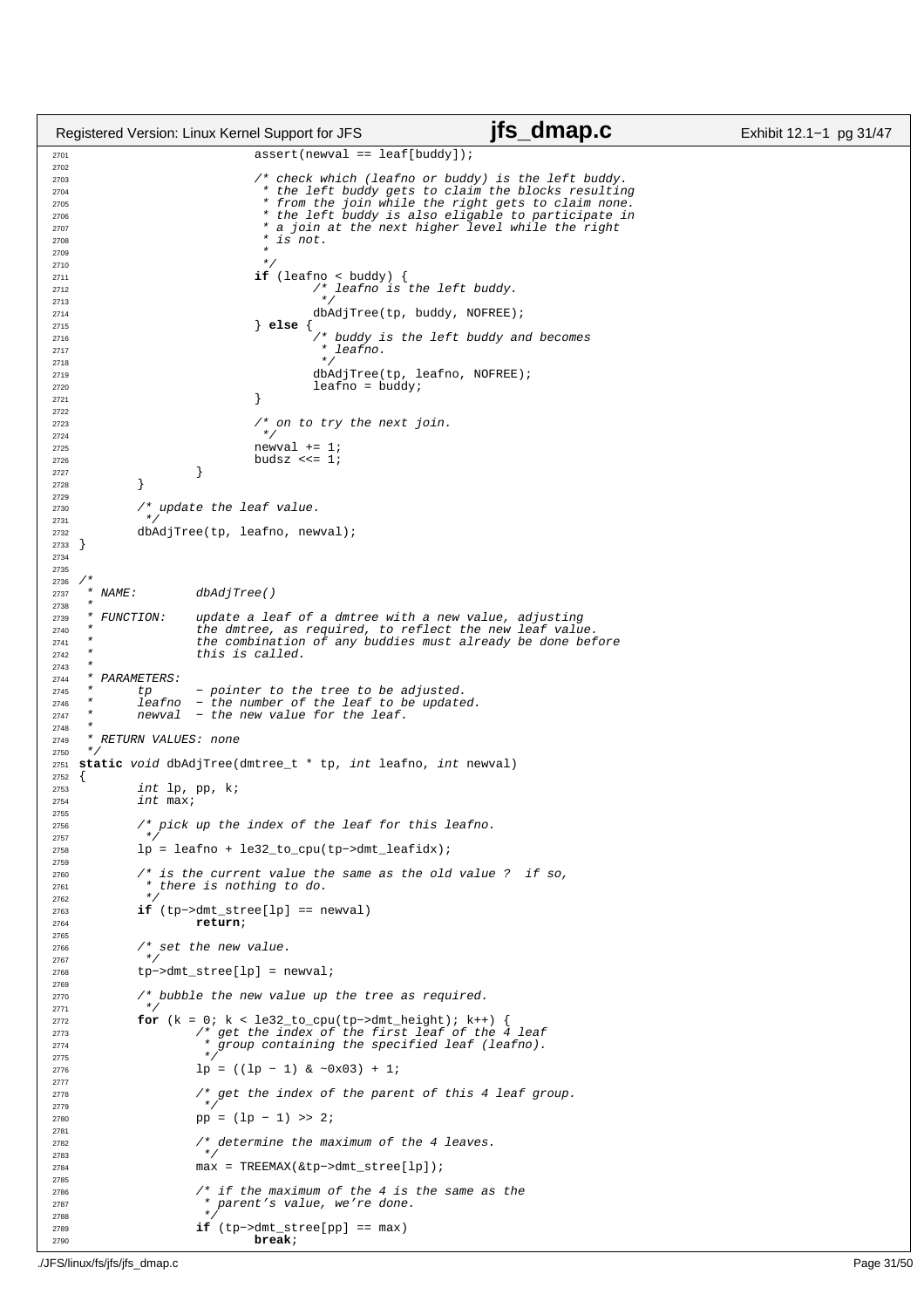Registered Version: Linux Kernel Support for JFS **ifs dmap.c** Exhibit 12.1−1 pg 32/47

  $\begin{array}{ccc}\n & \text{if } 2792 \\
 & \text{if } 2793\n \end{array}$  /\* parent gets new value.  $*$  / tp−>dmt\_stree[pp] = max; /\* parent becomes leaf for next go−round.  $*$  /  $1p = pp;$  } } 2803<br>2804 NAME: dbFindLeaf() \* \* FUNCTION: search a dmtree\_t for sufficient free blocks, returning <sup>2807</sup> \* the index of a leaf describing the free blocks if \* sufficient free blocks are found. 2809<br>2810 \* the search starts at the top of the dmtree\_t tree and <sup>2811</sup> \* proceeds down the tree to the leftmost leaf with sufficient \* free space. 2813<br>2814 2814 \*  $PARAMETERS:$ <br>2815 \* tp <sup>2815</sup> \* tp − pointer to the tree to be searched. <sup>2816</sup> \* l2nb − log2 number of free blocks to search for. \* leafidx − return pointer to be set to the index of the leaf \* describing at least l2nb free blocks if sufficient \* free blocks are found. \* \* RETURN VALUES:<br> $2822$  \* 0 -2822 \* 0 − success<br>
2823 \* ENOSPC – insuffi \* ENOSPC − insufficient free blocks. 2825 **static** int dbFindLeaf(dmtree\_t  $*$  tp, int l2nb, int  $*$ leafidx)<br>2826 { { int ti,  $n = 0$ ,  $k$ ,  $x = 0$ ; /\* first check the root of the tree to see if there is <sup>2830</sup> \* sufficient free space. \*/<br>2832 **if** <sup>2832</sup> **if** (l2nb > tp->dmt\_stree[ROOT])<br>
2833 **if** the sturn (ENOSPC); **return** (ENOSPC); /\* sufficient free space available. now search down the tree <sup>2836</sup> \* starting at the next level for the leftmost leaf that <sup>2837</sup> \* describes sufficient free space. 2839 **for** (k = le32\_to\_cpu(tp->dmt\_height), ti = 1;<br>2840 k > 0; k -- ti = ((ti + n) << 2) + 1) { k > 0; k−−, ti = ((ti + n) << 2) + 1) { <sup>2841</sup> /\* search the four nodes at this level, starting from  $\star$  the left.<br>  $2843$   $\star$ /  $*$  /  $for$   $(x = ti, n = 0; n < 4; n++)$  {<br>  $\neq$  sufficient free space found. move to the next<br>  $\neq$  level (or quit if this is the last level).  $*$  / 2848 **if** (12nb <= tp−>dmt\_stree[x + n])<br>
2849 **break**: **break**;  $\Big\}$  /\* better have found something since the higher <sup>2853</sup> \* levels of the tree said it was here.  $*$  / 2855 **assert(n < 4);**<br>2856 **}**  } 2858  $\frac{1}{2858}$  /\* set the return to the leftmost leaf describing sufficient<br>2859  $\frac{1}{2859}$  \* free space. \* free space. \*leafidx = x + n - le32\_to\_cpu(tp->dmt\_leafidx); **return** (0); } 2867  $/*$ <br>2868 \* NAME:  $dbFindBit(s()$  \* \* FUNCTION: find a specified number of binary buddy free bits within a<br> $2871$  \* dmap bitmap word value. dmap bitmap word value. 2872<br>2873 2873 \* this routine searches the bitmap value for  $(1 \lt \lt l2nb)$  free<br>2874 \* hits at  $(1 \lt \lt l2nb)$  alignments within the value bits at  $(1 \ll 12nb)$  alignments within the value. \* 2876 \* PARAMETERS:<br>2877 \* word 2877 \* word − dmap bitmap word value.<br>2878 \* 12nb − number of free bits spe - number of free bits specified as a log2 number. \* \* RETURN VALUES: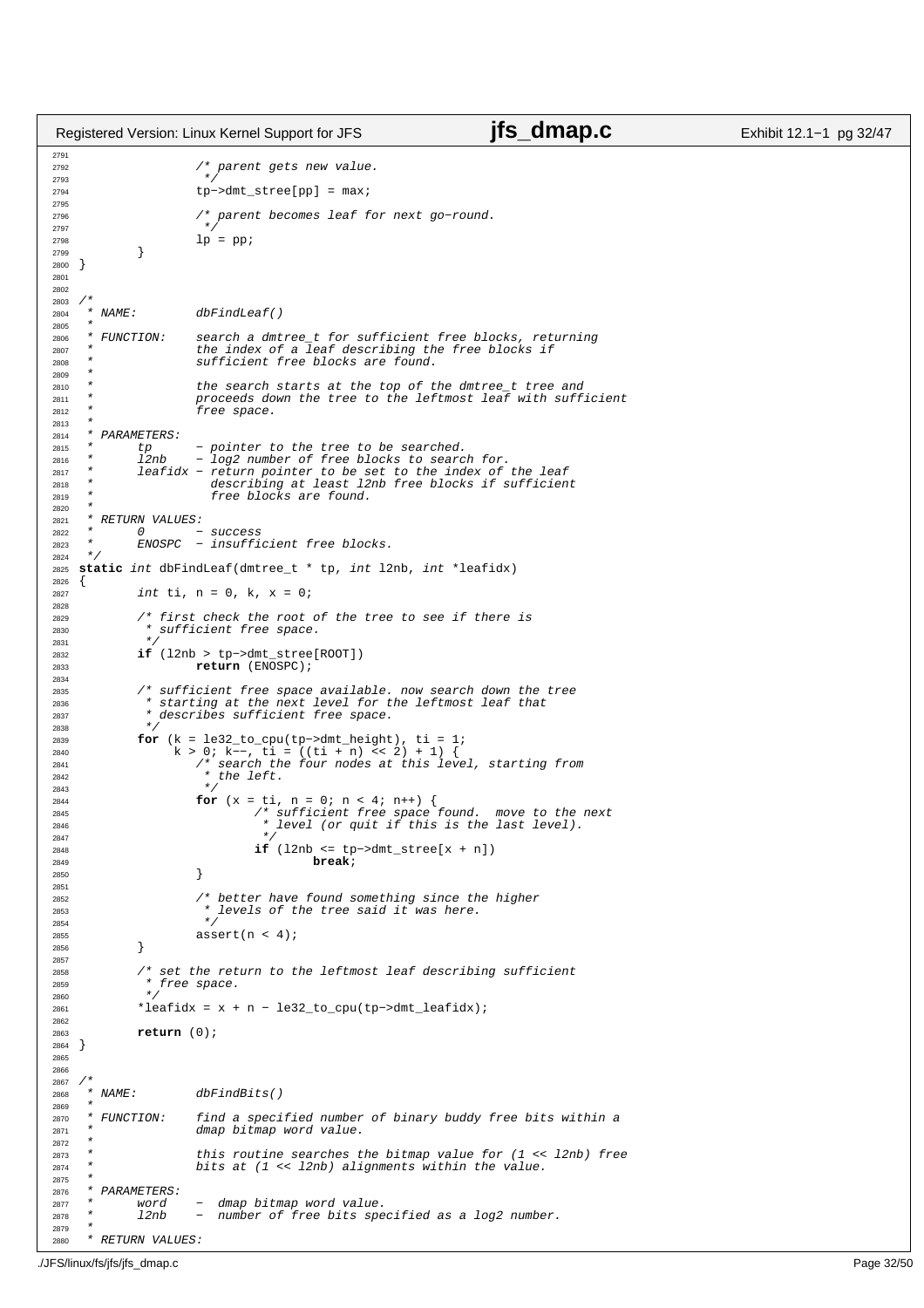```
2881 * starting bit number of free bits.
2882
2883 static int dbFindBits(u32 word, int l2nb)
2884 {
2885 int bitno, nb;<br>2886 132 mask;
              u32 mask;
2887
2888 \frac{7}{2889} /* get the number of bits.
2889
2890 nb = 1 << 12nb;<br>
2891 assert (nb \lt = DB
               assert(nb \leq DBWORD);
2892
2893 /* complement the word so we can use a mask (i.e. 0s represent
2894 * free bits) and compute the mask.
               * /
2896 word = ~word;<br>2897 mask = ONES <
               \frac{20}{3} mask = ONES << (DBWORD – nb);
2898
               4<sup>*</sup> scan the word for nb free bits at nb alignments.
2900<br>2901
               \overrightarrow{for} (bitno = 0; mask != 0; bitno += nb, mask >>= nb) {
2902 if ((mask & word) == mask)<br>2903 break;
               2903 break;
2904 }
2905
2906 ASSERT(bitno < 32);
2907
2908 /* return the bit number.
2909 */
2910 return (bitno);
2911 }
2912
2913
2914 /*<br>2915 * NAME:dbMaxBud( u8 *cp)2916 *<br>2917 * FUNCTION:
2917 * FUNCTION: determine the largest binary buddy string of free<br>2918 * bits within 32-bits of the map.
                         bits within 32−bits of the map.
2919<br>2920
     * PARAMETERS:
2921 * cp − pointer to the 32−bit value.
2922 *
2923 * RETURN VALUES:<br>2924 * largest h
     * largest binary buddy of free bits within a dmap word.<br>*/
2925
2926 static int dbMaxBud(u8 * cp)
2927 \quad \left\{ \right. \\ 2928signed char tmp1, tmp2;
2020
2930 /* check if the wmap word is all free. if so, the
2931 * free buddy size is BUDMIN.
2932 */<br>2932 */
\mathbf{if}^{\prime} (*((uint *) cp) == 0)<br>2934 if (*((uint *) cp) == 0)
                         return (BUDMIN);
2935
2936 /* check if the wmap word is half free. if so, the
2937 * free buddy size is BUDMIN−1.
2938<br>2939
2930 if (*((\text{ul}6 \*) \text{ cp}) == 0 || *((\text{ul}6 \*) \text{ cp} + 1) == 0)<br>
2940 return (BIDMIN - 1);
                         return (BUDMIN − 1);
2941
2942 /* not all free or half free. determine the free buddy
2943 * size thru table lookup using quarters of the wmap word.
2944 */
2945 tmp1 = max(budtab[cp[2]], budtab[cp[3]]);
2946 tmp2 = max(budtab[cp[0]], budtab[cp[1]]);
2947 return (max(tmp1, tmp2));
2948 }
2949
2950
2951 /*<br>2952 * NAME:
                        cntz (uint word)2953 *<br>2954 * FUNCTION:
                        determine the number of trailing zeros within a 32-bit
2955 * value.
2956 *
2957 * PARAMETERS:<br>2958 * value
                        - 32−bit value to be examined.
2959 *
2960 * RETURN VALUES:<br>2961 * count of
      x<br>
\begin{array}{ccc}\n\star & \text{count of } \text{training } \text{zeros}\n\end{array}2962<br>2963int cnttz(u32 word)
2964 \{<br>2965
               int n;
2966
2967 for (n = 0; n < 32; n++), word >>= 1 {<br>
2968 if (word & 0x01)
2968 if (word & 0x01)
               2969 break;
2970 }
Registered Version: Linux Kernel Support for JFS ifs dmap.c Exhibit 12.1−1 pg 33/47
```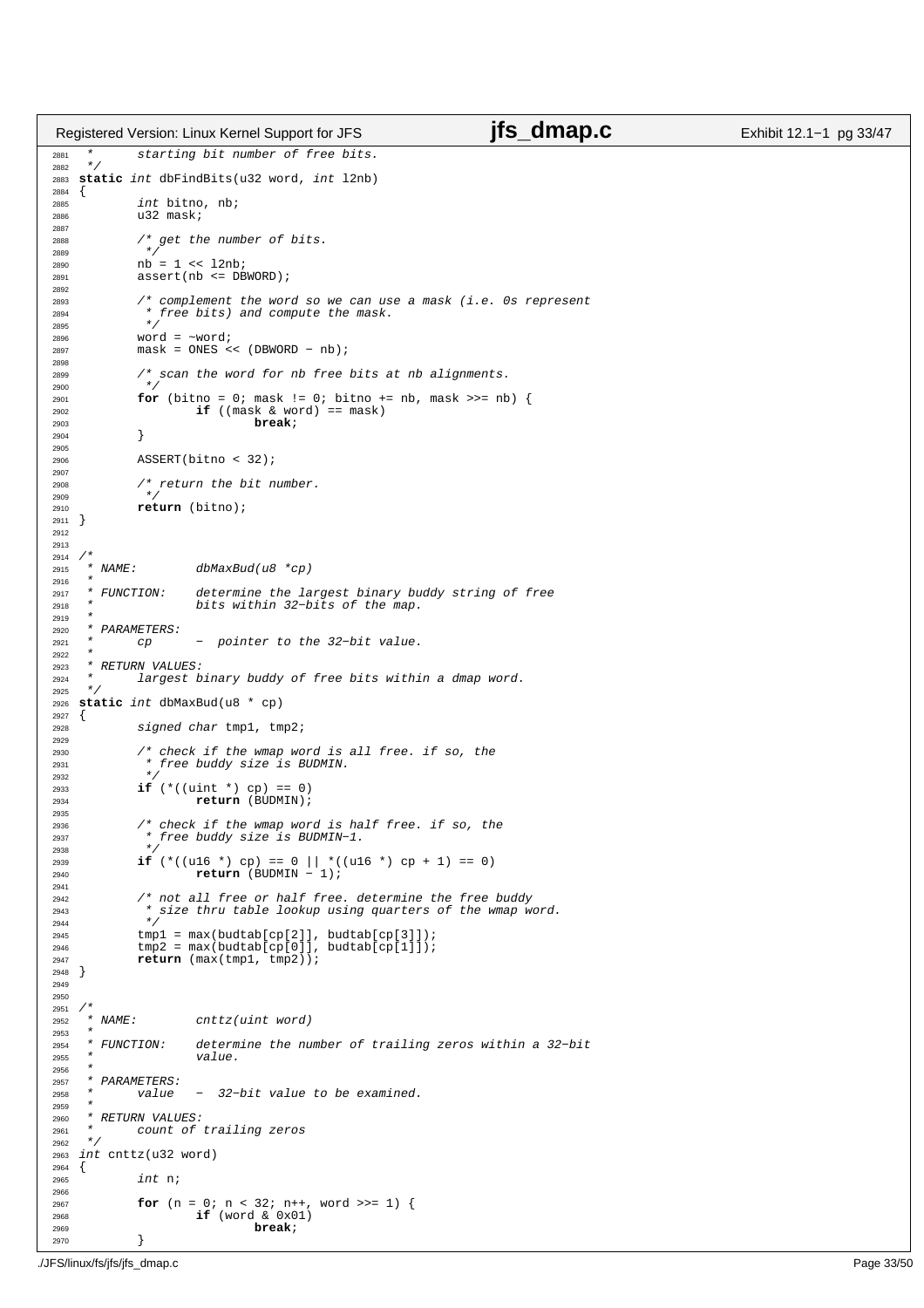```
2971
2972 return (n);
2973 }
2974
2975
2976 {\tiny \begin{array}{ccc} \star \ * \ \star \end{array}} NAME :
2977 * NAME: cntlz(u32 value)
2978 *<br>2979 *2979 * FUNCTION: determine the number of leading zeros within a 32-bit<br>2980 * value.
                        value.
2981 *2982 * PARAMETERS:<br>2983 * value
                        - 32-bit value to be examined.
2984<br>2985
2985 * RETURN VALUES:
2986 * count of leading zeros
2987 */<br>2988 int
    int cntlz(u32 value) {
2989 {
              int n;
2991
2992 for (n = 0; n < 32; n++, value <<= 1) {
2993 if (value & HIGHORDER)
2994 break;
2995 }
2996 return (n);
2997 }
2998
2999
3000 / *3001 * NAME: blkstol2(s64 nb)
3002<br>3003
3003 * FUNCTION: convert a block count to its log2 value. if the block
3004 * count is not a l2 multiple, it is rounded up to the next
3005 * larger l2 multiple.
3006 *
\begin{array}{cc}\n\text{3007} & * & \text{PARAMETERS:} \\
\text{3008} & * & \text{nb}\n\end{array}- number of blocks
3009<br>3010
       RETURN VALUES:
3011 * log2 number of blocks
3012<br>3013
    int blkstol2(s64 nb)<br>{
3014 {
              int l2nb;<br>s64 mask;
\frac{3016}{3016} s64 mask; \frac{1}{3016} /* meant to be signed */
3017
3018 mask = (s64) 1 << (64 − 1);
3019
3020 /* count the leading bits.
3021 */<br>
for (l2nb = 0; l2nb < 64; l2nb++, mask >>= 1) {<br>
/* leading bit found.<br>
*/
3025 if (nb & mask) {
3026<br>3026<br>3027<br>* determine the 12 value.
3027 * /
3028 l2nb = (64 − 1) − l2nb;
3029
3030 /* check if we need to round up.
\frac{1}{2} 3031
if (\simmask & nb)<br>3032 if (\simmask & nb)<br>3033 i 2nb++;
                                             12nb++3034
3035 return (l2nb);
3036 }
3037 }
3038 assert(0);<br>3039 return 0;
                                            /* fix compiler warning */
3040 }
3041
3042
3043 /*<br>3044 * NAME:
                        fsDirty()
3045
3046 * FUNCTION: xxx
3047<br>3048
3048 * PARAMETERS:<br>3049 * ipmnt
      * ipmnt − mount inode
3050 *<br>3051 *
3051 * RETURN VALUES:<br>3052 * none
     \begin{array}{cc} \star & \text{none} \\ \star & \end{array}3053
3054 void fsDirty()
3055 {
3056 printk("fsDirty(): bye-bye\n");<br>3057 assert(0);
    \begin{array}{c} \texttt{assert}(0); \\ \texttt{assert}(0); \end{array}3058 }
3059
3060
Registered Version: Linux Kernel Support for JFS ifs dmap.c Exhibit 12.1−1 pg 34/47
```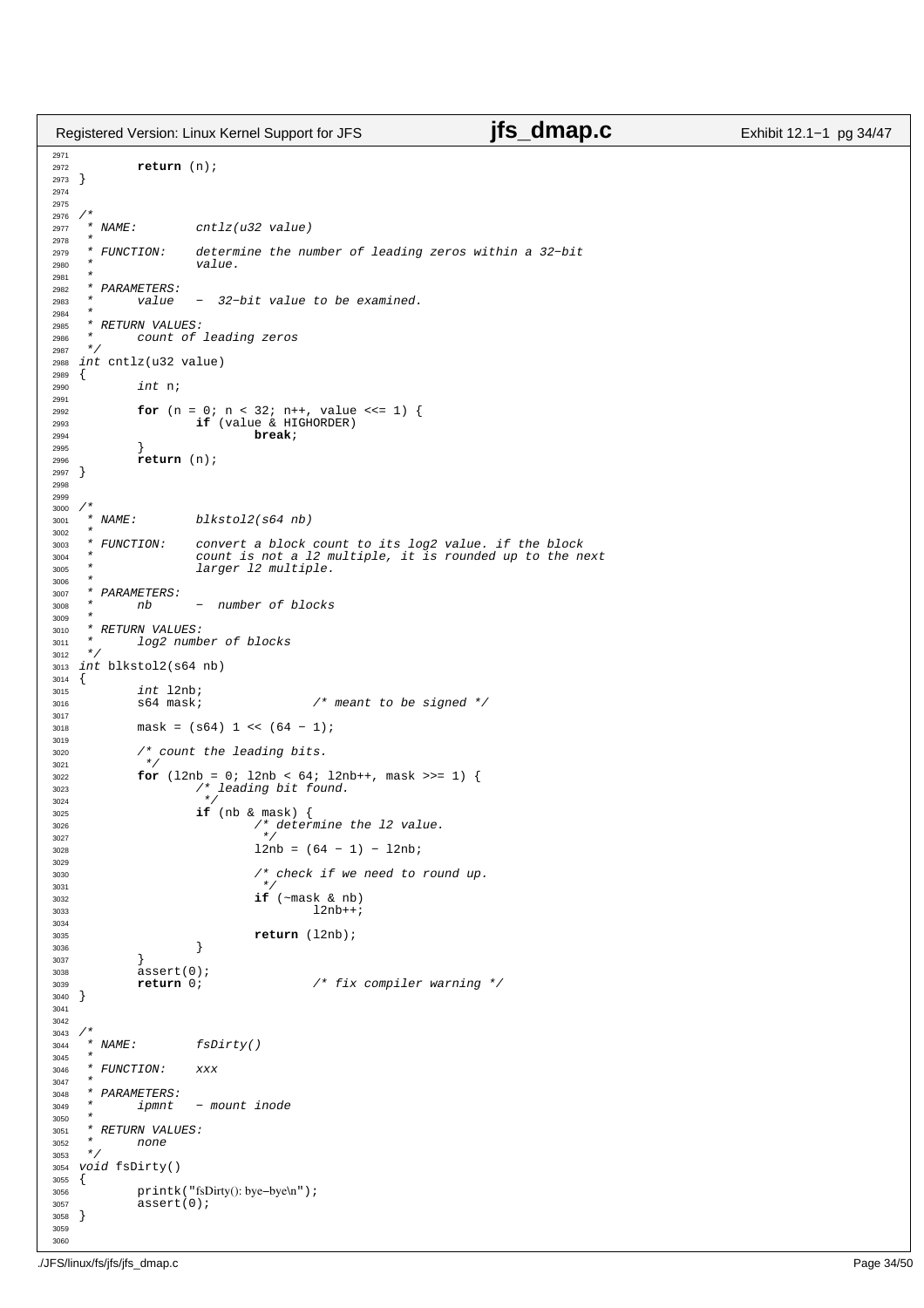$\begin{array}{ccc}\n3061 & / * & \longrightarrow \\
3062 & * & NAME:\n\end{array}$ <sup>3062</sup> \* NAME: dbAllocBottomUp() 3063<br>3064 3064 \* FUNCTION: alloc the specified block range from the working block<br>3065 \* allocation map. allocation map. <sup>3066</sup> \* 3067 \* the blocks will be alloc from the working map one dmap<br>3068 \* at a time. at a time. 3069<br>3070 3070  $*$  PARAMETERS:<br>3071  $*$  in <sup>3071</sup> \* ip − pointer to in−core inode; <sup>3072</sup> \* blkno − starting block number to be freed. <sup>3073</sup> \* nblocks − number of blocks to be freed.  $3074$ <sup>3075</sup> \* RETURN VALUES: 3076 \* 0 − success<br>3077 \* EIO − i/o err  $\frac{1}{\ast}$  EIO − i/o error 3078<br>3079 int dbAllocBottomUp(struct inode \*ip, s64 blkno, s64 nblocks)  $3080$  {<br> $3081$ struct metapage \*mp; 3082 struct dmap \*dp;<br>3083 int nb. rc; 3083 int nb, rc;<br>3084 564 lblkno, rem; 3084 s64 lblkno,<br>3085 struct inoc <sup>3085</sup> struct inode \*ipbmap = JFS\_SBI(ip−>i\_sb)−>ipbmap; <sup>3086</sup> struct bmap \*bmp = JFS\_SBI(ip−>i\_sb)−>bmap; 3087 <sup>3088</sup> IREAD\_LOCK(ipbmap); 3089 <sup>3090</sup> /\* block to be allocated better be within the mapsize. \*/ <sup>3091</sup> ASSERT(nblocks <= bmp−>db\_mapsize − blkno); 3092 3093<br>3094 <sup>3094</sup> \* allocate the blocks a dmap at a time. <sup>3095</sup> \*/ <sup>3096</sup> mp = **NULL**; <sup>3097</sup> **for** (rem = nblocks; rem > 0; rem −= nb, blkno += nb) { <sup>3098</sup> /\* release previous dmap if any \*/ <sup>3099</sup> **if** (mp) { <sup>3100</sup> write\_metapage(mp);  $3101$  } 3102 3103 /\* get the buffer for the current dmap. \*/<br>3104 1blkno = BLKTODMAP(blkno, bmp->db\_l2nbperp <sup>3104</sup> lblkno = BLKTODMAP(blkno, bmp−>db\_l2nbperpage); <sup>3105</sup> mp = read\_metapage(ipbmap, lblkno, PSIZE, 0); <sup>3106</sup> **if** (mp == **NULL**) { 3107 **IREAD\_UNLOCK(ipbmap);**<br>3108 **Teturn** (EIO); 3108 **return** (EIO);<br>3109 **1**  $3109$  }  $\text{d}p = (struct \text{dmap }*) \text{ mp }$ ->data; 3111  $3112$  /\* determine the number of blocks to be allocated from<br> $3113$  \* this dmap. \* this dmap. 3114  $*$  / 3115  $\text{nb} = \text{min}(\text{rem}, \text{BPERDMAP} - (\text{blk} \& \text{BPERDMAP} - 1)))$ ; 3116 <sup>3117</sup> DBFREECK(bmp−>db\_DBmap, bmp−>db\_mapsize, blkno, nb); 3118 3119  $\frac{3}{15}$  /\* allocate the blocks. \*/<br>3120  $\frac{15}{15}$  ( $\frac{1}{15}$  ( $\frac{1}{15}$  = dbAllocDmapRII(bm <sup>3120</sup> **if** ((rc = dbAllocDmapBU(bmp, dp, blkno, nb))) { <sup>3121</sup> release\_metapage(mp); 3122 **IREAD\_UNLOCK(ipbmap);**<br>3123 **Teturn** (rc); <sup>3123</sup> **return** (rc);  $3124$  } 3125 <sup>3126</sup> DBALLOC(bmp−>db\_DBmap, bmp−>db\_mapsize, blkno, nb); <sup>3127</sup> } 3128 3129  $/*$  write the last buffer.  $*/$ <br>3130 write metapage(mp);  $w$ rite\_metapage(mp); 3131 3132 IREAD\_UNLOCK(ipbmap); 3133 <sup>3134</sup> **return** (0); <sup>3135</sup> } 3136 3137 <sup>3138</sup> **static** int dbAllocDmapBU(struct bmap \* bmp, struct dmap \* dp, s64 blkno,  $int$ nhlocks)  $3140 \quad \left\{$   $3141 \quad$ int rc; <sup>3142</sup> int dbitno, word, rembits, nb, nwords, wbitno, agno; <sup>3143</sup> s8 oldroot, \*leaf; <sup>3144</sup> struct dmaptree \*tp = (struct dmaptree \*) & dp−>tree; 3145 3146  $\frac{1}{3}$  /\* save the current value of the root (i.e. maximum free string)<br>3147 \* of the dmap tree.

Registered Version: Linux Kernel Support for JFS **interact in the Support of Support for JFS ffs\_dmap.c** Exhibit 12.1−1 pg 35/47

3148<br>3149

3150

 $*$  of the dmap tree.

<sup>3149</sup> oldroot = tp−>stree[ROOT];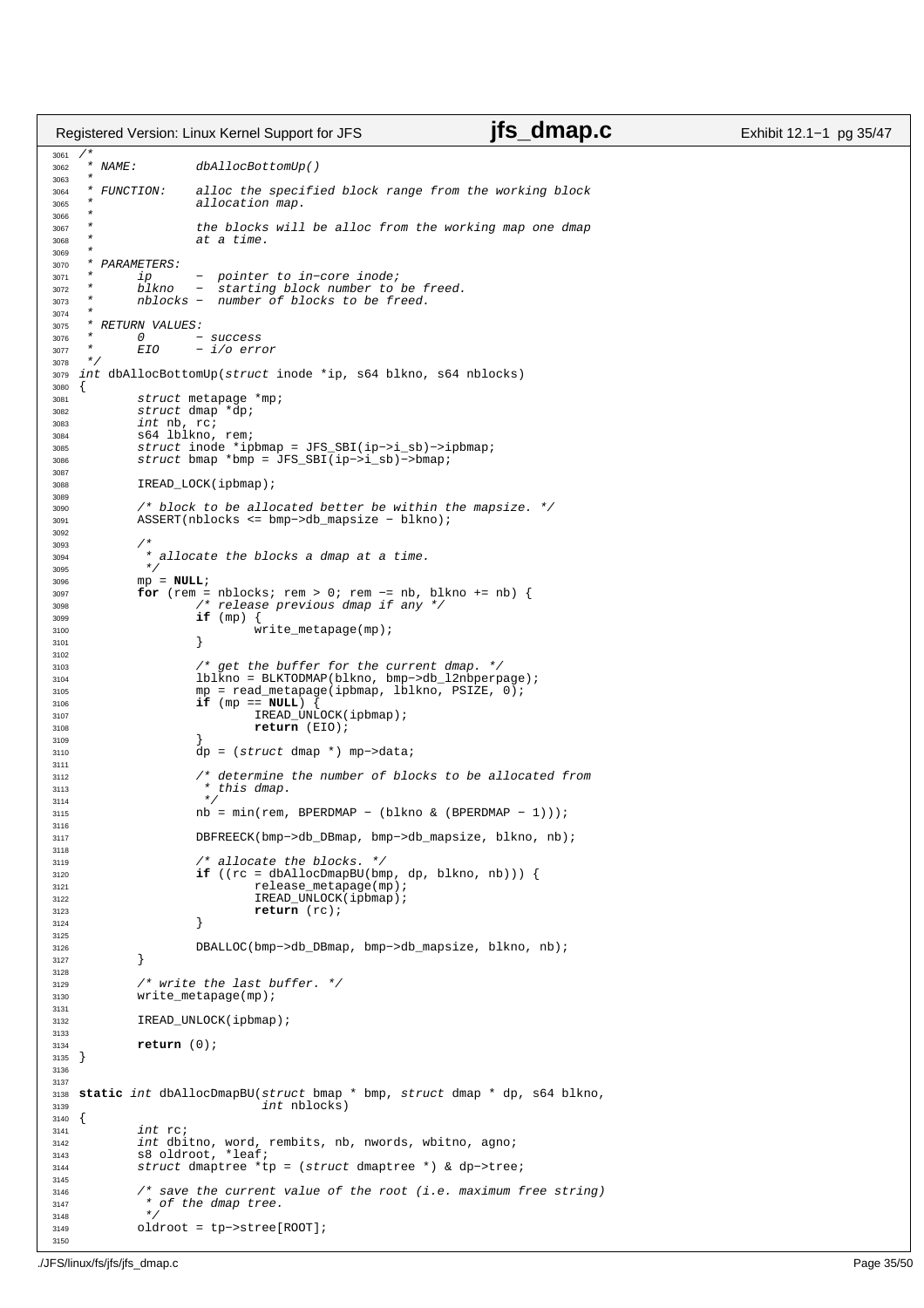```
3151 /* pick up a pointer to the leaves of the dmap tree */
3152 leaf = tp−>stree + LEAFIND;
3153
3154 /* determine the bit number and word within the dmap of the
3155 * starting block.
3156
3157 dbitno = blkno & (BPERDMAP − 1);
               word = dbitno >> L2DBWORD;
3159
3160 /* block range better be within the dmap */<br>3161 * assert (dbitno + nblocks \leq BPERDMAP);
               assert(dbitno + nblocks <= BPERDMAP);
3162<br>3163
<sup>3163</sup> /* allocate the bits of the dmap's words corresponding to the block<br>3164 <sup>*</sup> range. not all bits of the first and last words may be contained
3164 * range. not all bits of the first and last words may be contained<br>3165 * within the block range if this is the case we'll work against
3165 * within the block range. if this is the case, we'll work against
3166 * those words (i.e. partial first and/or last) on an individual basis
3167 * (a single pass), allocating the bits of interest by hand and
3168 * updating the leaf corresponding to the dmap word. a single pass
3169 * will be used for all dmap words fully contained within the
3170 * specified range. within this pass, the bits of all fully contained
3171 * dmap words will be marked as free in a single shot and the leaves
3172 * will be updated. a single leaf may describe the free space of
3173 * multiple dmap words, so we may update only a subset of the actual
* leaves corresponding to the dmap words of the block range.
3175for (rembits = nblocks; rembits > 0; rembits -= nb, dbitno += nb) {<br>3177 /* determine the bit number within the word and<br>3178 * the number of bits within the word.
3179 * /
3180 wbitno = dbitno & (DBWORD − 1);
3181 nb = min(rembits, DBWORD − wbitno);
3182
3183 \frac{1}{2} /* check if only part of a word is to be allocated.
3184 * /
3185 if (nb < DBWORD) {
                                     3/* allocate (set to 1) the appropriate bits within
3187 * this dmap word.
3188 * /
3189 dp−>wmap[word] |= cpu_to_le32(ONES << (DBWORD − nb)
                                                                              \gg whitno);
3191
3192 word++;<br>3193 else {
3193 } else {
3194 /* one or more dmap words are fully contained
3195 * within the block range. determine how many
3196 * words and allocate (set to 1) the bits of these
3197 * words.<br>3198 *3198 * /
2200<br>2200<br>3199<br>3200<br>3200<br>3200<br>32003200 memset(&dp−>wmap[word], (int) ONES, nwords * 4);
3201
\frac{3202}{3203} /* determine how many bits */<br>\frac{1}{2003} is not the new set of \frac{1}{200} in the new set of \frac{1}{200} in the new set of \frac{1}{200} is \frac{1}{200} in the new set of \frac{1}{200} is \frac{1}{200} in the n
                                     nb = nwords << L2DBWORD;
\begin{aligned} \text{word} & + = \text{nwords} \, i \\ \text{3205} & \end{aligned}3205 }
3206 }
3207
3208 \frac{1}{200} /* update the free count for this dmap */<br>3209 \frac{1}{200} dp->nfree = cpu to le32(le32 to cpu(dp->n
               3209 dp−>nfree = cpu_to_le32(le32_to_cpu(dp−>nfree) − nblocks);
3210
3211 /* reconstruct summary tree */
3212 dbInitDmapTree(dp);
3213<br>2214
               BMAP_LOCK(bmp);
3215
3216 /* if this allocation group is completely free,
3217 \rightarrow 12 update the highest active allocation group number<br>3218 \rightarrow if this allocation group is the new max.
                 * if this allocation group is the new max.
3219<br>3220
                3220 agno = blkno >> bmp−>db_agl2size;
3221 if (agno > bmp−>db_maxag)
                          bmp->db_maxag = agno;
3223
3224 /* update the free count for the allocation group and map */
3225 bmp−>db_agfree[agno] −= nblocks;
3226 bmp−>db_nfree −= nblocks;
3227
3228 BMAP_UNLOCK(bmp);
3229
3230 /* if the root has not changed, done. */
3231 if (tp−>stree[ROOT] == oldroot)
3232 return (0);
3233
3234 /* root changed. bubble the change up to the dmap control pages.
3235 * if the adjustment of the upper level control pages fails,
3236 * backout the bit allocation (thus making everything consistent).
3237<br>3238
3238 if ((rc = dbAdjCtl(bmp, blkno, tp−>stree[ROOT], 1, 0)))
                          dbFree{\texttt{Bits}}(\texttt{bmp},\texttt{dp},\texttt{blkno},\texttt{nblocks});3240
Registered Version: Linux Kernel Support for JFS ifs dmap.c Exhibit 12.1−1 pg 36/47
```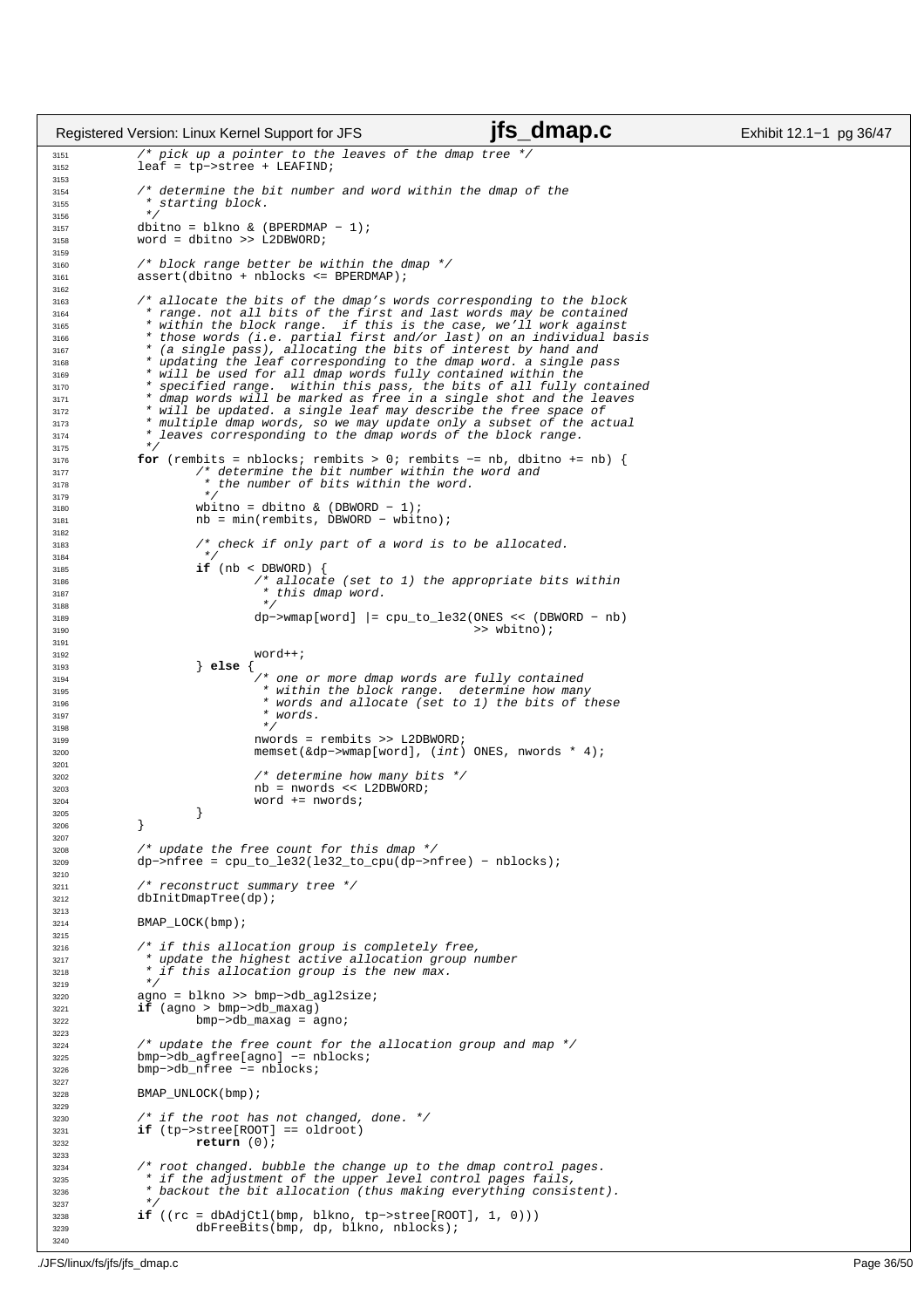**return** (rc); } /\*<br> $3246$  \* NAME: dbExtendFS() 3247<br>3248 \* FUNCTION: extend bmap from blkno for nblocks;  $dbExtendFS()$  updates bmap ready for dbAllocBottomUp(); 3250<br>3251  $7.2$  \*  $\Big\}$ <br>3253 \*  $L1-$  \* L1−−−−−−−−−−−−−−−−−−−−−−−−−−−−−−−−−L1 \*  $/$  \* L0−−−−−−−−−L0−−−−−−−−−L0 L0−−−−−−−−−L0−−−−−−−−−L0 \* | | | | | | <sup>3257</sup> \* d0,...,dn d0,...,dn d0,...,dn d0,...,dn d0,...,dn d0,.,dm; \* L2L1L0d0,...,dnL0d0,...,dnL0d0,...,dnL1L0d0,...,dnL0d0,...,dnL0d0,..dm 3259<br>3260 \* <−−−old−−−><−−−−−−−−−−−−−−−−−−−−−−−−−−−−extend−−−−−−−−−−−−−−−−−−−−−−−> int dbExtendFS(struct inode \*ipbmap, s64 blkno, s64 nblocks)<br> $3263$  { { 3264 struct jfs\_sb\_info \*sbi = JFS\_SBI(ipbmap->i\_sb);<br>3265 struct phoerpage = sbi->phoerpage; int nbperpage = sbi−>nbperpage; int i, i0 = TRUE, j, j0 = TRUE, k, n;  $564$  newsize;<br> $3268$   $564$  p; s64 p; 3269 struct metapage \*mp, \*l2mp, \*l1mp, \*l0mp;<br>
3270 struct dmapctl \*l2dcp, \*l1dcp, \*l0dcp;<br>
3272 s8 \*l0leaf, \*lleaf, \*l2leaf;<br>
3273 struct bmap \*bmp = sbi->bmap;<br>
3274 int agno, l2agsize, oldl2agsize; s64 ag\_rem; newsize = blkno + nblocks; jEVENT(0, ("dbExtendFS: blkno:%Ld nblocks:%Ld newsize:%Ld\n", (long long) blkno, (long long) nblocks, (long long) newsize)); /\*<br>3284 \* initialize bmap control page. \* 3286 \* all the data in bmap control page should exclude<br>3287 \* the mkfs hidden dmap page. \* the mkfs hidden dmap page. \*/ /\* update mapsize \*/ <sup>3291</sup> bmp−>db\_mapsize = newsize; bmp−>db\_maxlevel = BMAPSZTOLEV(bmp−>db\_mapsize); /\* compute new AG size \*/ <sup>3295</sup> l2agsize = dbGetL2AGSize(newsize); oldl2agsize = bmp−>db\_agl2size; bmp−>db\_agl2size = l2agsize; <sup>3299</sup> bmp−>db\_agsize = 1 << l2agsize; /\* compute new number of AG \*/ agno = bmp−>db\_numag; bmp−>db\_numag = newsize >> l2agsize; bmp−>db\_numag += ((u32) newsize % (u32) bmp−>db\_agsize) ? 1 : 0; /\*<br>3307 \* 3307 \* reconfigure db\_agfree[]<br>3308 \* from old AG configuration to \* from old AG configuration to new AG configuration; 3309<br>3310 \* coalesce contiguous k (newAGSize/oldAGSize) AGs;<br>\* i e (AGi aCi) where i = k\*n and i = k\*(n \* i.e., (AGi, ..., AGj) where i = k\*n and j = k\*(n+1) − 1 to AGn; <sup>3312</sup> \* note: new AG size = old AG size \* (2\*\*x). <br> $3314$  **if** (l2agsize == oldl2agsize) **goto** extend; <sup>3316</sup> k = 1 << (l2agsize − oldl2agsize); 3317 ag\_rem = bmp->db\_agfree[0]; /\* save agfree[0] \*/<br>3318 **for** (i = 0, n = 0; i < agno; n++) {<br>bmp->db\_agfree[n] = 0; /\* init collection point \*/ 3321  $\frac{3321}{3322}$  /\* coalesce cotiguous k AGs; \*/<br>3322 **for** (j = 0; j < k & k i < agno; **for** (j = 0; j < k && i < agno; j++, i++) { <sup>3323</sup> /\* merge AGi to AGn \*/ bmp−>db\_agfree[n] += bmp−>db\_agfree[i]; } } bmp−>db\_agfree[0] += ag\_rem; /\* restore agfree[0] \*/ **for** (; n < MAXAG; n++) bmp−>db\_agfree[n] = 0; Registered Version: Linux Kernel Support for JFS **ifs dmap.c** Exhibit 12.1−1 pg 37/47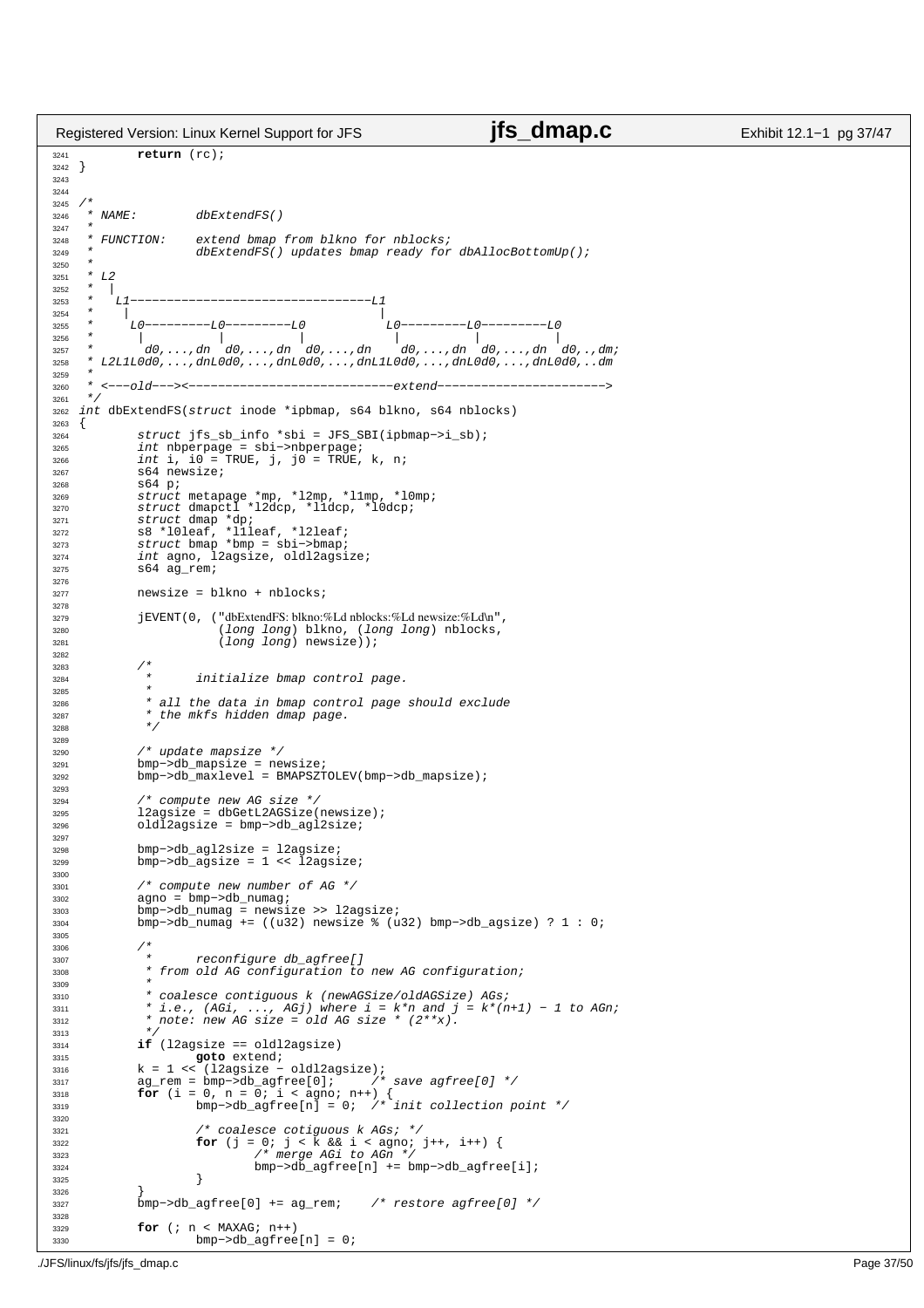```
3331
3332<br>3333
             * update highest active ag number
3334
3335
3336 bmp->db maxag = bmp->db maxag / k;
3337
3338 /*<br>3339 *
                   extend bmap
3340<br>3341
3341 * update bit maps and corresponding level control pages;
3342 * global control page db_nfree, db_agfree[agno], db_maxfreebud;
3343 */
3344 extend:<br>7* and 7*3345 /* get L2 page */
3346 p = BMAPBLKNO + nbperpage; /* L2 page */
3347 l2mp = read_metapage(ipbmap, p, PSIZE, 0);
3348 \overline{assert}(12mp);<br>3349 \overline{12}dcp = (stru)3349 l2dcp = (struct dmapctl *) l2mp−>data;
3350
3351 /* compute start L1 */
3352 k = blkno >> L2MAXL1SIZE;
3353 l2leaf = l2dcp−>stree + CTLLEAFIND + k;
3354 p = BLKTOL1(blkno, sbi−>l2nbperpage); /* L1 page */
3355
3356
3356 * extend each L1 in L2
3358
3359 for (; k < LPERCTL; k++, p += nbperpage) {<br>3360 /* get L1 page */<br>3361 if (j0) {<br>/* read in L1 page: (blkno & (MAXL1SIZE − 1)) */
3363 l1mp = read_metapage(ipbmap, p, PSIZE, 0);
3364 if (l1mp == NULL)
3365 goto errout;
3366 l1dcp = (struct dmapctl *) l1mp−>data;
3367
3368 <br>3368 /* compute start L0 */<br>3369 <br>j = (blkno & (MAXL1SIZ)
3369 j = (blkno & (MAXL1SIZE − 1)) >> L2MAXL0SIZE;
3370 l1leaf = l1dcp−>stree + CTLLEAFIND + j;
3371 p = BLKTOL0(bl̃kno, sbi->l2nbperpage);<br>3372 do = FALSE;
3372 j0 = \text{FALSE};<br>3373 } else {
3373 } else {
3374 /* assign/init L1 page */
3375 l1mp = get_metapage(ipbmap, p, PSIZE, 0);
3376 if (l1mp == NULL)
3377 goto errout;
3378<br>3379
                            3379 l1dcp = (struct dmapctl *) l1mp−>data;
3380
\frac{3381}{3382} /* compute start L0 */<br>\frac{1}{3382} = 0;
3382 j = 0;
3383 l1leaf = l1dcp−>stree + CTLLEAFIND;
3384 p += nbperpage; /* 1st L0 of L1.k */
3385 }
3386
3387 / *
3388 * extend each L0 in L1<br>3389 *3389 * /
3390 for (; j < LPERCTL; j++) {<br>3391 /* get L0 page */
3392 if (i0) {
3393 /* read in L0 page: (blkno & (MAXL0SIZE − 1)) */
3394
3395 l0mp = read_metapage(ipbmap, p, PSIZE, 0);
3396 if (l0mp == NULL)
3397 goto errout;
3398 l0dcp = (struct dmapctl *) l0mp−>data;
3399
3400 /* compute start dmap */
3401 i = (blkno & (MAXL0SIZE − 1)) >>
\frac{1}{2}BPERDMAP;<br>\frac{1}{2}BPERDMAP;<br>\frac{1}{2}BPERDMAP;
3403<br>D = BLKTODMAP(b)kno.<br>D = BLKTODMAP(b)kno.
                                    p = BLKTODMAP(blkno,3405 sbi−>l2nbperpage);<br>3406 i0 = FALSE;
3406 i0 = FALSE;
3407 } else {
3408 /* assign/init L0 page */
Registered Version: Linux Kernel Support for JFS ifs dmap.c Exhibit 12.1−1 pg 38/47
```
 $10 \text{mp} = \text{get\_metapage}(\text{ipbmap}, p, \text{PSIZE}, 0);$ 

3417 10leaf = l0dcp−>stree + CTLLEAFIND;<br>3418 3418 9 + p bperpage; /\* 1st dmap of L0.j 3418  $\qquad p \qquad += \n *n* \n *p* \n  $+ = \n *n* \n *p* \n  $+ = \n *n* \n *p* \n  $+ = \n *n* \n *p* \n  $+ = \n *n* \n *p* \n  $+ = \n *n* \n *p* \n  $+ = \n *n* \n *p* \n  $+ = \n *n* \n *p* \n  $+ = \n *n*$$$$$$$$$ 

goto errout;

l0dcp = (struct dmapctl \*) l0mp−>data;

 $\mathbf{if} \quad (\text{10mp} = \textbf{NULL})$ <br>3411 **a**  $\mathbf{g}(\mathbf{to} \text{error})$ 

 $i = 0;$ 

 $\Big\}$ 

 $\frac{3415}{45}$  /\* compute start dmap \*/

3412<br>3413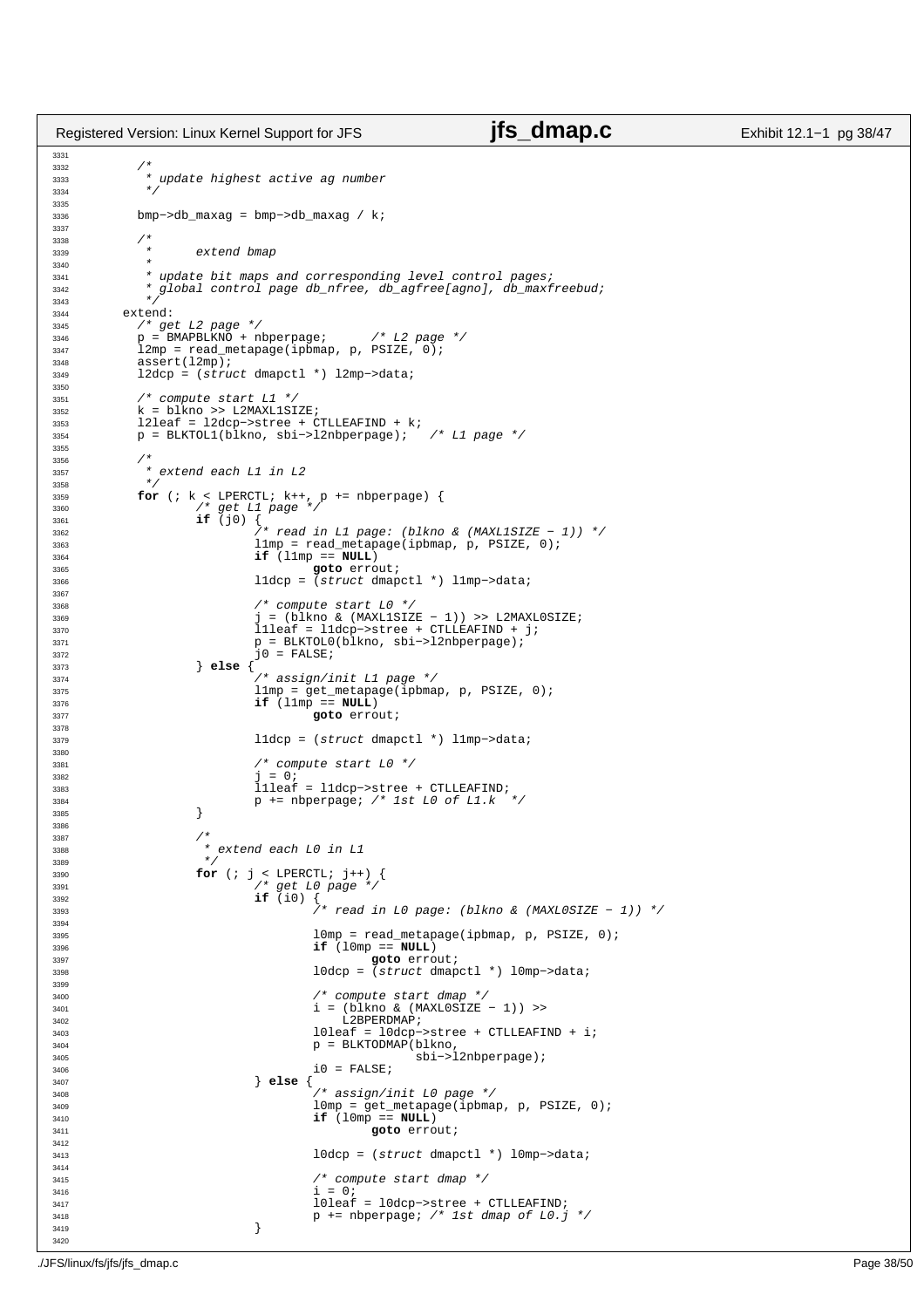/\*  $\frac{3421}{3422}$  \* extend each dmap in L0<br> $\frac{3422}{4}$  \* extend each dmap in L0  $*$  / 3424 **for** (; i < LPERCTL; i++) {<br>  $3425$  /\* \* reconstruct the dmap page, and \* initialize corresponding parent L0 leaf  $\frac{1}{2}$  3428 <sup>3429</sup> **if** ((n = blkno & (BPERDMAP − 1))) { /\* read in dmap page: \*/ <sup>3431</sup> mp = read\_metapage(ipbmap, p, PSIZE, 0); <sup>3433</sup> **if** (mp == **NULL**)<br>3433 **goto** er  $\begin{array}{c}\n3434 \\
3434\n\end{array}$  **goto** errout;  $n = min(nblocks, (s64)BPERDMAP - n);$  } **else** { <br> $3437$ <br> $3438$ <br> $3438$ <br> $3438$ <br> $3438$ <br> $3438$ <br> $3438$ <br> $3436$ <br> $3436$ <br> $3436$ <br> $3436$ <br> $3436$ <br> $3436$ <br> $3436$ <br> $3436$ <br> $3436$ <br> $3436$ <br> $3436$ <br> $3436$ <br> $3436$ <br> $3436$ <br> $3436$ <br> $3436$ <br> $3436$ <br> $3436$ <br> $3436$ <br> $3436$ <br> $3436$ <br> $3436$ <br> $3436$ <br> $343$ <sup>3438</sup> mp = read\_metapage(ipbmap, p, PSIZE, 0);  $\mathbf{if}$  (mp == **NULL**)<br>3441 **order** extended to the state of  $\mathbf{if}$  (mp = **NULL**) goto errout;  $n = min(nblocks, (s64) BPERDMAP);$ <br>3444  $\}$  dp = (struct dmap \*) mp−>data; <sup>3447</sup> \*l0leaf = dbInitDmap(dp, blkno, n); <sup>3449</sup> bmp−>db\_nfree += n; <sup>3450</sup> agno = le64\_to\_cpu(dp−>start) >> l2agsize; bmp−>db\_agfree[agno] += n; write\_metapage(mp); l0leaf++;<br> $n + \text{in } n$  hppe p += nbperpage; blkno += n;<br> $3458$  blocks -= nblocks −= n;<br> $3460$  if (nblocks =  $if (nblocks == 0)$  **break**; }  $\frac{3462}{3462}$  }  $\frac{3462}{3462}$   $\frac{1}{2}$   $\frac{3462}{3462}$   $\frac{1}{2}$   $\frac{3462}{3462}$   $\frac{1}{2}$   $\frac{3462}{3462}$   $\frac{1}{2}$   $\frac{3462}{3462}$   $\frac{1}{2}$   $\frac{1}{2}$   $\frac{1}{2}$   $\frac{1}{2}$   $\frac{1}{2}$   $\frac{1}{2}$   $\frac{1}{2}$   $\frac{$  /\* \* build current L0 page from its leaves, and <sup>3466</sup> \* initialize corresponding parent L1 leaf \*/  $*11$ leaf = dbInitDmapCtl(l0dcp, 0, ++i);<br> $*11$ eaf = dbInitDmapCtl(l0dcp, 0, ++i); write\_metapage(l0mp);  $\inf$  (nblocks)<br> $\inf$  (nblocks)<br> $\text{11leaf++}$ ;  $\frac{3472}{3473}$  lleaf++;  $\frac{1}{3473}$  else {<br>3473 **else** { <br> $3475$ <br> $3475$ <br> $3475$ <br> $3475$ <br> $3475$ <br> $3475$ **if**  $(j > 0)$  **break**; /\* build L1 page \*/ **else** { <sup>3478</sup> /\* summarize in global bmap page \*/ bmp−>db\_maxfreebud = \*l1leaf; <sup>3480</sup> release\_metapage(l1mp); release\_metapage(l2mp); **goto** finalize;  $\Big\}$  } } /\* for each L0 in a L1 \*/ 3487<br>3488 348<br>3488 \* build current L1 page from its leaves, and<br>3489 \* initialize corresponding parent L2 leaf 3489 \* initialize corresponding parent L2 leaf<br>3480 \* / \* / \*/ \*12leaf = dbInitDmapCtl(l1dcp, 1, ++j);<br> $3492$  write\_metapage(l1mp); write\_metapage(l1mp); **if** (nblocks) l2leaf++; /\* continue for next L1 \*/ **else** { 3497  $\overrightarrow{A}$  more than 1 L1 ? \*/<br>3498  $\overrightarrow{if}$  (k > 0)  $\mathbf{if} (k > 0)$ <br>  $\mathbf{if} (k > 0)$  $\overrightarrow{b}$ reak; /\* build L2 page \*/ **else** { 3501 1990 1212 (1991) 1212 (1991) 1212 (1991) 13501<br>3502 13502 13502 13502 13502 13502 13502 13502 13502 13502 13502 13502 13502 13502 13502 13502 13502 13502 1350  $\text{3502}$  bmp->db\_maxfreebud = \*12leaf;<br> $\text{3502}$  release metapage(12mp); <br> $3504$ <br> $3504$ <br> $3504$ <br> $3504$ <br> $3504$ <br> $3504$ <br> $3504$ <br> $3504$ <br> $3504$  **goto** finalize; } }  $\begin{array}{ccccc} 3507 & & & \end{array}$  }  $\begin{array}{ccccc} & & \end{array}$  /\* for each L1 in a L2 \*/ assert(0); Registered Version: Linux Kernel Support for JFS **jfs\_dmap.c** Exhibit 12.1−1 pg 39/47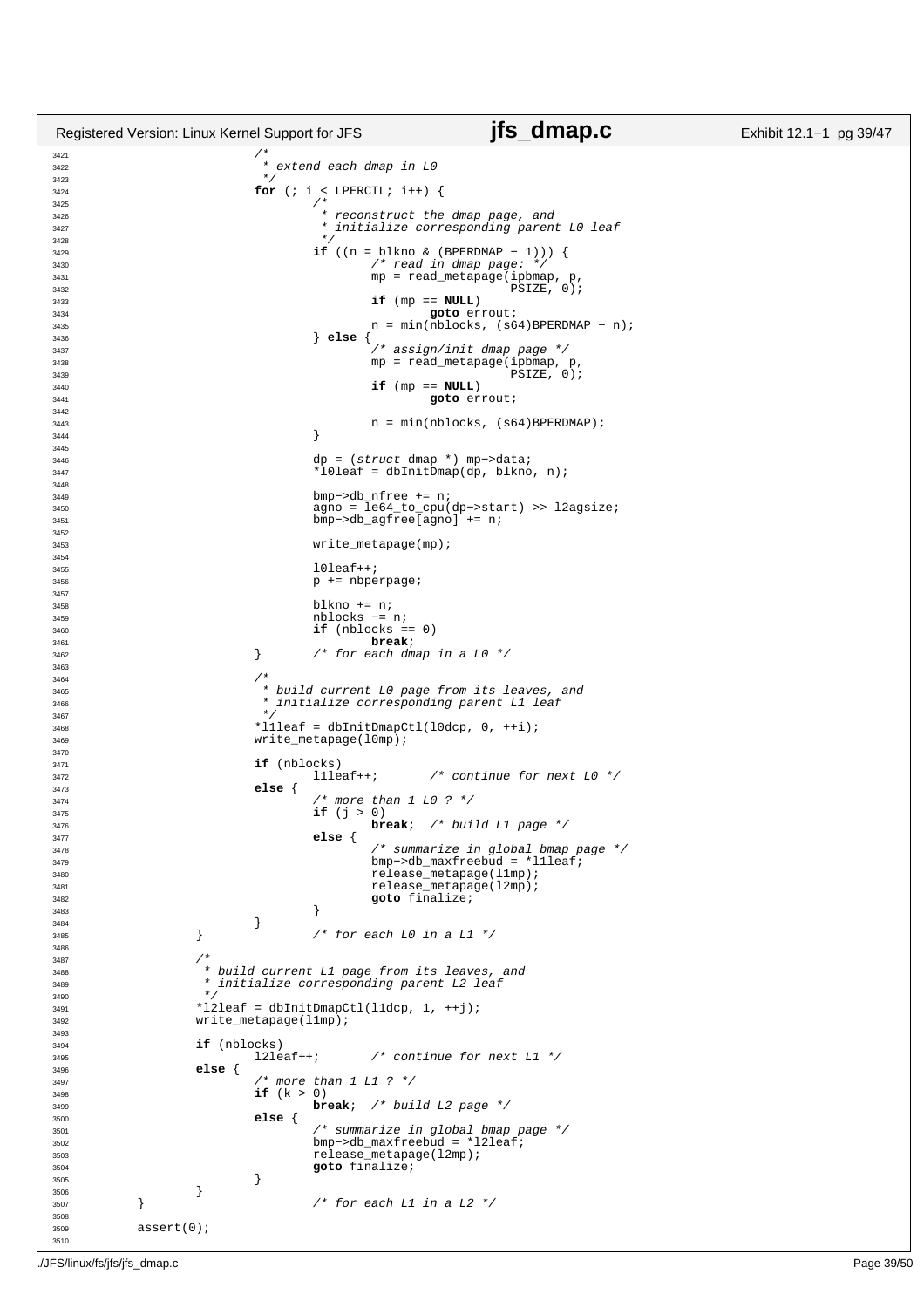/\*  $\overrightarrow{3512}$   $\overrightarrow{*}$  finalize bmap control page <br> $3514$ finalize: **return** 0; 3518 errout:<br>3519 **retur return** EIO; } /\*<br> $3524$  \* \* dbFinalizeBmap()  $\star$  / void dbFinalizeBmap(struct inode \*ipbmap)  $3527 \quad \left\{ \right. \\ 3528$  struct bmap \*bmp = JFS\_SBI(ipbmap−>i\_sb)−>bmap; <sup>3529</sup> int actags, inactags, l2nl; <sup>3530</sup> s64 ag\_rem, actfree, inactfree, avgfree; int i, n; /\*<br>3534 \* 3534  $*$  finalize bmap control page<br>3535  $*$ /  $\star$ / //finalize: /\* \* compute db\_agpref: preferred ag to allocate from  $\begin{array}{ll}\n\text{3539} \\
\text{3539} \\
\text{3539}\n\end{array}$   $\begin{array}{ll}\n\text{* (the leftmost a given with average free space in it)};\n\end{array}$  //agpref: /\*  $9e$ t the number of active ags and inacitve ags \*/<br> $3543$  actags = bmp->db maxag + 1; actags = bmp->db\_maxag + 1;<br> $3544$  inactags = bmp->db numag - i inactags =  $\overline{bmp}$ ->db\_numag – actags;<br> $3545$  ag rem =  $\overline{bmp}$ ->db\_mansize & ( $\overline{bmp}$ ->d ag\_rem = bmp−>db\_mapsize & (bmp−>db\_agsize − 1); /\* ??? \*/ /\* determine how many blocks are in the inactive allocation 3548 \* groups. in doing this, we must account for the fact that<br>3549 \* the rightmost group might be a partial group (i.e. file \* the rightmost group might be a partial group (i.e. file <sup>3550</sup> \* system size is not a multiple of the group size). 3551<br>3552 inactfree = (inactags && ag\_rem) ? ((inactags − 1) << bmp->db\_agl2size) + ag\_rem<br> $3554$  : inactags << bmp->db agl2size; : inactags << bmp−>db\_agl2size; /\* determine how many free blocks are in the active <sup>3557</sup> \* allocation groups plus the average number of free blocks \* within the active ags. <br>3560 actfree = bmp−>db\_nfree − inactfree; <sup>3561</sup> avgfree = (u32) actfree / (u32) actags; 3562<br>3563 /\* if the preferred allocation group has not average free space.<br> $3564$  \* re-establish the preferred group as the leftmost \* re−establish the preferred group as the leftmost \* group with average free space. 3566<br>3567 **if** (bmp−>db\_agfree[bmp−>db\_agpref] < avgfree) { **for** (bmp−>db\_agpref = 0; bmp−>db\_agpref < actags; <sup>3569</sup> bmp−>db\_agpref++) { **if** (bmp−>db\_agfree[bmp−>db\_agpref] >= avgfree) **break**; } assert(bmp−>db\_agpref < bmp−>db\_numag);  $\}$  3576<br>3577 \* compute db\_aglevel, db\_agheigth, db\_width, db\_agstart:  $\star$  an ag is covered in aglevel dmapctl summary tree,<br> $3578$   $\star$  an ag is covered in aglevel dmapctl summary tree, \* at agheight level height (from leaf) with agwidth number of nodes <sup>3580</sup> \* each, which starts at agstart index node of the smmary tree node \* array;<br> $3582$  \*/ 3582<br>3583 bmp−>db\_aglevel = BMAPSZTOLEV(bmp−>db\_agsize);  $12n1 =$  bmp−>db\_agl2size − (L2BPERDMAP + bmp−>db\_aglevel \* L2LPERCTL); <sup>3586</sup> bmp−>db\_agheigth = l2nl >> 1; bmp−>db\_agwidth = 1 << (l2nl − (bmp−>db\_agheigth << 1)); <sup>3588</sup> **for** (i = 5 − bmp−>db\_agheigth, bmp−>db\_agstart = 0, n = 1; i > 0; <sup>3589</sup> i−−) { bmp−>db\_agstart += n; <sup>3591</sup> n <<= 2; } printk("bmap: agpref:%d aglevel:%d agheigth:%d agwidth:%d\n", bmp−>db\_agpref, bmp−>db\_aglevel, bmp−>db\_agheigth, bmp−>db\_agwidth);  $\begin{matrix}3597&\star\\3598&\end{matrix}$  } Registered Version: Linux Kernel Support for JFS **interact in the Support of Support for JFS ffS\_dmap.c** Exhibit 12.1−1 pg 40/47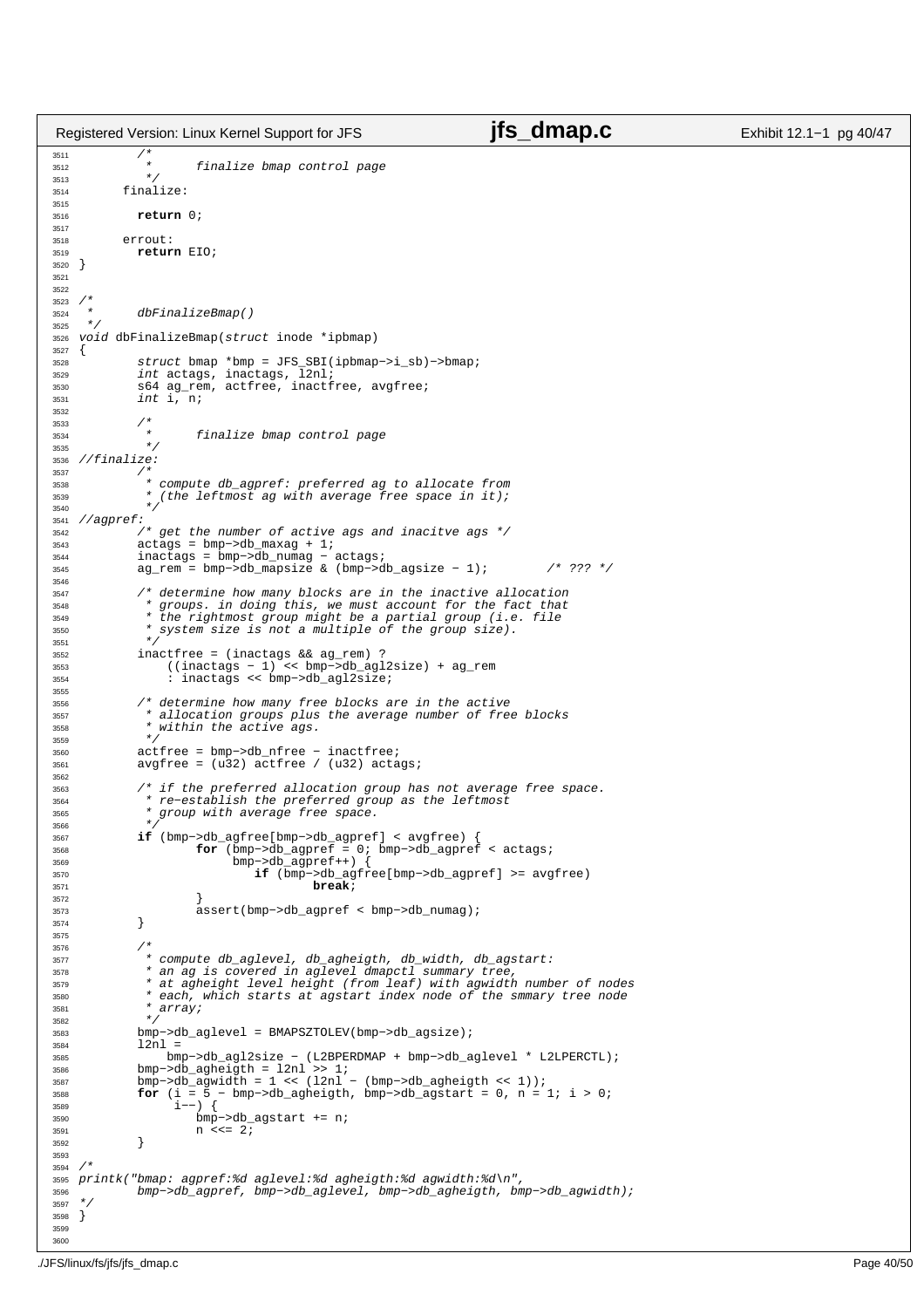```
3601 /*<sup>3602</sup> * NAME: dbInitDmap()/ujfs_idmap_page()
\begin{array}{ccc}\n 3603 & * \\
 3604 & * \quad FUNCTION: \n\end{array}* FUNCTION: initialize working/persistent bitmap of the dmap page<br>3605 * for the specified number of blocks:
                      for the specified number of blocks:
3606
3607 * at entry, the bitmaps had been initialized as free (ZEROS);
3608 * The number of blocks will only account for the actually 
3609 * existing blocks. Blocks which don't actually exist in 
3610 * the aggregate will be marked as allocated (ONES);
3611 *
3612 * PARAMETERS:<br>3613 * dp
3613 * dp − pointer to page of map
3614 * nblocks − number of blocks this page
3615 *
3616 * RETURNS: NONE
3617
3618 static int dbInitDmap(struct dmap * dp, s64 Blkno, int nblocks)
3619 {
3620 int blkno, w, b, r, nw, nb, i;<br>3621 /*
3621 /*
3622 printk("sbh_dmap: in dbInitDmap blkno:%Ld nblocks:%ld\n", Blkno, nblocks); 
3623 */
3624
3625 /* starting block number within the dmap */
3626 blkno = Blkno & (BPERDMAP − 1);
3627
3628 if (blkno == 0) {
3629 dp−>nblocks = dp−>nfree = cpu_to_le32(nblocks);
3630 dp−>start = cpu_to_le64(Blkno);
3631
3632 if (nblocks == BPERDMAP) {
3633 memset(&dp−>wmap[0], 0, LPERDMAP * 4);
3634 memset(&dp−>pmap[0], 0, LPERDMAP * 4);
3635 goto initTree;
3636 }
3637 } else {
<sup>3638</sup> dp−>nblocks =<br><sup>3638</sup> dp−>nblocks =
\text{cup\_to\_le32(le32_to\_cpu(dp->nblocks) + nblocks};3640 dp−>nfree = cpu_to_le32(le32_to_cpu(dp−>nfree) + nblocks);
3641 }
3642
3643 /* word number containing start block number */<br>3644 w = blkno >> L2DBWORD;
             3644 w = blkno >> L2DBWORD;
3645
3646<br>3647
3647 * free the bits corresponding to the block range (ZEROS):
* note: not all bits of the first and last words may be contained<br>* within the block range
              * within the block range.
3650
3651 for (r = nblocks; r > 0; r −= nb, blkno += nb) {
3652 /* number of bits preceding range to be freed in the word */
3653 b = blkno & (DBWORD - 1);<br>3654 /* number of bits to free
3654 /* number of bits to free in the word */
3655 nb = min(r, DBWORD − b);
3656
3657 \frac{1}{15} /* is partial word to be freed ? */<br>3658 \frac{1}{15} (nb < DBWORD) {
3658 if (nb < DBWORD) {
3659 /* free (set to 0) from the bitmap word */
3660 dp−>wmap[w] &= cpu_to_le32(~(ONES << (DBWORD − nb)
3661 >> b));
3662 dp->pmap[w] &= cpu_to_le32(~(ONES << (DBWORD – nb)<br>3663 >>> b));
                                                                 \Rightarrow b));
36643665 \frac{1}{2000} /* skip the word freed */
3666 W++;<br>3666 W++;<br>3667 \} else {
3667 } else {
3668 /* free (set to 0) contiguous bitmap words */
3669 nw = r >> L2DBWORD;
3670 memset(&dp−>wmap[w], 0, nw * 4);
3671 memset(&dp−>pmap[w], 0, nw * 4);
3672
3673 /* skip the words freed */
3674 nb = nw << L2DBWORD;
3675 W + = nW;<br>3676 }
3676 }
3677 }
3678
3679 /*
3680 * mark bits following the range to be freed (non−existing 
3681 * blocks) as allocated (ONES)
3682<br>3683
3683 /*
3684 printk("sbh_dmap: in dbInitDmap, preparing to mark unbacked, blkno:%ld nblocks:%ld\n",<br>blkno, nblocks):
3685 blkno, nblocks); 
3686 */
3687
3688 if (blkno == BPERDMAP)
                      3689 goto initTree;
3690
Registered Version: Linux Kernel Support for JFS ifs dmap.c Exhibit 12.1−1 pg 41/47
```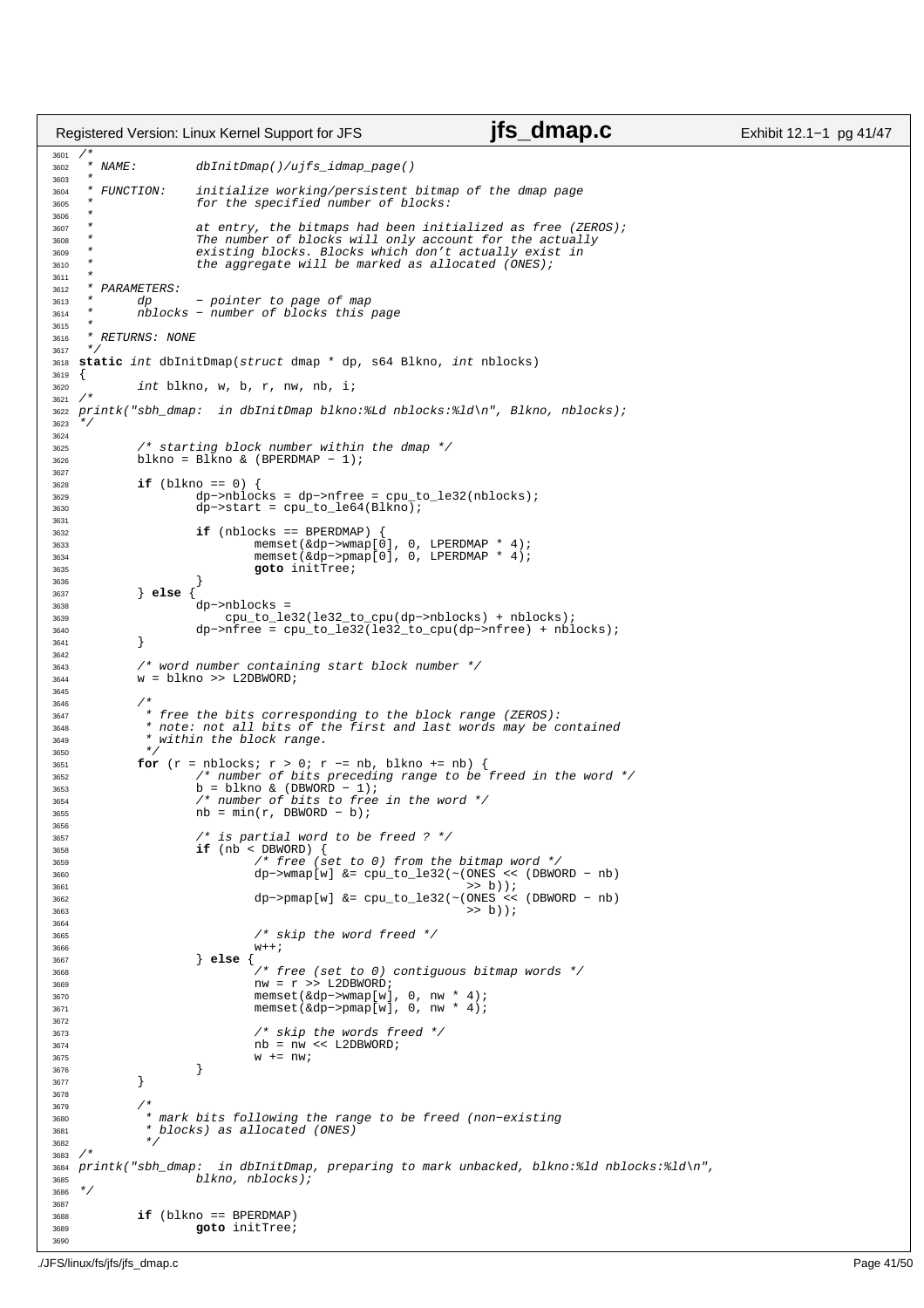```
3691 /* the first word beyond the end of existing blocks */
3692 w = blkno >> L2DBWORD;
3693
3694 /* does nblocks fall on a 32-bit boundary ? */<br>3695 b = blkno & (DRWORD - 1);
3695 b = blkno & (DBWORD – 1);<br>3696 /*3696 /*
3697 printk("sbh_dmap: in dbInitDmap, b:%ld w:%ld mask: %lx\n", b, w, (ONES>>b)); 
3698 */
3699 if (b) {
3700 /* mark a partial word allocated */
3701 dp−>wmap[w] = dp−>pmap[w] = cpu_to_le32(ONES >> b);
3702 w++;
3703 }
3704
3705 /* set the rest of the words in the page to allocated (ONES) */
3706 for (i = w; i < LPERDMAP; i++)<br>3707 dp->pmap[i] = dp->wmap
                         dp->pmap[i] = dp->wmap[i] = 0NES;3708
3709<br>3710
                * init tree
3711 */
3712 initTree:<br>3713 return
    return (dbInitDmapTree(dp));
3714 }
3715
3716
3717 /*<br>3718 * NAME:
3718 * NAME: dbInitDmapTree()/ujfs_complete_dmap()
3719 *<br>3720 * FITMCTTON.
                         initialize summary tree of the specified dmap:
3721<br>3722
                         at entry, bitmap of the dmap has been initialized;
3723<br>3724
3724 * PARAMETERS:<br>3725 * dp<br>3726 * blkno
3725 * dp − dmap to complete<br>3726 * blkno – starting block n
                         - starting block number for this dmap
3727 * treemax − will be filled in with max free for this dmap
3728<br>3729
        RETURNS: max free string at the root of the tree
3730
3731 static int dbInitDmapTree(struct dmap * dp)
3732 {
3733 struct dmaptree *tp;<br>3734 58 *cp;
3734 s8 *cp;<br>3735 int i;
               int \overline{i}3736
3737 /* init fixed info of tree */<br>3738 tp = &dp->tree;
\text{tp} = \&\text{dp}\rightarrow\text{tree};<br>
\text{tp} = \text{p}\times\text{tree};3739 tp−>nleafs = cpu_to_le32(LPERDMAP);
3740 tp−>l2nleafs = cpu_to_le32(L2LPERDMAP);
3741 tp−>leafidx = cpu_to_le32(LEAFIND);
\frac{3742}{3742} tp−>height = cpu_to_le32(4);<br>3743 tp−>budmin = BUDMIN;
               3743 tp−>budmin = BUDMIN;
3744
3745 /* init each leaf from corresponding wmap word:
3746 * note: leaf is set to NOFREE(−1) if all blocks of corresponding
3747 * bitmap word are allocated.<br>3748 */
3748 */<br>3749 CD
3749 cp = tp->stree + le32_to_cpu(tp->leafidx);<br>3750 for (i = 0; i < T.PERDMAP; i++)
3750 for (i = 0; i < LPERDMAP; i++)
3751 *cp++ = dbMaxBud((u8 *) & dp−>wmap[i]);
3752
3753 /* build the dmap's binary buddy summary tree */<br>3754 return (dbInitTree(tp));
               3754 return (dbInitTree(tp));
3755 }
3756
3757
3758<br>3759
        NAME: dbInitTree()/ujfs_adjtree()
\begin{array}{ccccc}\n3760 & & * & \\
3761 & & * & FUNCTION:\n\end{array}3761 * FUNCTION: initialize binary buddy summary tree of a dmap or dmapctl.
3762<br>3763
3763 * at entry, the leaves of the tree has been initialized<br>3764 * from corresponding bitmap word or root of summary tree
                         from corresponding bitmap word or root of summary tree
3765 * of the child control page;
3766 * configure binary buddy system at the leaf level, then
3767 * bubble up the values of the leaf nodes up the tree.
3768<br>3769
        3769 * PARAMETERS:
3770 * cp − Pointer to the root of the tree
3771 * l2leaves− Number of leaf nodes as a power of 2
3772 * l2min – Number of blocks that can be covered by a leaf
                            as a power of 2
3774<br>3775
        RETIIRNS: max free string at the root of the tree
3776<br>3777
     static int dbInitTree(struct dmaptree * dtp)
3778 {<br>3779
               int l2max, l2free, bsize, nextb, i;
3780 int child, parent, nparent;
Registered Version: Linux Kernel Support for JFS ifs dmap.c Exhibit 12.1−1 pg 42/47
```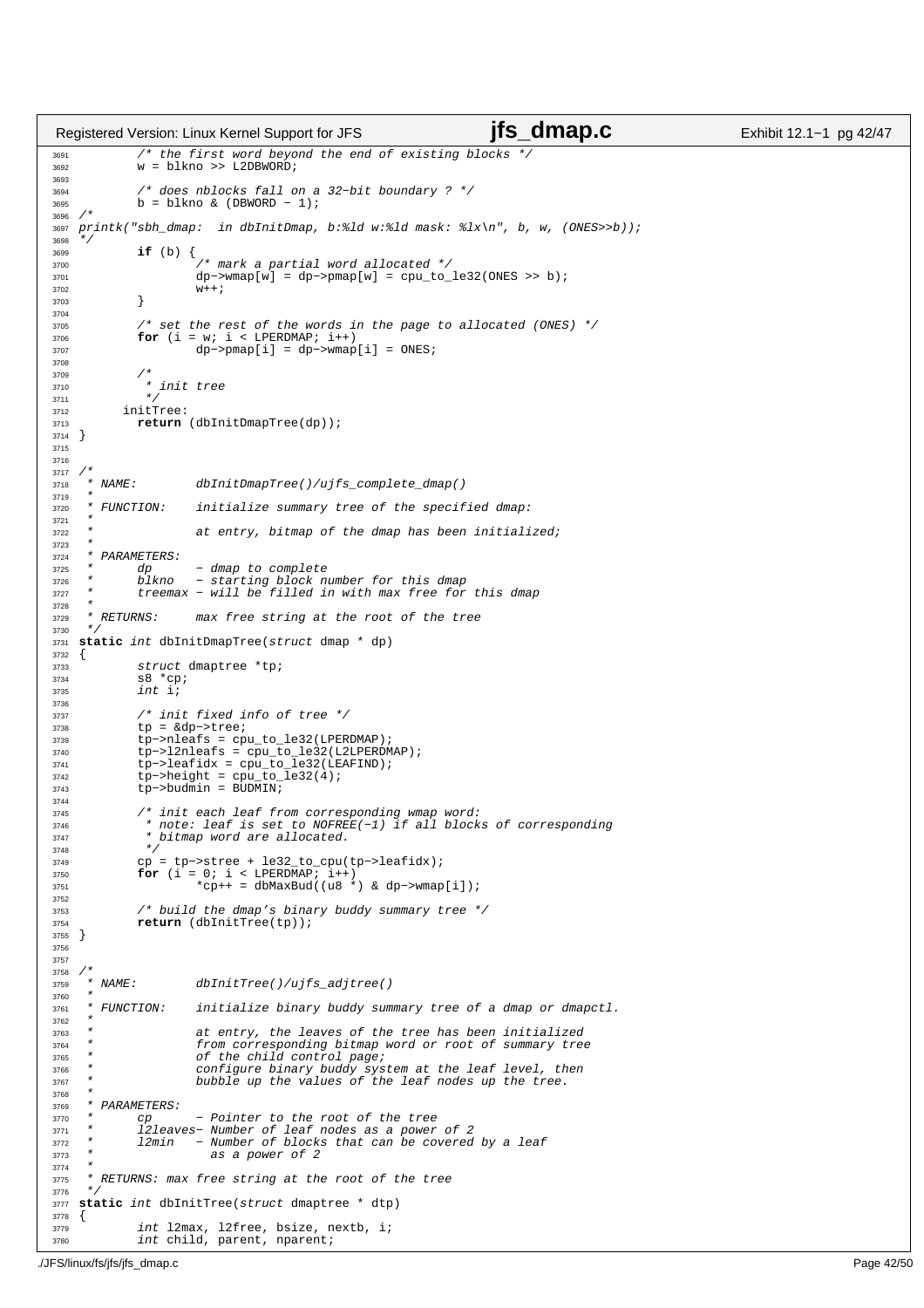# Registered Version: Linux Kernel Support for JFS **ifs dmap.c** Exhibit 12.1−1 pg 43/47

```
3781 s8 *tp, *cp, *cp1;
3782
3783 tp = dtp−>stree;
3784
3785 /* Determine the maximum free string possible for the leaves */
3786 l2max = le32_to_cpu(dtp−>l2nleafs) + dtp−>budmin;
3787
3788<br>3789
                    * configure the leaf levevl into binary buddy system
3790<br>3791
                     * Try to combine buddies starting with a buddy size of 1
3792 * (i.e. two leaves). At a buddy size of 1 two buddy leaves 
3793 * can be combined if both buddies have a maximum free of l2min; 
3794 * the combination will result in the left−most buddy leaf having 
                     * a maximum free of l2min+1.
3796 * After processing all buddies for a given size, process buddies 
3797 * at the next higher buddy size (i.e. current size * 2) and 
3798 * the next maximum free (current free + 1).<br>3799 * This continues until the maximum possible
3799 * This continues until the maximum possible buddy combination 
                     * yields maximum free.
3801
3802 for (l2free = dtp->budmin, bsize = 1; l2free < l2max;<br>3803 12free++, bsize = nextb) {
3803 <br>3804 <br>3804 <br>3804 <br>3804 <br>3804 <br>3804 <br>3804 <br>3804 <br>3804 <br>3804 <br>3804 <br>3805 <br>3804 <br>3805 <br>3805 <br>3805 <br>3805 <br>3805 <br>3805 <br>3805 <br>3805 <br>3805 <br>3805 <br>3805 <br>3805 <br>3805 <br>3805 <br>3805 <br>3805 <br>3805 <br>3805 <br>3805 <br>3805 <br>3805 <br>3805 <br>3805 <br>
3804 /* get next buddy size == current buddy pair size */
                                nextb = bsize << 1;3806
3807 /* scan each adjacent buddy pair at current buddy size */
3808 for (i = 0, cp = tp + le32_to_cpu(dtp−>leafidx);
3809 i < le32_to_cpu(dtp−>nleafs);
3810 i += nextb, cp += nextb) {<br>
\begin{array}{r} i += nextb, cp += nextb) {<br>
\begin{array}{r} i \star \text{ coalesce if both adjacent buddies are max free */} \\ \text{if } (*cp == 12 \text{ free & % * (cp + bsize) == 12 \text{ free}) \} \\ *cp = 12 \text{ free + } i \end{array} \begin{array}{r} i \star \text{ coalesce + } i \end{array}<br>
\begin{array}{r} i \star \text{ coalesce + } i \end{array}<br>
\begin{array}{r} i \star \3816 }
3817 }
3818
3819<br>3820
                     * bubble summary information of leaves up the tree.
3821<br>3822
<sup>382</sup><br>3822 * Starting at the leaf node level, the four nodes described by<br>3823 * the higher level parent node are compared for a maximum free
3823 * the higher level parent node are compared for a maximum free and * this maximum becomes the value of the parent node.
3824 * this maximum becomes the value of the parent node.<br>3824 * this maximum becomes the value of the parent nodes
3825 * when all lower level nodes are processed in this fashion then 
3826 * move up to the next level (parent becomes a lower level node) and 
3827 * continue the process for that level.
38283829 for (child = le32_to_cpu(dtp−>leafidx),
3830 nparent = le32_to_cpu(dtp−>nleafs) >> 2;
3831 nparent > 0; nparent >>= 2, child = parent) {
3832 /* get index of 1st node of parent level */
3833 parent = (child − 1) >> 2;
3834
3835 /* set the value of the parent node as the maximum 
3836 * of the four nodes of the current level.
3837 * /
3838 for (i = 0, cp = tp + child, cp1 = tp + parent;<br>3839 i < nparent; i++, cp += 4, cp1++)
\starcpl = TREEMAX(cp);<br>3841  }
3841 }
3842
3843 return (*tp);
     }
3845
3846
3847 /*<br>3848 *
                   dbInitDmapCtl()3849<br>3850
        3850 * function: initialize dmapctl page
3851<br>3852
3852 static int dbInitDmapCtl(struct dmapctl * dcp, int level, int i)
3853 { /* start leaf index not covered by range */
3854 s8 *cp;
3855
3856 dcp−>nleafs = cpu_to_le32(LPERCTL);
3857 dcp−>l2nleafs = cpu_to_le32(L2LPERCTL);
3858 dcp−>leafidx = cpu_to_le32(CTLLEAFIND);
3859 dcp−>height = cpu_to_le32(5);
3860 dcp−>budmin = L2BPERDMAP + L2LPERCTL * level;
3861
3862<br>3863
3863 * initialize the leaves of current level that were not covered 
3864 * by the specified input block range (i.e. the leaves have no 
3865 * low level dmapctl or dmap).
\begin{array}{ccc}\n3866 & & & \star \text{/}\n\end{array}
3867 CD
3867 cp = &dcp->stree[CTLLEAFIND + i];<br>3868 for (; i < LPERCTL; i++)
3868 for (; i < LPERCTL; i++)<br>3869 * cp++ = NOFREE;
```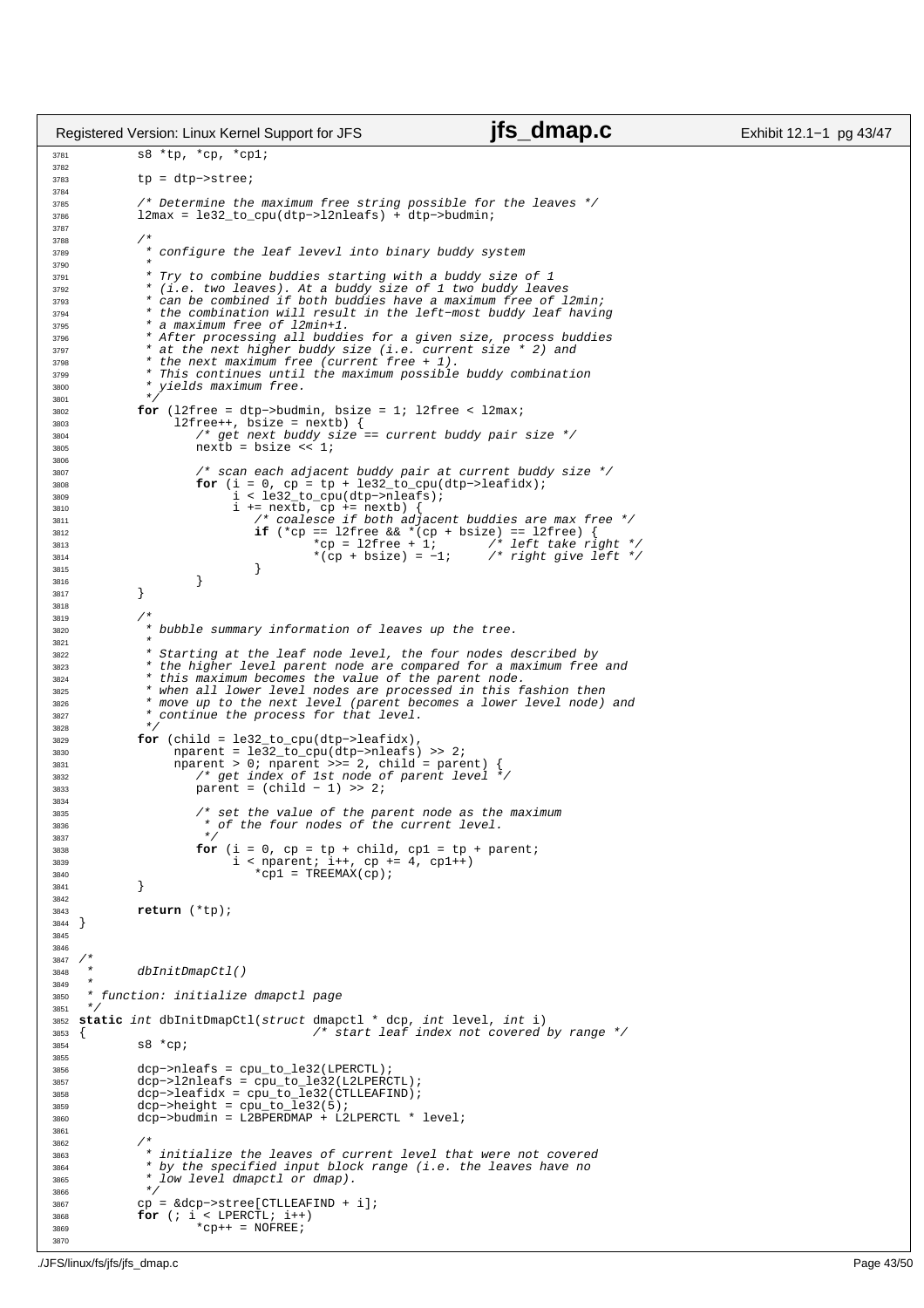```
3871 /* build the dmap's binary buddy summary tree */
3872 return (dbInitTree((struct dmaptree *) dcp));
3873 }
3874
3875
\begin{array}{ccc} 3876 & \diagup\star & \\ 3877 & \ast & NAME \: . \end{array}3877 * NAME: dbGetL2AGSize()/ujfs_getagl2size()
\begin{array}{ccccc}\n3878 & & * & \\
3879 & & * & FUNCTION:\n\end{array}Determine log2(allocation group size) from aggregate size
3880<br>3881
        PARAMETERS:
3882 * nblocks − Number of blocks in aggregate
3883 *
        RETURNS: log2(allocation group size) in aggregate blocks
3885 */
3886 static int dbGetL2AGSize(s64 nblocks)
3887 {
3888 s64 sz;
3889 s 64 m;<br>3890 int 12
              int l2sz;
3891
3892 if (nblocks < BPERDMAP * MAXAG)<br>3893 return (L2BPERDMAP);
                         3893 return (L2BPERDMAP);
3894
3895 /* round up aggregate size to power of 2 */
3896 m = ((u64) 1 << (64 − 1));
3897 for (l2sz = 64; l2sz >= 0; l2sz−−, m >>= 1) {
3898 if (m & nblocks)
3899 break;
3900 }
3901
3902 sz = (s64) 1 << 12sz;
3903 if (sz < nblocks)
                         12sz + 1;3905
3906 /* agsize = roundupSize/max_number_of_ag */
3907 return (l2sz − L2MAXAG);
3908 }
3909
3910
\begin{array}{ccc} 3911 & \nearrow^* & \\ 3912 & & * & \text{NAME :} \end{array}3912 * NAME: dbMapFileSizeToMapSize()
3913 *<br>3914 * FUNCTION:
3914 * FUNCTION: compute number of blocks the block allocation map file<br>3915 * \phantom{00} can cover from the map file size;
                         can cover from the map file size;
3916 *<br>3917 * RETURNS:
     * RETURNS: Number of blocks which can be covered by this block map file;
3918
3919
3920 /*
3921 * maximum number of map pages at each level including control pages
3922<br>3923
    3923 #define MAXL0PAGES (1 + LPERCTL)
3924 #define MAXL1PAGES (1 + LPERCTL * MAXL0PAGES)
3925 #define MAXL2PAGES (1 + LPERCTL * MAXL1PAGES)
3926
3927
3928 * convert number of map pages to the zero origin top dmapctl level
3929
3930 #define BMAPPGTOLEV(npages) \
3931 (((npages) <= 3 + MAXL0PAGES) ? 0 \
3932 : ((npages) <= 2 + MAXL1PAGES) ? 1 : 2)
3933<br>3934
   s64 dbMapFileSizeToMapSize(struct inode * ipbmap)
3935 {
<sub>3936</sub> struct super_block *sb = ipbmap->i_sb;<br><sub>3937</sub> s64 nblocks;
3937 s64 nblocks;<br>3938 s64 npages,
3938 s64 npages, ndmaps;
3939 int level, i;
3940 int complete, factor;
3941
3942 nblocks = ipbmap−>i_size >> JFS_SBI(sb)−>l2bsize;
3943 npages = nblocks >> JFS_SBI(sb)−>l2nbperpage;
3944 level = BMAPPGTOLEV(npages);
3945
3946 /* At each level, accumulate the number of dmap pages covered by 
3947 * the number of full child levels below it;
3948 * repeat for the last incomplete child level.<br>3948 * repeat for the last incomplete child level.
3949 */
3950 ndmaps = 0;<br>3951 npages--;
                                             3951 npages−−; /* skip the first global control page */
3952 \overline{a} /* skip higher level control pages above top level covered by map */<br>3953 nonores = (2 - 1)evel);
3953 npages -5 (2 – level);<br>3954 npages --;
\frac{3954}{3954} npages−-; \frac{1}{2} /* skip top level's control page */<br>3954 for (i = level; i >= 0; i --) {
              3955 for (i = level; i >= 0; i−−) {
3956 factor = 1 =3957 (i == 2) ? MAXL1PAGES : (i == 1) ? MAXL0PAGES : 1);<br>3958 \text{complete} = (u32) npages / factor;
3958 complete = (u32) npages / factor;<br>3959 complete * ((i == 2) ? L
                                                   ( (i == 2) ? LPERCTL * LPERCTL
3960 : (i == 1) ? LPERCTL : 1));
Registered Version: Linux Kernel Support for JFS ifs dmap.c Exhibit 12.1−1 pg 44/47
```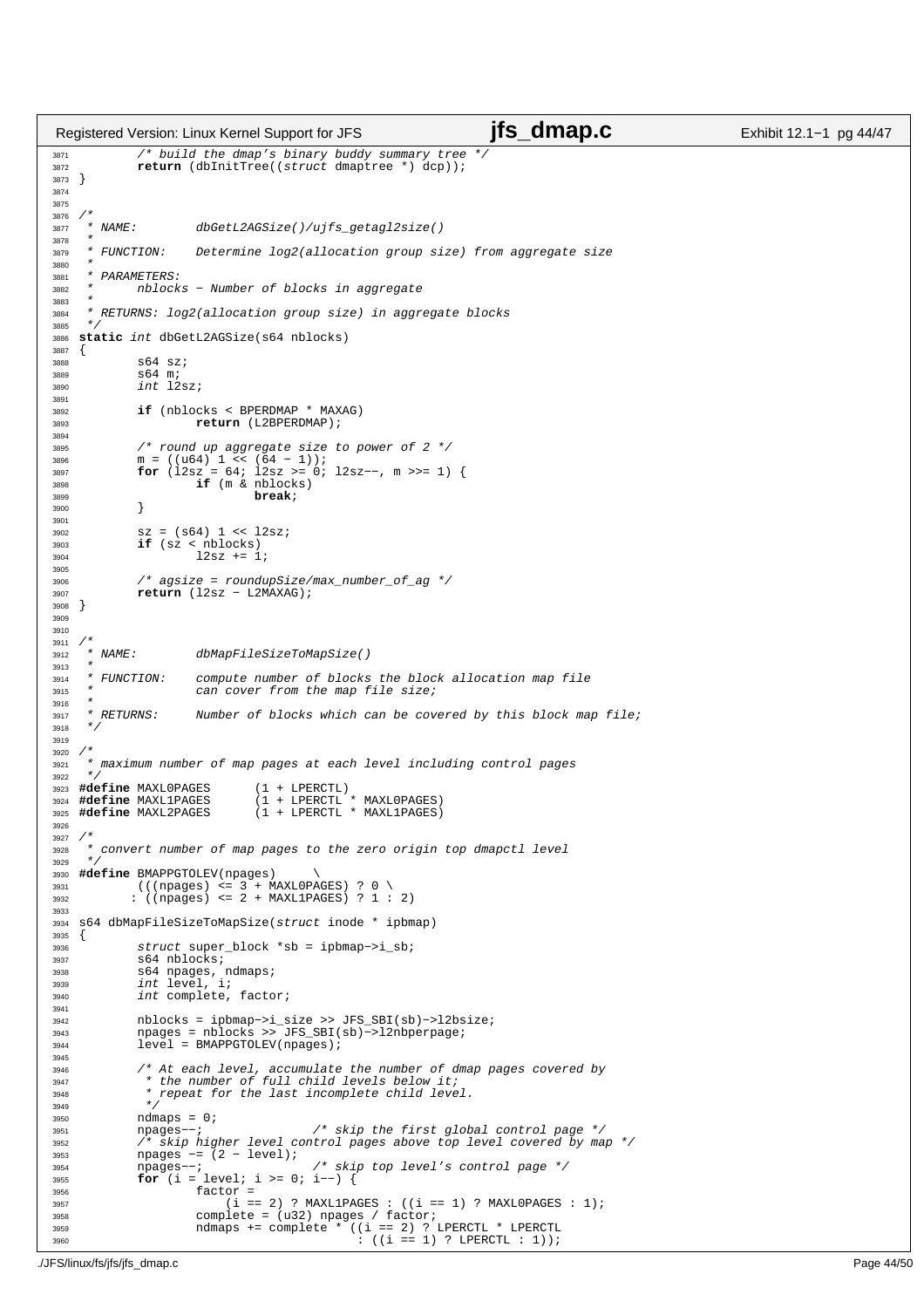```
3961
3962 /* pages in last/incomplete child */
3963 npages = (u32) npages \frac{1}{3} factor;<br>3964 /* skip incomplete child's leve
3964 /* skip incomplete child's level control page */
             1955 npages−−;<br>}
3966 }
3967
3968 /* convert the number of dmaps into the number of blocks<br>3969 * which can be covered by the dmaps;
               * which can be covered by the dmaps;<br>*/
3970<br>3971
             nblocks = ndmaps << L2BPERDMAP;
3972
   return (nblocks);
3974 }
3975
3976
3977 #ifdef _JFS_DEBUG_DMAP
3978 7 *<br>3979 *
3979 * DBinitmap()<br>3980 */
3980 */
3981 static void DBinitmap(s64 size, struct inode *ipbmap, u32 ** results)
3982 {<br>3983\frac{3983}{3984} int npages;<br>\frac{1}{3984} u32 *dbmap,
3984 u32 * dbmap, d;<br>3985 int n;
             int n;
3986 s64 lblkno, cur_block;
3987 struct dmap *dp;
3988 struct metapage *mp;
3989
3990 npages = size / 32768;
\frac{1533}{3991} npages += (size % 32768) ? 1 : 0;
3992
3993 dbmap = (u32 * ) xmalloc(npages * 4096, L2PSIZE, kernel_heap);<br>3994 if (dbmap == NIII.)
\mathbf{if} \ (\text{dbmap} == \text{NULL})assert(0);3996
3997 for (n = 0, d = dbmap; n < npages; n++, d += 1024)
3998 bzero(d, 4096);
3999
4000 /* Need to initialize from disk map pages
4001<br>4002
<sup>4002</sup> for (d = dbmap, cur_block = 0; cur_block < size;<br>4003 cur_block += BPERDMAP, d += LPERDMAP) {
4003 cur_block += BPERDMAP, d += LPERDMAP) {<br>
4004 1blkno = BLKTODMAP(cur block.
4004 <br>
1blkno = BLKTODMAP(cur_block, 1005
4005 JFS_SBI(ipbmap−>i_sb)−>bmap−>
4006 db_l2nbperpage);
4007 mp = read_metapage(ipbmap, lblkno, PSIZE, 0);
4008 if (mp == NULL) {
4009 assert(0);
4010 }
\phi dp = (struct dmap *) mp->data;
4012<br>4013
for (n = 0; n < LPERDMAP; n++)<br>d[n] = le32_to_cpu(dp -d[n] = le32_to_cpu(dp->wmap[n]);4015
4016 release_metapage(mp);<br>4017 }
4017 }
4018
4019 *results = dbmap;
4020 }
4021
4022
4023 / *<br>4024 *\star DBAlloc()
4025
\frac{1}{4026} void DBAlloc(uint * dbmap, s64 mapsize, s64 blkno, s64 nblocks)
4027 \quad \left\{ \right. \\ 40284028 int word, nb, bitno;<br>1132 mask;
             u32 mask;
4030
4031 assert(blkno > 0 && blkno < mapsize);
             assert(nblocks > 0 && nblocks <= mapsize);
4033
4034 assert(blkno + nblocks <= mapsize);
4035
4036 dbmap += (blkno / 32);<br>4037 while (nblocks > 0) {
4037 while (nblocks > 0) {
4038 bitno = blkno & (32 − 1);
4039 nb = min(nblocks, 32 − bitno);
4040
1044 mask = (0xffffffff << (32 - nb) >> bitno);<br>4042 assert((mask & *dbmap) == 0);
4042 assert((mask & *dbmap) == 0);
4043 *dbmap |= mask;
4044
\frac{1}{4045} dbmap++;
4046 blkno += nb;<br>
4047 hblocks -= n
              nblocks −= nb;
4048<br>4049       }
4049 }
Registered Version: Linux Kernel Support for JFS ifs dmap.c Exhibit 12.1−1 pg 45/47
```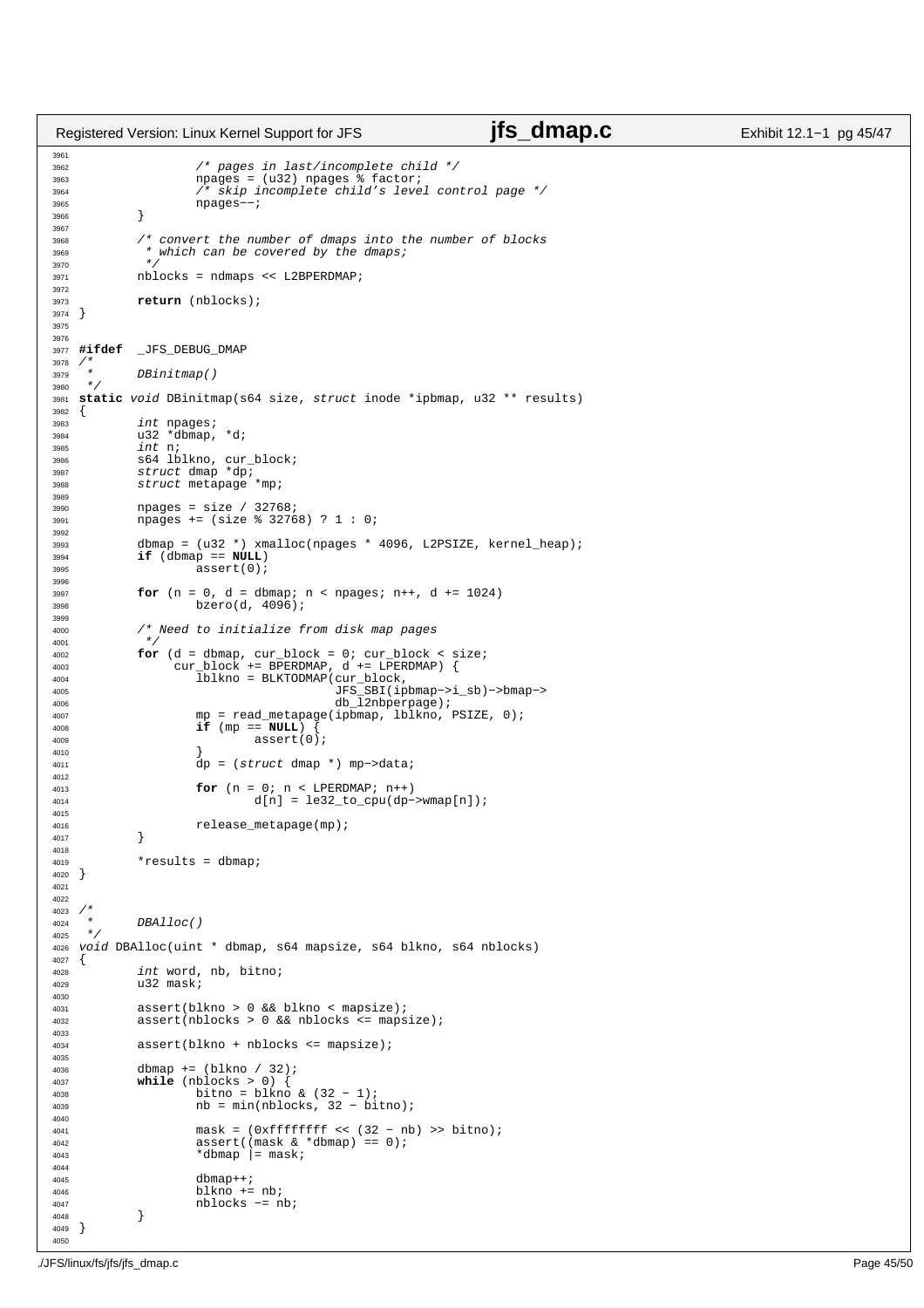Registered Version: Linux Kernel Support for JFS **ifs dmap.c** Exhibit 12.1−1 pg 46/47

```
4052 *<br>4053 *<br>4054 */
              DBFree()
40544055 static void DBFree(uint * dbmap, s64 mapsize, s64 blkno, s64 nblocks)
    \{1057 int word, nb, bitno;<br>1058 u32 mask;
              u32 mask;
4059
4060 assert(blkno > 0 && blkno < mapsize);
              assert(nblocks > 0 && nblocks <= mapsize);
4062
              assert(blkno + nblocks <= mapsize);4064
4065 dbmap += (blkno / 32);
4066 while (nblocks > 0) {
4067 bitno = blkno & (32 − 1);
4068 nb = min(nblocks, 32 − bitno);
4069
4070 mask = (0xffffffff << (32 − nb) >> bitno);
4071 assert((mask & *dbmap) == mask);
*dbmap \&= ~mask;
4073
4074 dbmap++;<br>4075 blkno +=
4075 blkno += nb;
4076 nblocks −= nb;
\begin{array}{c} 4077 \\ 4078 \end{array} \biggr\}4078 }
4079
4080
4081 /*<br>4082 *
     \begin{array}{cc} \star & DBAIlocCK() \ \star & \end{array}4083
4084 static void DBAllocCK(uint * dbmap, s64 mapsize, s64 blkno, s64 nblocks)
4085 \{<br>4086int word, nb, bitno;
4087 u32 mask;
4088
4089 assert(blkno > 0 && blkno < mapsize);
              assert(nblocks > 0 && nblocks <= mapsize);
4091
4092 assert(blkno + nblocks <= mapsize);
4093
4094 dbmap += (b)kno / 32);<br>4095 while (nblocks > 0) {
4095 while (nblocks > 0) {<br>
4096 bitno = blkno & (32 − 1);<br>
a097 nb = min(nblocks, 32 − bitno);
4098
4099 mask = (0 \times \text{effiff} \times (32 - \text{nb}) >> \text{bitno});<br>4100 assert ((mask & *dbman) == mask);
                        assert((mask & *dbmap) == mask);4101
4102 dbmap++;<br>4103 blkno +=
4103 blkno += nb;<br>
4104 hblocks -= n
              4104 nblocks −= nb;
4105 }
4106 }
4107
4108
4109 /*<br>4110 *
              DBFreeCK()
4111 + 74112 static void DBFreeCK(uint * dbmap, s64 mapsize, s64 blkno, s64 nblocks)
4113 {<br>4114int word, nb, bitno;
4115 u32 mask;
4116
4117 assert(blkno > 0 & blkno < mapsize);<br>4118 assert(nblocks > 0 & anblocks <= maps
              assert(nblocks > 0 & \& nblocks <= mapsize);4119
\frac{1}{4120} assert(blkno + nblocks <= mapsize);
4121
4122 dbmap += (blkno / 32);<br>4123 while (nblocks > 0) {
4123 while (nblocks > 0) {
4124 bitno = blkno & (32 − 1);
4125 nb = min(nblocks, 32 − bitno);
4126
4127 mask = (0xffffffff << (32 − nb) >> bitno);<br>4128 assert((mask & *dbmap) == 0);
                        assert((mask & *dbmap) == 0);4129
4130 dbmap++;<br>4131 blkno +=
                        blkno += nb;4132 nblocks −= nb;
\begin{array}{c} 4133 \\ 4134 \end{array}4134 }
4135
4136
4137 /*<br>4138 *
     \star dbPrtMap()
4139
4140 static void dbPrtMap(struct bmap * bmp)
```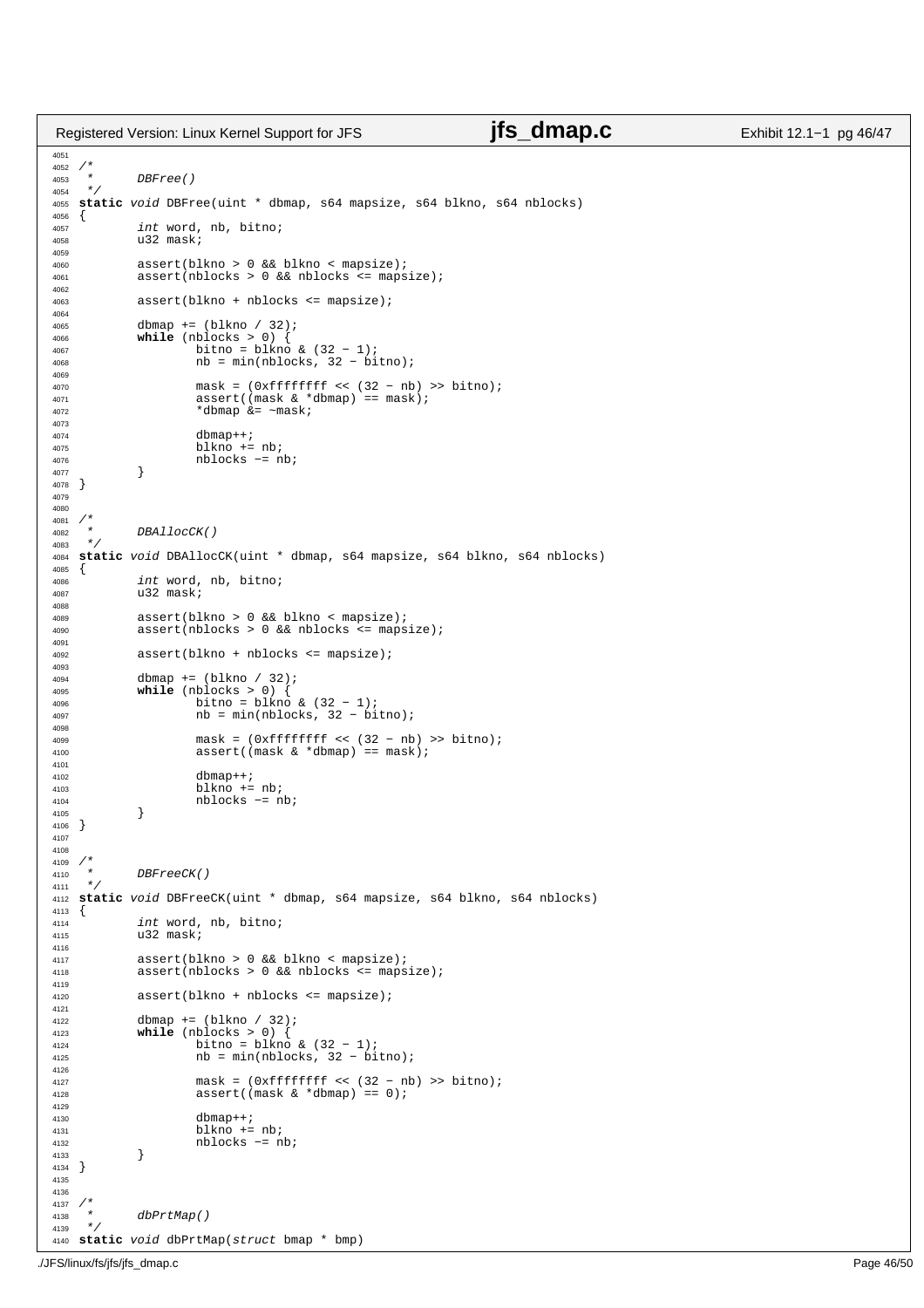```
4141<br>41424142 printk(" mapsize: %d%d\n", bmp->db_mapsize);<br>
printk(" mfree: %d%d\n", bmp->db_ntpsize);<br>
printk(" mumag: %d\n", bmp->db_numag);<br>
printk(" agize: %d%d\n", bmp->db_numag);<br>
printk(" agize: %d%d\n", bmp->db_agsize);<br>
pr
4154 printk(" l2nbppg: %d\n", bmp−>db_l2nbperpage);
4155 }
4156
4157
4158 /*<br>4159 *
4159 \star dbPrtCtl()<br>4160 \star/
      \star/
4161 static void dbPrtCtl(struct dmapctl * dcp)
4162 {<br>4163int i, j, n;
4164
4166 printk(" height: %08x\n", le32_to_cpu(dcp->height));<br>1466 printk(" leafidx: %08x\n", le32_to_cpu(dcp->leafidx));<br>1467 printk(" budmin: %08x\n", dcp->budmin);<br>printk(" nleafs: %08x\n", le32_to_cpu(dcp->nleafs));<br>printk
4170
4171 printk("\n Tree:\n");<br>
4172 <b>for (i = 0; i < CTLLEAFIND; i += 8) {
n = min(8, CTLLEAFIND - i);4174
4175 for (j = 0; j < n; j++)
4176 printf(" [%03x]: %02x", i + j,
4177 (char) dcp−>stree[i + j]);<br>4178 printf("\n");
                 \texttt{printf("n");}4179 }
4180
4181 printk("\n Tree Leaves:\n");
4182 for (i = 0; i < LPERCTL; i += 8) {
4183 n = min(8, LPERCTL − i);
4184
for (j = 0; j < n; j++)<br>
printf(" [%03x]: %02x",<br>
4187 i + j,
4188 (char) dcp−>stree[i + j + CTLLEAFIND]);<br>
\text{ar}<sup>4189</sup>
                  \texttt{printf("n");}41904191 }<br>4192 #endif
                                                     4192 #endif /* _JFS_DEBUG_DMAP */
Registered Version: Linux Kernel Support for JFS ifs dmap.c Exhibit 12.1−1 pg 47/47
```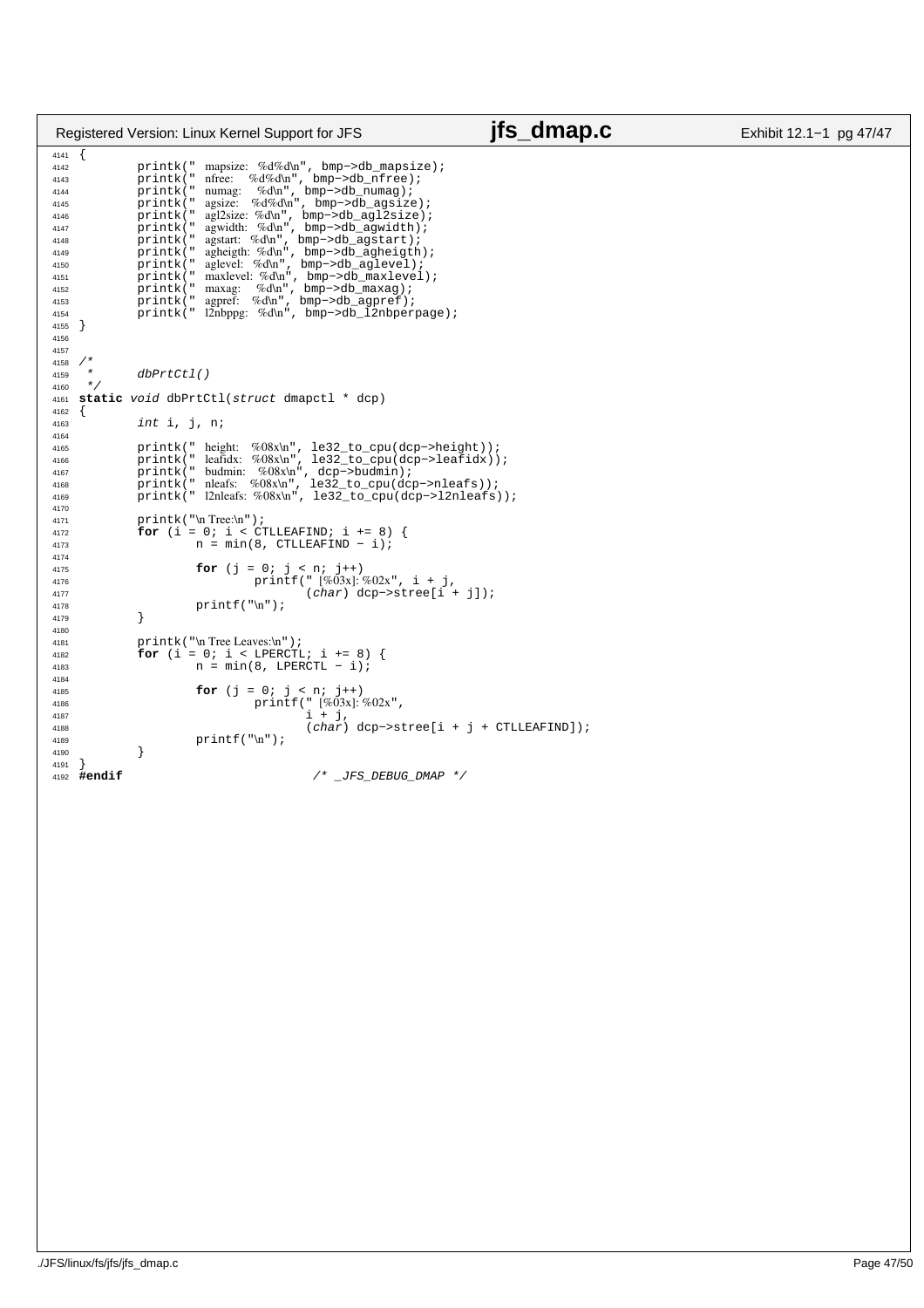```
\frac{1}{1}2 * Copyright (c) International Business Machines Corp., 2000−2002
\frac{3}{4}4 * This program is free software; you can redistribute it and/or modify
 5 * it under the terms of the GNU General Public License as published by
6 * the Free Software Foundation; either version 2 of the License, or 
7 * (at your option) any later version.
 8 * 
% * This program is distributed in the hope that it will be useful,<br>"but WITHOUT ANY WARRANTY; without even the implied warranty of<br>"* MERCHANTABILITY or FITNESS FOR A PARTICULAR PURPOSE. See<br>"* the GNU General Public Lice
13<br>14<sup>14</sup> * You should have received a copy of the GNU General Public License<br><sup>15</sup> * along with this program: if not, write to the Free Software
15 * along with this program; if not, write to the Free Software 
16 * Foundation, Inc., 59 Temple Place, Suite 330, Boston, MA 02111−1307 USA
\frac{10}{17} */
18
19 #include <linux/fs.h>
20 #include <linux/slab.h>
21 #include "jfs_types.h"
22 #include "jfs_filsys.h"
23 #include "jfs_unicode.h"
24 #include "jfs_debug.h"
25
26 \frac{7}{27} * NAME:
                              ifs strfromUCS()
28 *
         29 * FUNCTION: Convert little−endian unicode string to character string
30^{\circ}\frac{31}{32}32 int jfs_strfromUCS_le(char *to, const wchar_t * from, /* LITTLE ENDIAN */
33 33 int len, struct nls_table *codepage)<br>34 {
34 {
\frac{35}{36} int i;
                 int outlen = 0;
37
\begin{array}{lll} 38 & \text{for} & \text{if } i < \text{len} \text{)} & \& \text{for } \text{inf } \text{charlen} \text{;} \\ 39 & \text{int } \text{charlen} \text{;} \end{array}\int_{40}^{39} int charlen;
                              charlen =
41 codepage−>uni2char(le16_to_cpu(from[i]), &to[outlen],
42 NLS_MAX_CHARSET_SIZE);
43 if (charlen > 0) {
44 outlen += charlen;
45 } else {
46 \qquad \qquad \text{to} \qquad \qquad \text{to} \qquad \qquad \text{to} \qquad \qquad \text{to} \qquad \qquad \text{to} \qquad \text{to} \qquad \text{to} \qquad \text{to} \qquad \text{to} \qquad \text{to} \qquad \text{to} \qquad \text{to} \qquad \text{to} \qquad \text{to} \qquad \text{to} \qquad \text{to} \qquad \text{to} \qquad \text{to} \qquad \text{to} \qquad \text{to} \qquad \text{to} \qquad \text{to} \qquad \text{to} \qquad \text{to} \qquad \text{to} \q47 }
48 }
49 \bigcirc [outlen] = 0;<br>50 \bigcirc iEVENT(0, ("ifs s
50 jEVENT(0, ("jfs_strfromUCS returning %d − '%s'\n", outlen, to));
51 return outlen;
52 }
53
54 \frac{7}{55} * NAME:
                              ifs strtoUCS()
56 *
         FUNCTION: Convert character string to unicode string
58<br>59
59 */
60 int jfs_strtoUCS(wchar_t * to,
61 const char *from, int len, struct nls_table *codepage)
\begin{matrix} 62 & \phantom{0} \phantom{0} \phantom{0} & \phantom{0} \\ 63 & \phantom{0} \phantom{0} & \phantom{0} \end{matrix}63 int charlen;
64 int i;
65
\frac{1}{66} iEVENT(0, ("ifs strtoUCS - '%s'\n", from));
67
68 for (i = 0; len && *from; i++, from += charlen, len −= charlen) {
69 charlen = codepage−>char2uni(from, len, &to[i]);
                              if (charlen < 1) {
\frac{71}{72} \frac{1}{2} \frac{1}{2} \frac{1}{2} \frac{1}{2} \frac{1}{2} \frac{1}{2} \frac{1}{2} \frac{1}{2} \frac{1}{2} \frac{1}{2} \frac{1}{2} \frac{1}{2} \frac{1}{2} \frac{1}{2} \frac{1}{2} \frac{1}{2} \frac{1}{2} \frac{1}{2} \frac{1}{2} \frac{1}{2} \frac{1}{2}72 charlen));<br>73 charlen));<br>\text{JEROR}(1, (\text{''cluster} = \%s,JEROR(1, ({}"charset = %s, char = 0x%x\n')\n2474 codepage−>charset, (unsigned char) *from));
75 to[i] = 0x003f; /* a question mark */<br>76 charlen = 1;
76 charlen = 1;<br>77}
77 }
78 }
79
80 jEVENT(0, (" returning %d\n", i));
81
82 to[i] = 0;
83 return i;
    \left| \right|85
86 {\tiny \begin{array}{cc} \times \\ 87 \end{array}} * NAME:
                              get_UCSname()
88<br>89
         FUNCTION: Allocate and translate to unicode string
90Registered Version: Linux Kernel Support for JFS jfs_unicode.c Exhibit 12.1−2 pg 1/2
```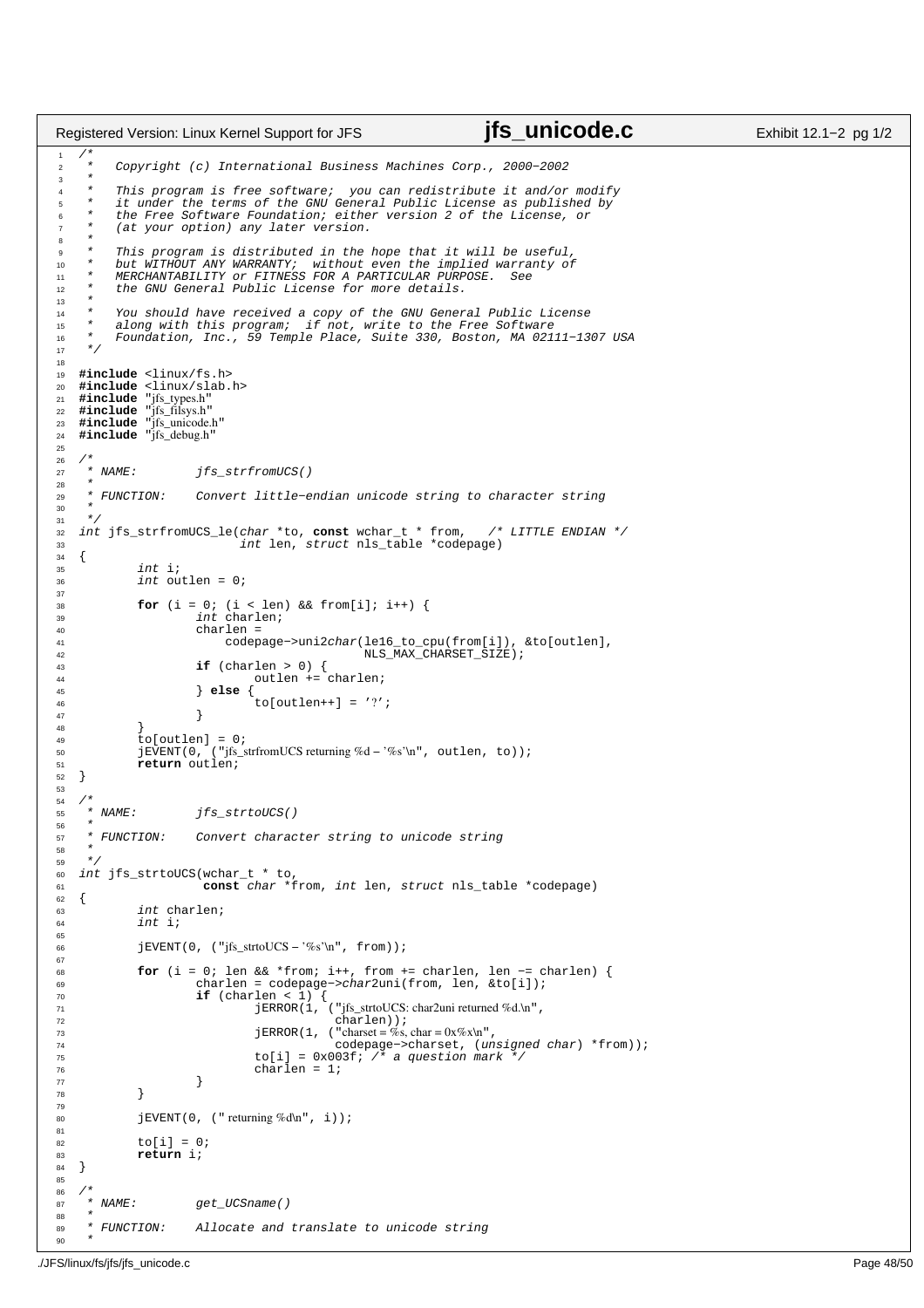```
\frac{91}{92} int
 92 int get_UCSname(struct component_name * uniName, struct dentry *dentry,
93 struct nls_table *nls_tab)
94 {
             95 int length = dentry−>d_name.len;
95<br>96<br>97
 97 if (length > JFS_NAME_MAX)
98 return ENAMETOOLONG;
99
100 uniName−>name =
                 1001 kmalloc((length + 1) * sizeof(wchar_t), GFP_NOFS);
101<br>102<br>103103 if (uniName−>name == NULL)
                      return ENOSPC;
105<br>106<br>107
106 uniName−>namlen = jfs_strtoUCS(uniName−>name, dentry−>d_name.name,
107 length, nls_tab);
108
             return 0;
110 }
Registered Version: Linux Kernel Support for JFS jfs_unicode.c Exhibit 12.1−2 pg 2/2
```